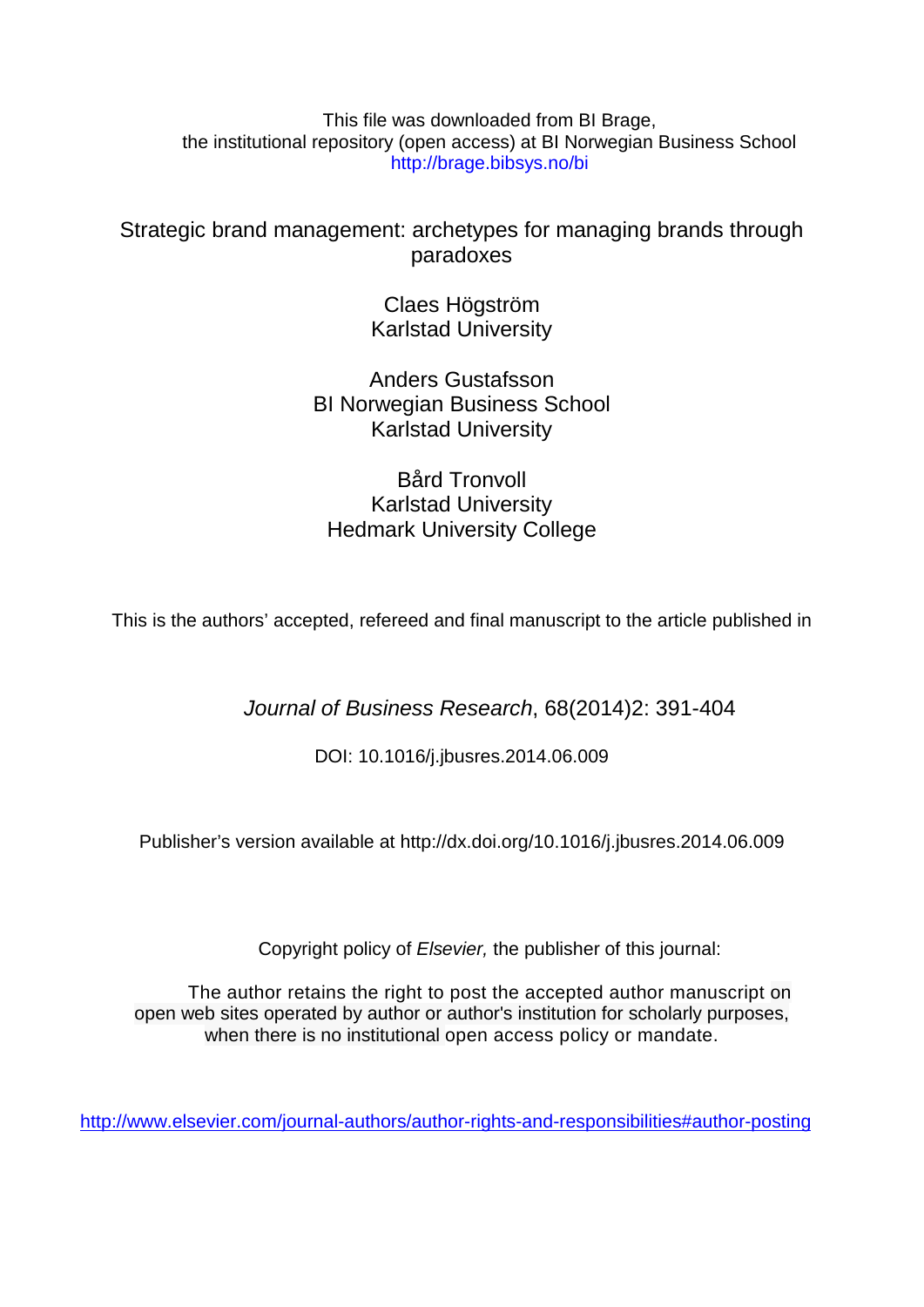## **"Strategic brand management: Archetypes for managing brands through**

**paradoxes"**

## **June 2014**

Claes Högström, Ph D Candidate Service Research Center, Karlstad University, SE-651 88 Karlstad, Sweden Phone: +46 54 700 24 18 Fax: +46 54 83 65 52 Email: claes.hogstrom@kau.se

Anders Gustafsson Professor of Marketing Service Research Center, Karlstad University, SE-651 88 Karlstad, Sweden and BI – Norwegian School of Business, 0442 Oslo, Norway Phone: +46 54 700 15 56 Fax: +46 54 83 65 52 Email: anders.gustafsson@kau.se

Bård Tronvoll Ph D/Associated Professor Service Research Center, Karlstad University, SE-651 88 Karlstad, Sweden and Hedmark University College, 2418 Elverum, Norway Phone: +47 90 78 85 68 Fax: +46 54 83 65 52 Email: bard.tronvoll@kau.se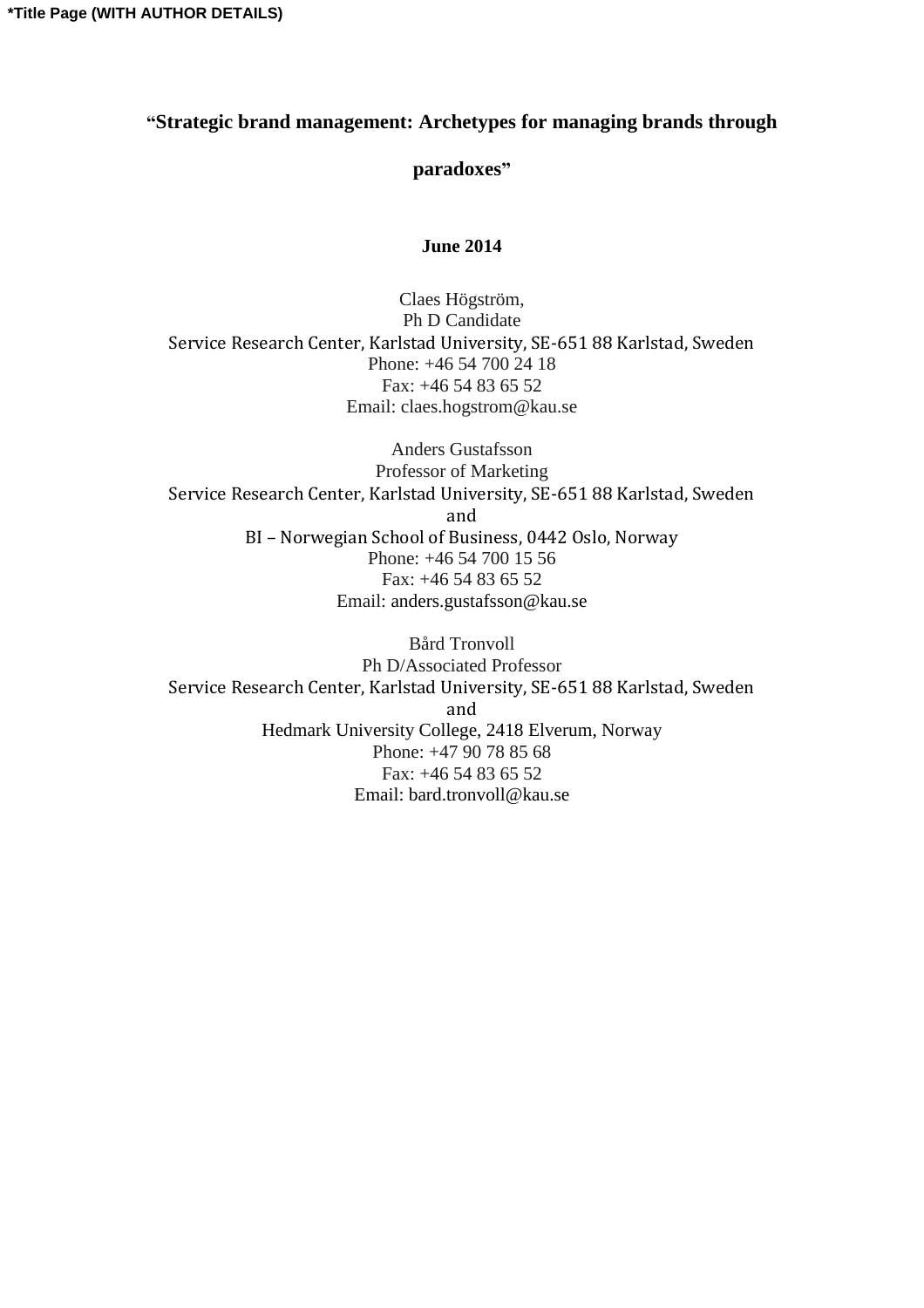## **"Strategic brand management: Archetypes for managing brands through**

**paradoxes"**

**Revised version, June 2014**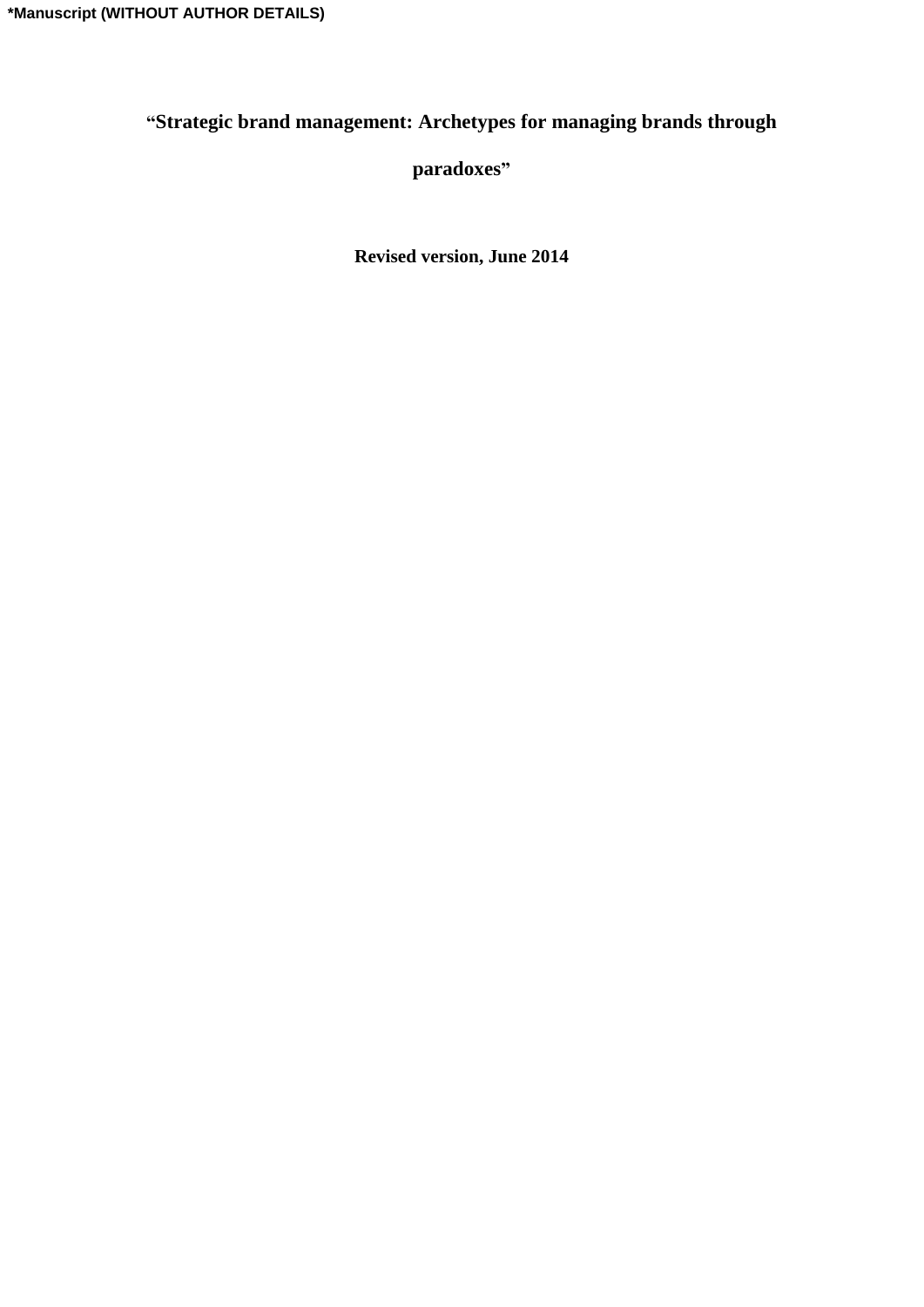## **Abstract**

Although brands are acknowledged as significant assets in a firm"s value creation and differentiation process, branding literature often describes opposing perspectives and contradictory demands. This article develops a framework of three strategic brand management archetypes that provide new insights into the complexity and often paradoxical ambiguity of branding. By combining an empirical qualitative study with extant brand management and relational exchange theory, the authors suggests that firms create, reinforce, switch, or allow certain brand management archetypes to coexist to optimize specific effects and manage paradoxes. From a managerial perspective, the article suggests that understanding strategic brand management and related paradoxes is fundamental for organizations to achieve desired effects with their value creation.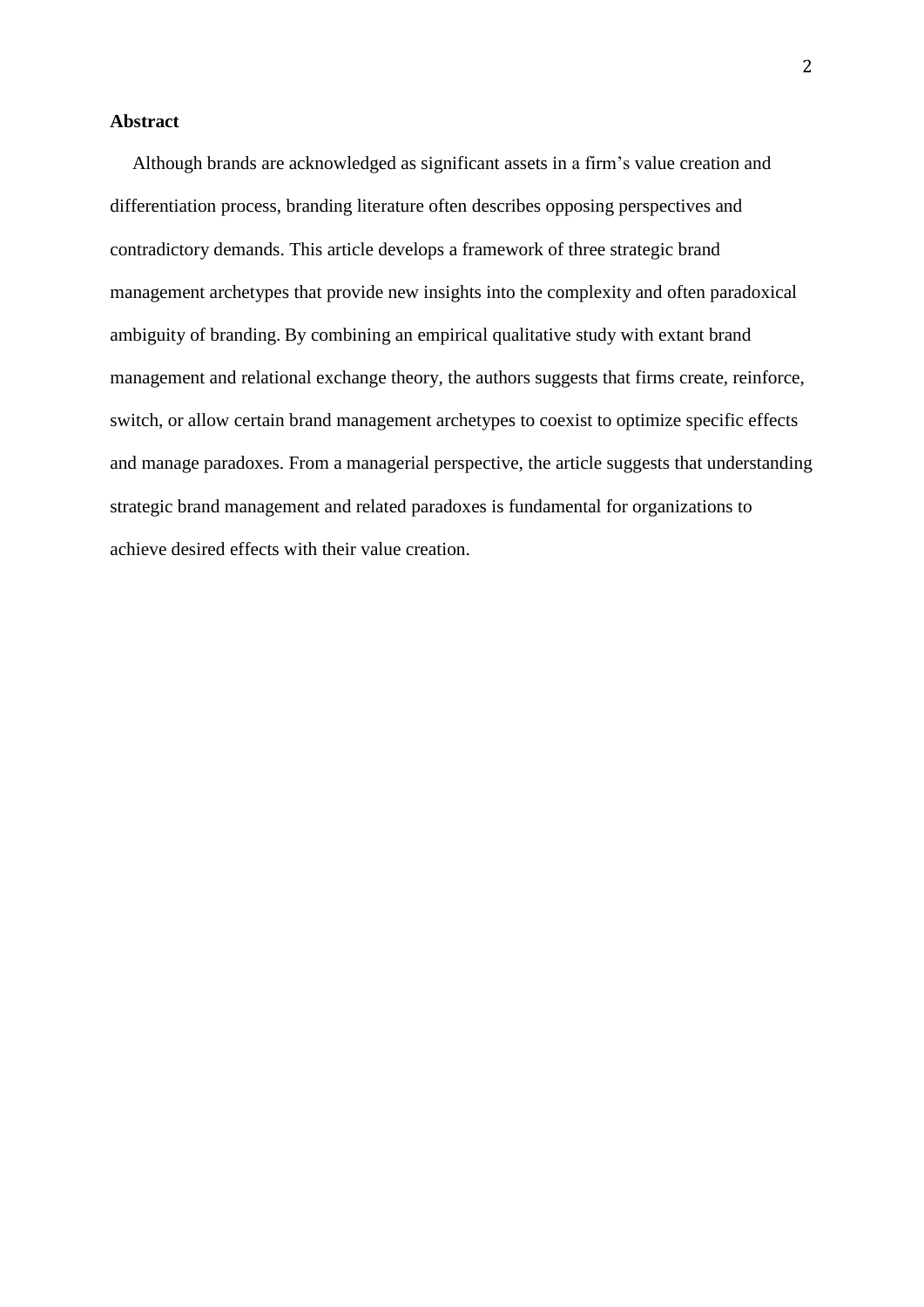## **Introduction**

In line with the strategic perspective on value creation, a brand signifies the customerexperienced use value a firm co-creates with its environment (Prahalad and Ramaswamy, 2004). The use value, defined as the customer"s "*interactive relativistic experience evaluation*," (Holbrook, 2006 p. 715), forms the basis of firm's superior competitive advantages and long-term survival (Hunt and Morgan, 1995; Rindova and Fombrun, 1999; Priem, 2007; Grönroos, 2008). In order to create a brand that signify novel and appropriate use value, managers need to weigh multiple and often contradictory strategic options against each other (Lepak, Smith and Taylor, 2007). For example, a firm needs to weigh competing on brand preference versus brand relevance (Aaker, 2012); achieving consistency versus inconsistency in marketing activities (Keller, 2000); and simplifying and controlling brand information versus engaging in a complex co-creation process of brand meaning-making (Allen, Fournier and Miller, 2008; Berthon, Pitt and Campbell, 2009; Payne, Storbacka, Frow and Knox, 2009). Drawing on Lewis (2000), such paradoxical tensions are defined as interrelated elements that may seem logical in isolation, but become contradictory when treated simultaneously.

Previous research recognizes how managers' responses to paradoxical tensions may be detrimental to a firm"s performance, growth, and profitability (Levinthal and March, 1993; Håkansson and Ford, 2002; Sheth and Sisodia, 2002; Mouzas, 2006). Following extant studies on how to manage paradoxes (Smith and Lewis, 2011; Van de Ven and Poole, 1989), managers can either chose to live with tensions and select among competing demands to optimize alignment between internal organizational elements and the external environment. Another strategic option is to find means of meeting or considering competing demands simultaneously, which, rather than eliminating a tension, signifies a constant motion across opposing demands to create a dynamic equilibrium (Smith and Lewis, 2011).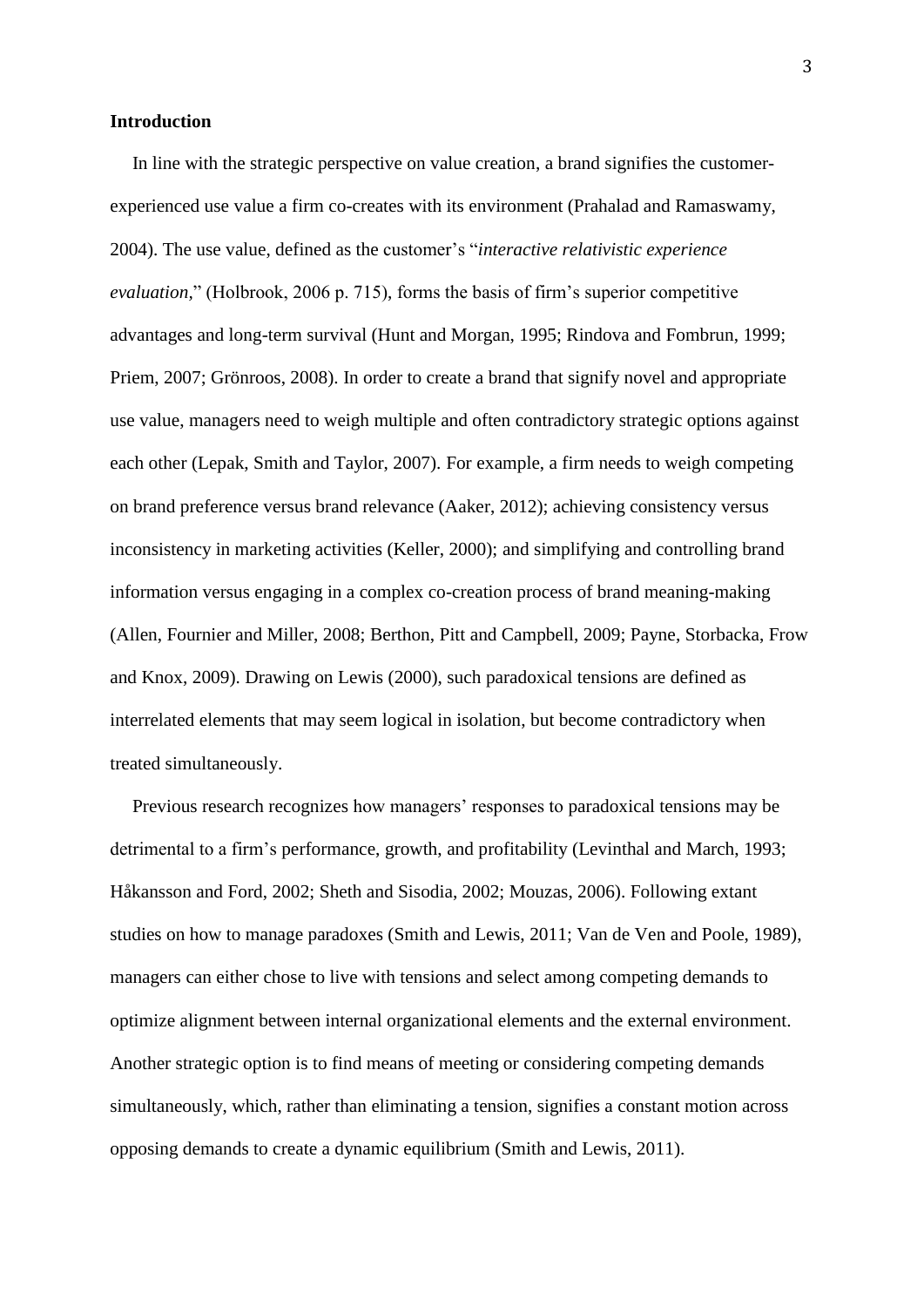Extant research that focuses on sources underlying brands often point to contradictions between what diverse forms of brands do for consumers and firms in various situations (Pitt, Watson, Berthon, Wynn and Zinkhan, 2006; Allen et al., 2008). However, the research seldom provides a foundation from which to identify the usefulness of specific strategic schemas or judgment policies that underlie various brand management forms in particular situations (Priem, 1994; Priem, Butler and Li, 2013). In doing so, the research also neglects how the firms' self-selected value creation strategies may create various paradoxical tensions and how such tensions can be managed (cf. Smith and Lewis, 2011; Le Breton-Miller, and Miller, 2014). Drawing upon an empirical study, the main purpose of this article is to develop a formal strategic brand management typology that enhances understanding of different forms of brands and the management of paradoxical tensions.

In the following section the authors review a set of theoretical frameworks that provide three different value creation perspectives on strategic brand management. This review is followed by a description of the adopted research procedure and research setting. The subsequent sections are built upon the perspectives identified in the theoretical review and describe how firms adopt diverse strategic brand management archetypes that emphasize various forms of use value based on the results of the empirical study. The final section discuss how firms" self-selection of various strategic brand management archetypes induce paradoxical tensions and affect firms" ability and options when managing such opposing environmental demands in their value creation.

#### **Use value and strategic brand management**

In line with the strategic value creation perspective, firms' strategic brand management is likely to differ depending on whether they aspire to create extrinsic and/or intrinsic use value types (Addis and Holbrook, 2001; Prahalad and Ramaswamy, 2004; Holbrook, 2006; Priem,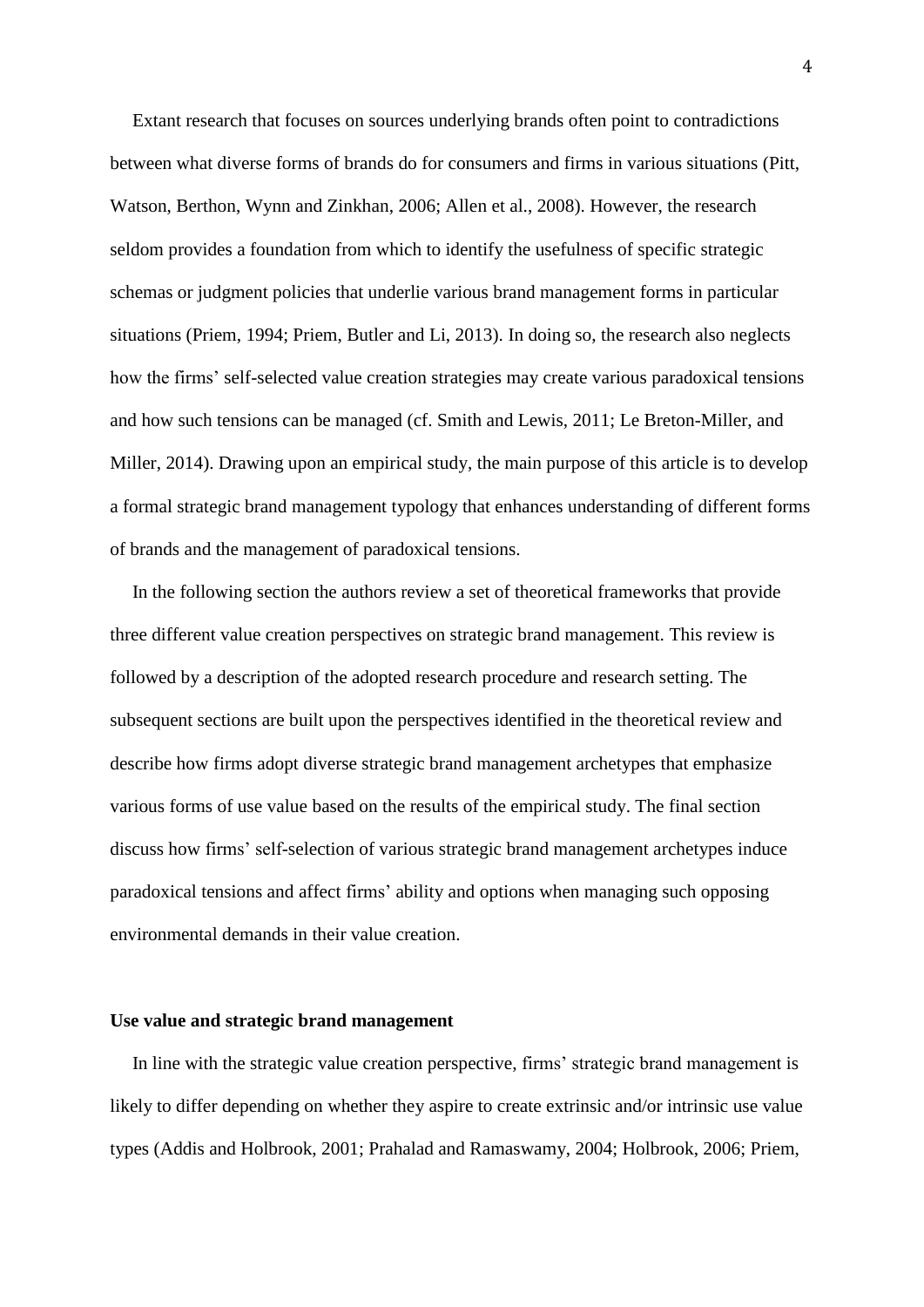2007). Extrinsic value creation focuses on customer-experienced utility or functionality of an offering"s objective features as a means to some further end in relation to price and other sacrifices (Grönroos, 1997; Addis and Holbrook, 2001; Holbrook, 2006). Intrinsic value creation focuses on the customer-experienced subjective responses, which are appreciated for their experiential and/or symbolic/expressive sake and, thus, are seen as ends in themselves (cf. Holbrook and Hirschman, 1982; Addis and Holbrook, 2001; Smith and Colgate, 2007). A third balanced form of value creation focuses on both objective features and subjective responses to create a unique combination of extrinsic and intrinsic value (Addis and Holbrook, 2001).

Viewing firms as social actors whose organizational identity reflects the firm"s membership in self-defining categories that support constituents' actions on behalf of the firm aids understanding differences between these three distinct types of strategic brand management (Whetten, 2006; King and Whetten, 2008). In line with this view, the firm selfselects organizational features or attributes based on its assessment of environmental norms and change and scarcity factors to create brands that signify a relevant and/or preferred use value in a certain context (Rindova and Fombrun, 1999; Högström and Tronvoll, 2012). The norms provide minimum performance standards defining what the firm must achieve to be considered a legitimate option, while ideal standards define how well a brand needs to perform to be rewarded with a good reputation (Rindova and Fombrun, 1999; King and Whetten, 2008).

Following this view, organizational identity is defined as the subset of the firm's selfselected organizational features and attributes that are experienced as central, enduring and distinguishing in defining who the firm is, what it does and how well it does as an organization (Albert and Whetten, 1985; King and Whetten, 2008). Thus, the firm"s selfselected social identities, such as type of organization, governance, and offerings, provide the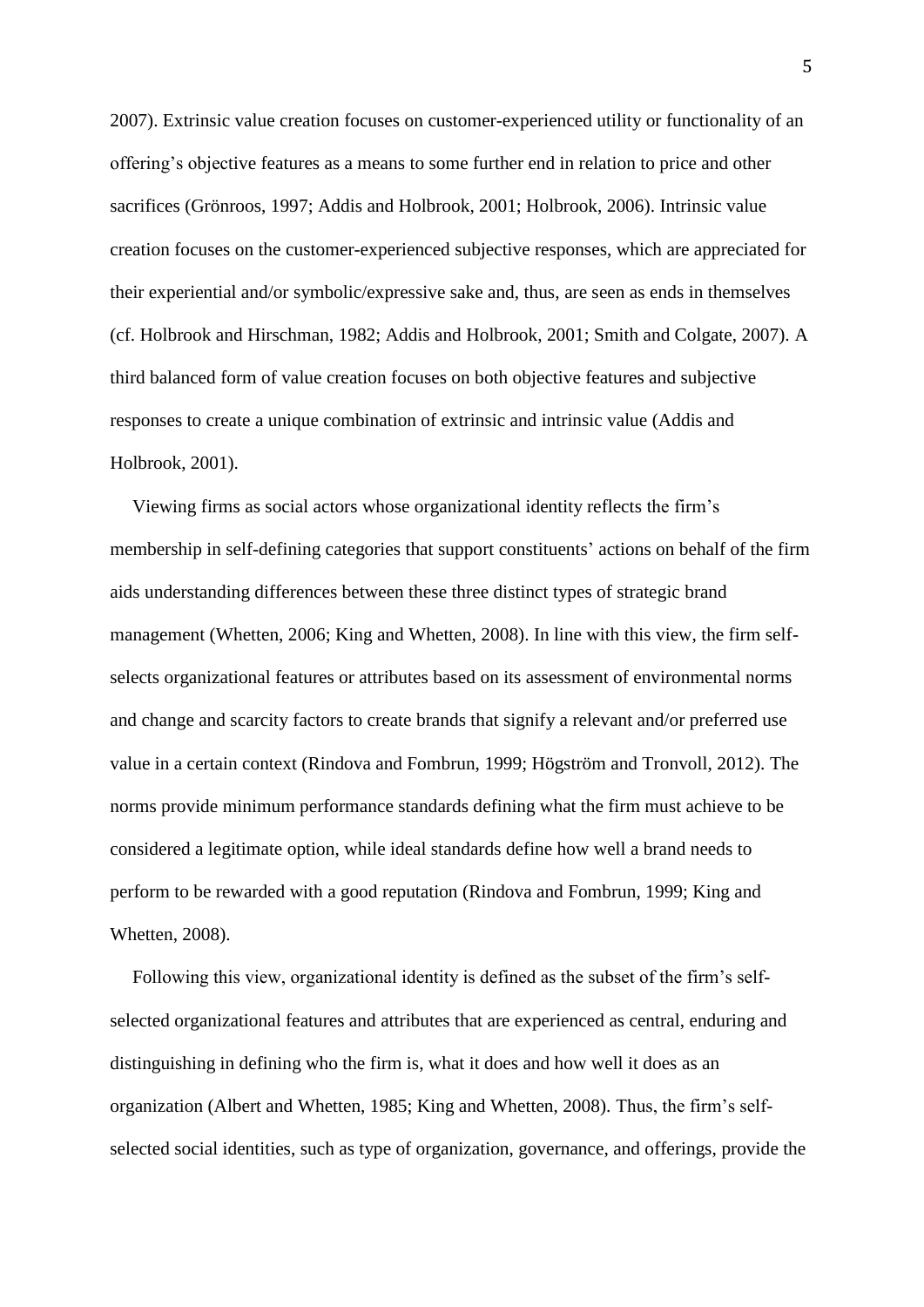firm with the strategic schema or organizing logic that informs organizational actions. In other words, the strategic schema constitutes the foundation for shared perceptions, coordinated decision- and strategy-making, as well as interaction with stakeholders (Priem, 1994; Messick, 1999; Whetten, 2006; Nadkarni and Nrayanan, 2007; King and Whetten, 2008). Although several strategic schemas can coexist within the firm as latent predispositions, at any given time, one strategic schema is likely to dominate the firm"s behavior and determine what environmental norms managers deem salient (cf. Kelley and Stahelsky, 1970; Prahalad and Bettis, 1986; Miller, 1993; Högström and Tronvoll, 2012).

Below, the review of brand management and relational exchange literature shows how the creation of various types of use value demand diverse strategic schemas, emphasizing brand knowledge, brand meaning, or flexibility.

## **Managing brand knowledge to create extrinsic value**

Focus on extrinsic value is important when consumers evaluate and base purchase decisions on objective product or service features (Berthon, Holbrook and Hulbert, 2003; Holbrook, 2006). The high weight on utility in relation to costs or sacrifices puts customers in a transactional mode, making their choices cognitive, instrumental, and goal-oriented (Grönroos, 1997; Strahilevitz and Myers, 1998; Addis and Holbrook, 2001). Accordingly, in these circumstances, the brand's ultimate function is to appeal to consumers' rational reasoning to enhance calculative forms of trust and commitment (Williamson, 1993; Chaudhuri and Holbrook, 2001; Gustafsson, Johnson and Roos, 2005). The firm"s branding efforts become directed toward the economic, functional, and emotional customer benefits its products or services offer (Batra and Ahtola, 1990; Allen et al., 2008). This focus creates a basis for a reasoned, preference-driven form of value creation based on performing objective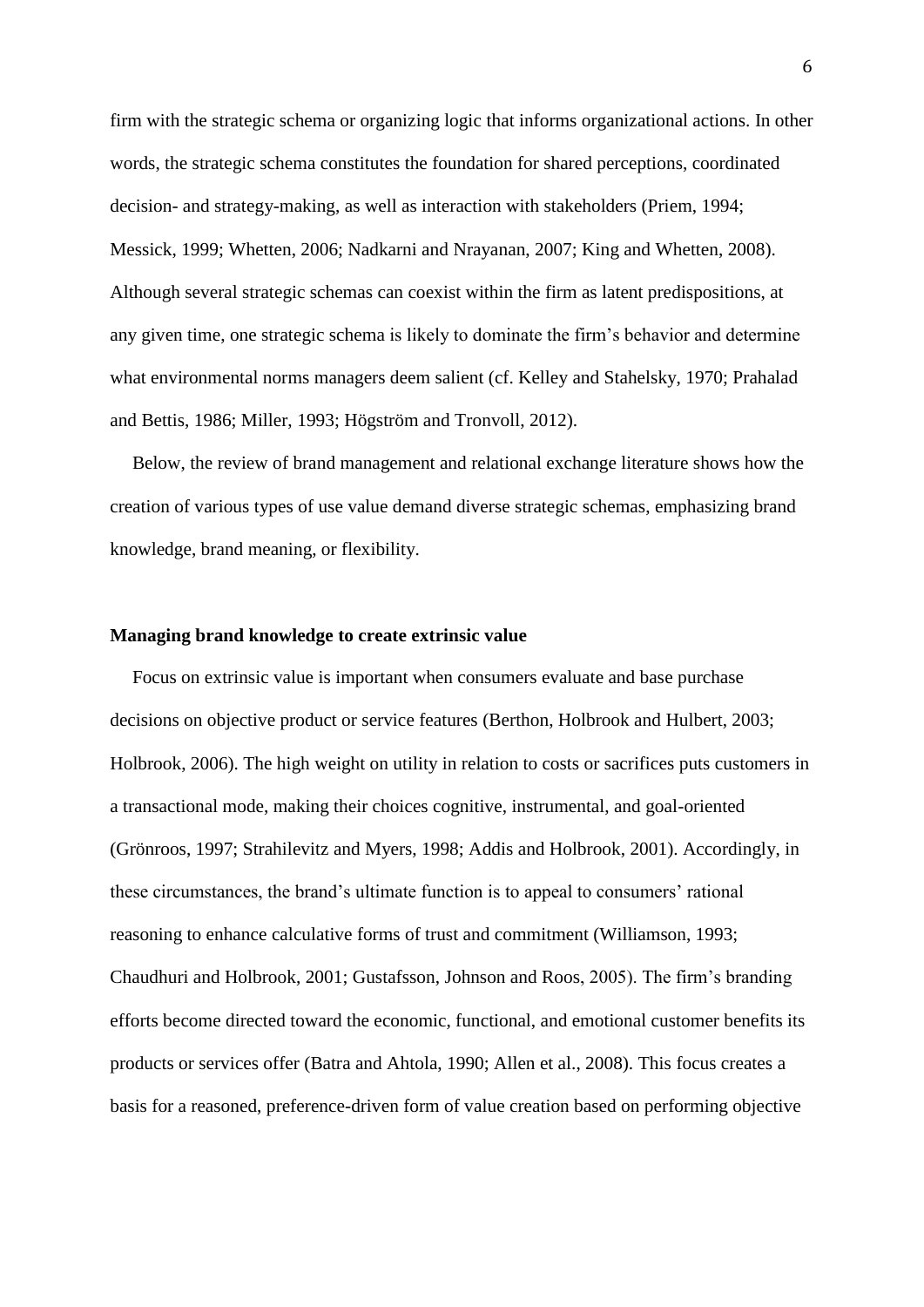features better, faster, or cheaper to create superior utilitarian value and reputation (Achrol, 1991; Bazerman, Tenbrunsel and Wade-Benzoni, 1998; Aaker, 2012).

A firm's attention to products' or services' extrinsic value to create competitive advantages results in a focus on marketing productivity, defined as, "generating satisfied customers at low cost" (Sheth and Sisodia, 2002: 352). Such a strategic scheme corresponds to a calculative strategic schema that relies on short-term, rational decision-making guided by consequences for transactions and efficiency (March, 1994; March and Olsen, 2004; Heide and Wathne, 2006). This form of knowledge search, absorption, and combination to create superior extrinsic value signifies an exploitative type of learning aimed at generating proximate benefits, such as increased productivity, incremental innovations, and predictable costs (Danneels, 2002; Benner and Tushman, 2003). Thus, the organization seeks to develop, acquire, control, protect, and leverage its brand"s objective features to create a superior and/or unique desired extrinsic value and capture financial value for shareholders (Rust, Ambler, Carpenter, Kumar and Srivastava, 2004; Madden, Fehle and Fournier, 2006).

Following this logic, the firm aspires to create, control, and maintain brand information to direct a shared knowledge that builds brand equity (Park, Jaworski and MacInnis, 1986; Aaker, 1996; Keller, 2003). Specifically, firms are assumed to manage brand information with the intent to create and maintain a specific set of brand associations in target consumers" minds, defined as brand identity (Aaker, 1996). The resulting brand knowledge constitutes brand awareness, indicating brand recall and recognition, and brand image (Keller, 1993; Berthon et al., 2009). The brand image represents consumers' mental perceptions of a brand, including both evaluative and descriptive associations, such as attributes, benefits, and attitudes (Keller, 1993). In turn, brand equity is the differential effect brand knowledge has on consumers" response to the firm"s branding, such as trust and commitment (Keller, 1993; Morgan and Hunt, 1994; Chaudhuri and Holbrook, 2001; Gustafsson et al., 2005). Ultimately,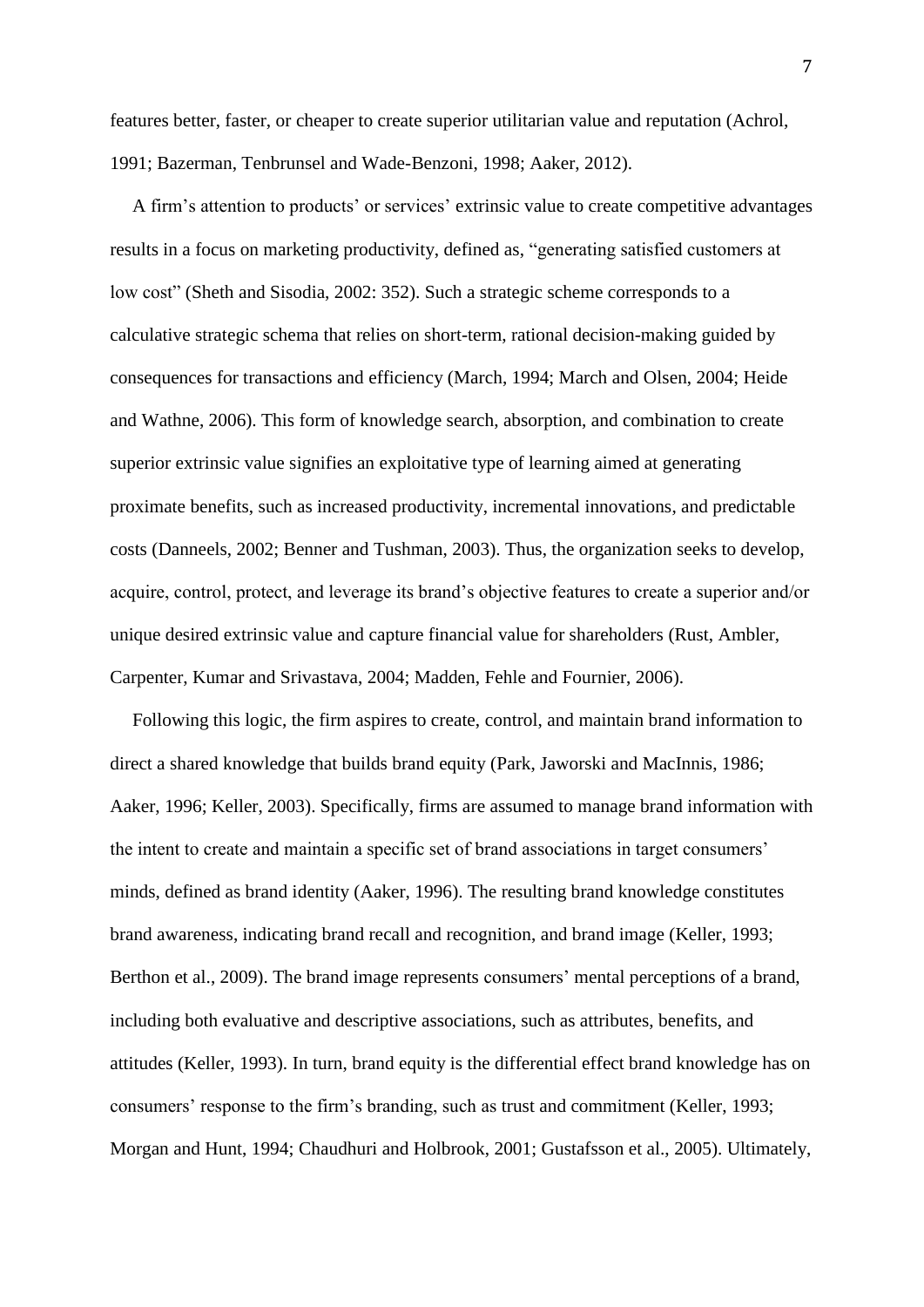the firm"s assessment of its brand image and performance standards guides its efforts to enhance competitive advantages (Kohli and Jaworski 1990; Hunt and Morgan, 1995; Slater and Narver, 1995). In effect, the firm focuses on incremental innovations to create productivity gains and serve existing customers increasingly well.

The discussion above shows how firms adopting a calculative strategic scheme rely on tightly coupled product or service designs, and target relatively narrow customer segments (Weick, 1976; Sanchez, 1995). However, although this exploitative approach increases the firm"s ability to fully utilize its physical and financial assets, the firm runs the risk that its knowledge and resource bases ultimately become obsolete (Levinthal and March, 1993; Benner and Tushman, 2003). Thus, the firm"s path-dependent nature and focus on extrinsic value makes its brand vulnerable to market dynamism and technological changes compared to more meaning- or flexibility-focused firms (cf. Breton-Miller and Miller, 2014).

### **Managing brand meaning to create intrinsic value**

Intrinsic experiential and symbolic value becomes important when consumers emphasize subjective responses, that is, emotions, feelings, and meanings, over objective product or service features (Addis and Holbrook, 2001; Smith and Colgate, 2007). In this sense, intrinsic symbolic value can differentiate brands in markets where utilitarian functions are taken for granted (Tynan, McKechnie and Chhuon, 2010). Examples of such situations is when brands become focal points of relationships and communities in which consumers use and voluntarily promote strong brands to express and build their social identities (Belk 1988; Holt, 2002; McAlexander, Schouten and Koenig, 2002; Escalas and Bettman, 2005; Schouten, McAlexander and Koenig, 2007).

In such circumstances, firms aspire to create appropriate and novel symbolic or experiential value to enhance affective forms of trust in and commitment to its brand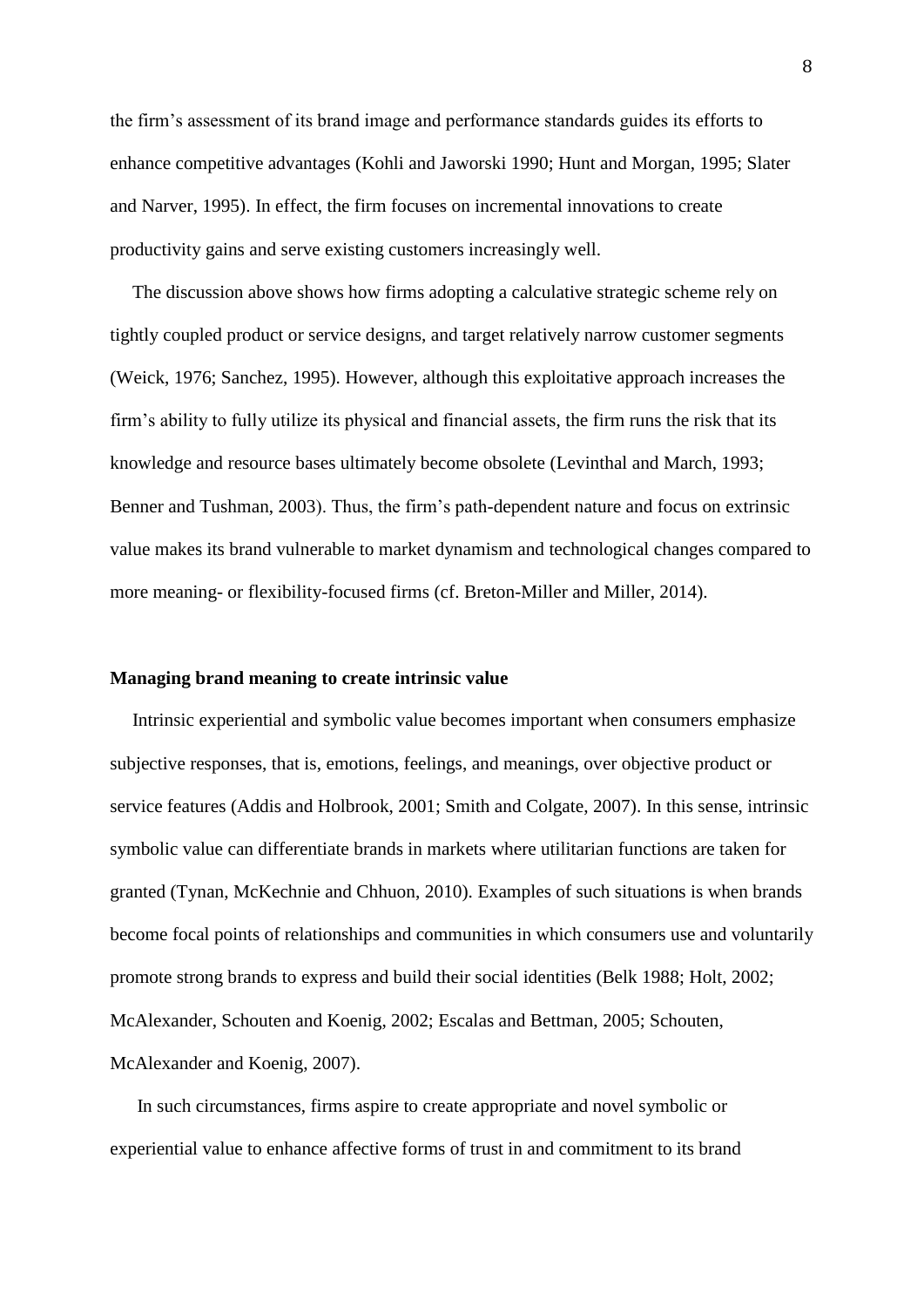(Chaudhuri and Holbrook, 2001; Gustafsson et al., 2005; Park, MacInnis, Priester, Eisingerich and Iacobucci, 2010; Tynan et al., 2010). Consequently, the firm"s production, distribution, design, innovations and offerings become subordinate means for facilitating subjective context-dependent brand experiences and meaning (Pine and Gilmore, 1998; Berthon, Holbrook and Hulbert, 2003; Prahalad and Ramaswamy, 2004; Grönroos, 2008; Woodside, Sood and Muniz, 2013). Accordingly, the firm acknowledges consumption as a holistic experience embedded in a wider social environment consisting of various communities with diverse socioeconomic structures (e.g., Allen et al., 2008).

Firms adopting such heuristic strategic schema bases its decisions on what is appropriate to its identity, that is, the intended subjective response or brand meaning vis-à-vis its context (March, 1994; Messick, 1999; March and Olsen, 2004). In this regard, the firm views legitimacy as a key differentiation and economic growth source and, thus, a basis for success (Meyer and Rowan, 1977; Handelman and Arnould, 1999, Grewal and Dharwadkar, 2002; Zimmerman and Zeitz, 2002). Following such strategic schema, the firm bases its intrinsic value creation on broader sociocultural norms, myths, and meanings (Holbrook, 2006; McCracken, 1986; Allen et al., 2008; Payne et al., 2009; Högström and Tronvoll, 2012). Therefore, the firm"s attention also becomes directed to any actor with a legitimate claim and/or power to influence its customers" brand experiences (Mitchell, Agle and Wood, 1997).

The ultimate goal of the firm is to make consumers perceive the firm's actions as both novel and desirable (Suchman, 1995). The firm aspires to enact central, enduring, and distinguishing attributes that make consumers perceive fewer brands, or no other brands, relevant alternatives (Johnson and Lehman, 1997; Aaker, 2012). Thus, a firm adopting a heuristic strategic schema seeks to legitimize a novel brand identity that constitutes a brand category of its own (cf. Zimmerman and Zeitz, 2002). If implemented successfully, the firm is rewarded with the ability to define normative performance standards that few or no other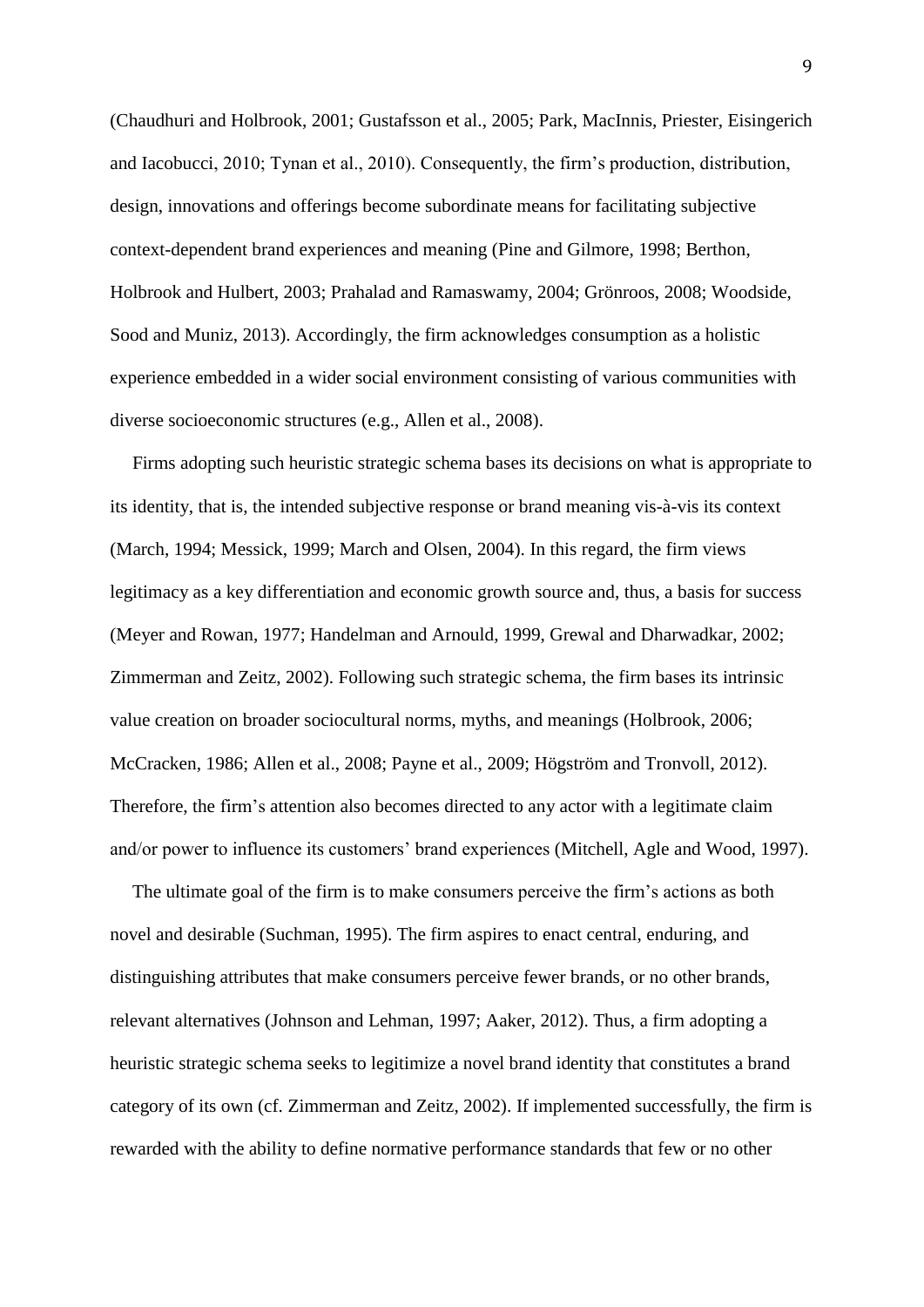brands fulfill. In this sense, the firm seeks to break free from a performance-centered focus that pushes, and is pushed by, extant minimum and ideal performance standards in a battle for existing customers' preference.

However, an organization relying on this strategic scheme faces a paradox in the uncertain relevance of its efforts and unknown potential to affect what defines value in its social context (Högström and Tronvoll, 2012). Firms that attempt to delegitimize competitors simultaneously risks irrelevancy if they fail to demonstrate that the efforts are desirable and consistent with their pre-existing brand meanings (cf. King and Whetten, 2008; Le Breton-Miller and Miller, 2014). Therefore, a firm adopting a heuristic strategic schema is likely to rely on incremental changes and innovations not to blur the meaning of their brand (Keller, 2000). Consequently, to create more radical forms of novel and appropriate value firms need to adopt a more dynamic strategic schema.

### **Managing brand flexibility**

Whether or not a brand will deviate from, create, or comply with institutionalized categories depends on how firms make do with available resources and exchange partners (cf. Lévi-Strauss, 1967; Baker and Nelson, 2005; Priem et al., 2013). The two management forms described above imply that the firm accepts inherent paradoxes and makes clear either-or choices to optimize certain economic effects (Van de Ven and Poole, 1989). However, firms that seek to resolve or balance contradictory demands need to adopt a more dynamic strategic scheme (Smith and Lewis, 2011). Such balancing implies a more product- and serviceindependent, loosely coupled, form of value creation that aims for both relevance and preference wider markets and communities (cf. Weick, 1976; Weick, 1995).

A firm selecting this strategy constantly seeks to balance sources of extrinsic and intrinsic value creation, allowing the brand to host a wider variety of products or services in broader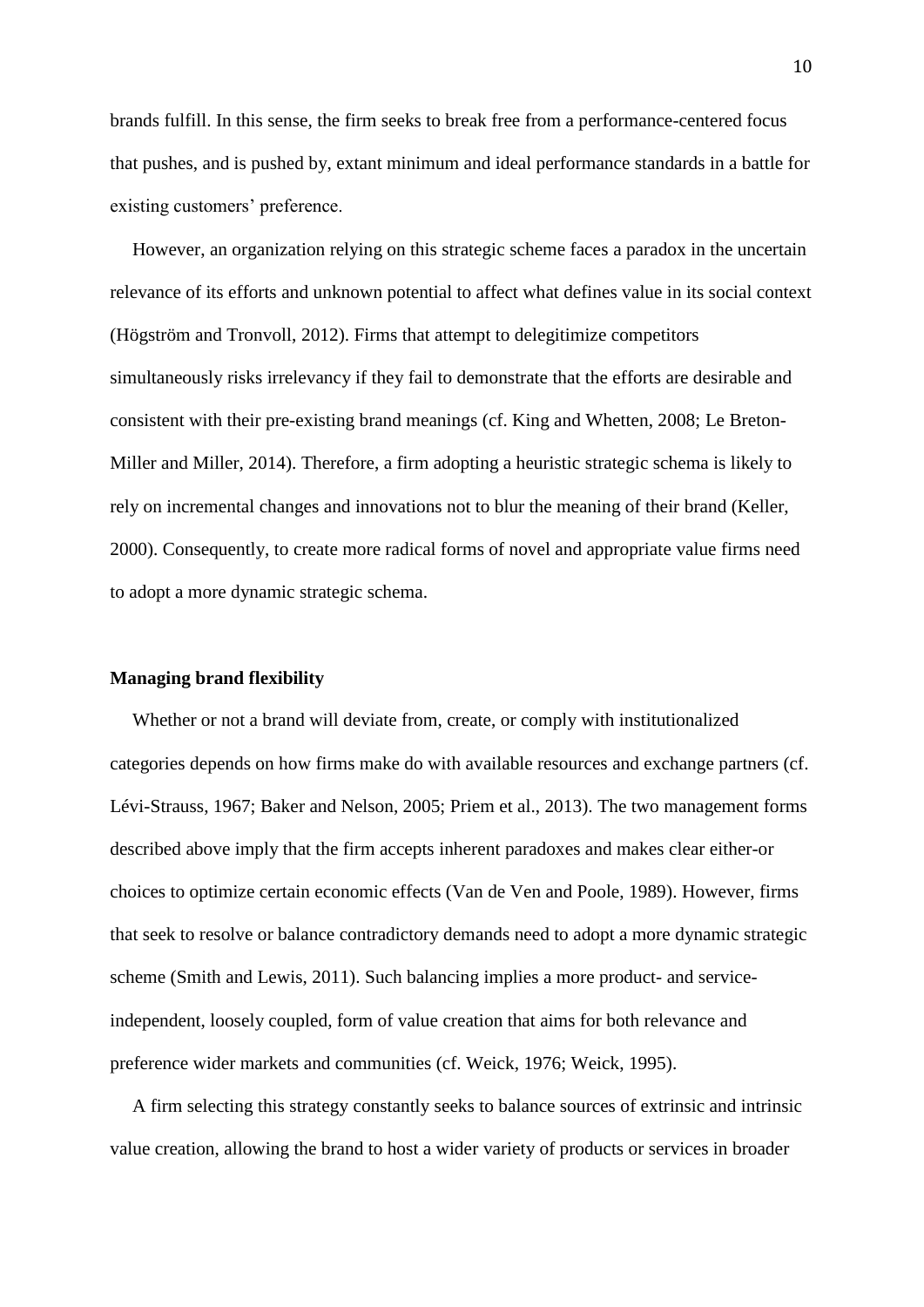market environments. Thus, the firm aims to increase its strategic flexibility, defined as the ability to respond quickly or proactively to changing environmental conditions to develop and/or maintain a competitive advantage (Sanchez, 1995; Grewal and Tansuhaj, 2001; Nadkarni and Nrayanan, 2007). Flexible firms systematically reorganize, adapt, renew, reconfigure, and integrate internal and external resources and competencies based on make market-oriented decisions to explore latent needs in the market environment (Slater and Narver, 1998; Priem et al., 2013). Accordingly, a firm that adopts a dynamic strategic schema is likely to focus on a wide environment and seek loosely coupled structures of exchange relationships and activities in order to create radically novel and desirable combinations of extrinsic and intrinsic use value (cf. Sanchez, 1995; Lepak et al., 2007).

Ultimately, brand uniqueness increases the firm"s ability to define new brand categories with certain exclusive must-haves that make potential competitors irrelevant and unable to compete (Kano, Seraku, Takahashi and Tsuji, 1984; Högström, Gustafsson and Rosner, 2010; Aaker, 2012). However, the firm"s constant renewal of its knowledge, skills, and material base may also prevent the firm from gaining legitimacy and full return of its investments compared to more exploitative approaches (Kang, Morris and Snell, 2007).

## **Research procedure**

The methodology is structured according to an iterative grounded theory approach and worked with multiple case studies to create a holistic comprehension of strategic brand management and to extend existing theory (Stake, 1978; Bonoma, 1985; Eisenhardt, 1989; Orton, 1997; Yin, 2009). The iterative process consisted of two running exchanges: the first between literature review and (empirical) data analysis, and the second between data analysis and data collection (Burawoy, 1991). Figure 1 shows an overview of the research procedure.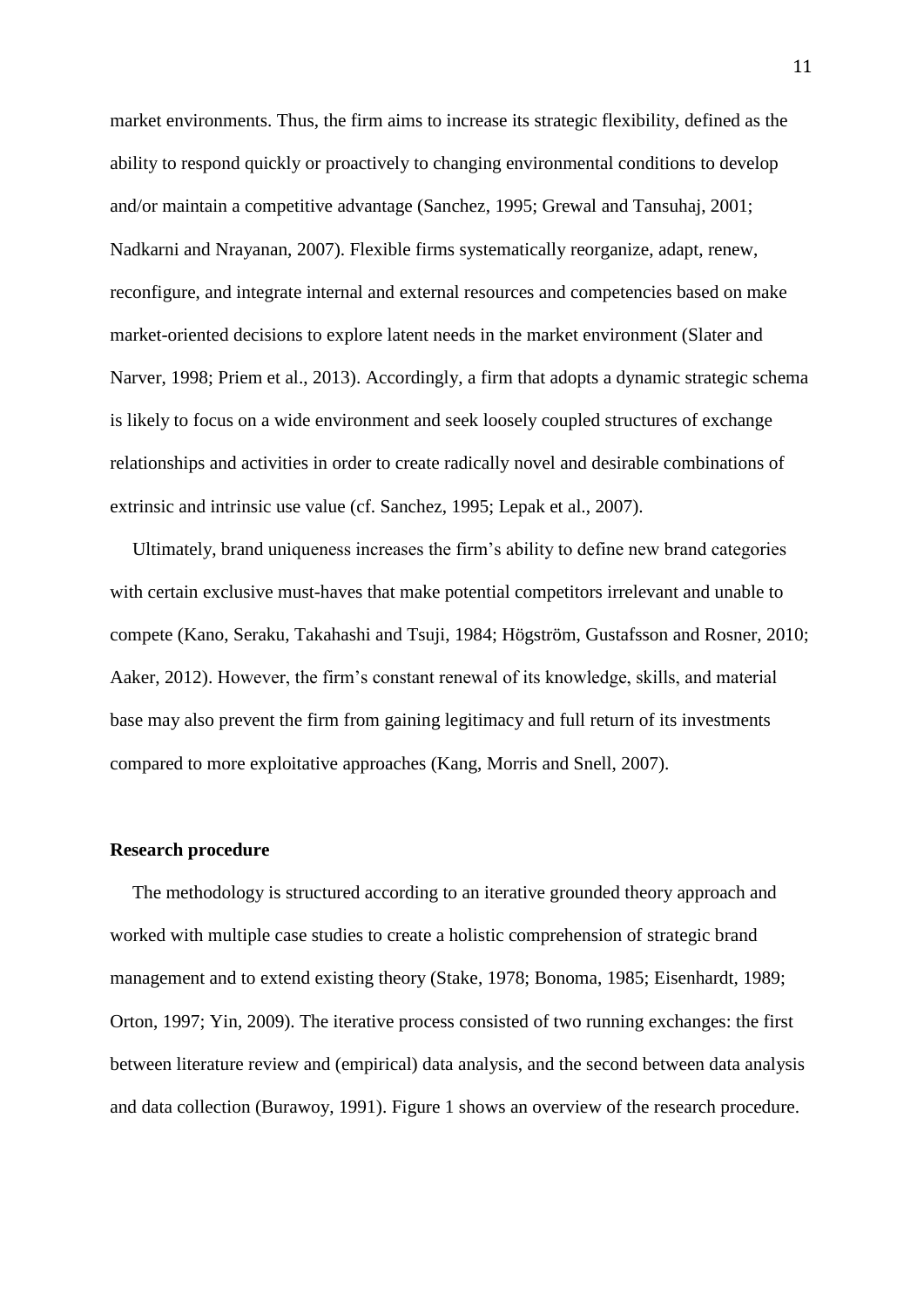#### Figure 1 here.

The first running exchange represents the interplay of literature review and analysis of empirical data that occurs in conjunction (Danneels, 2003). In this exchange, data analysis guides the literature review, which, in turn, provides frameworks to further aid in interpreting the empirical data. The researchers identified enactment (e.g., Weick, 1979), strategic schemas (e.g., Priem, 1994; Nadkarni and Nrayanan, 2007), and the experiential- versus information-based branding theories presented above (e.g., Allen et al., 2008) as suitable perspectives to frame strategic brand management. Accordingly, the researchers developed a tentative theory regarding how firms enact certain brands and manage paradoxes that played a guiding and sensitizing role in the second running exchange (Strauss, 1987; Strauss and Corbin, 1990; Yin, 2009).

Specifically, the tentative theory guided context selection and provided phenomena for investigation, topics, and directions for data collection in the second running exchange. The collected data was coded and memos were written to generate substantive theoretical understanding (Silverman, 1970), which stimulated and directed further literature studies. Accordingly, the study refined, specified, qualified, re-assessed, and confirmed concepts and theories in a continuous interplay between literature review, data analysis, and data collection (Vaughan, 1992). This alternation of deductive and inductive theorizing continued to a point of theoretical saturation (Glaser and Strauss, 1967), allowing the authors to construct the formal strategic brand management typology.

## **Data sources and data collection**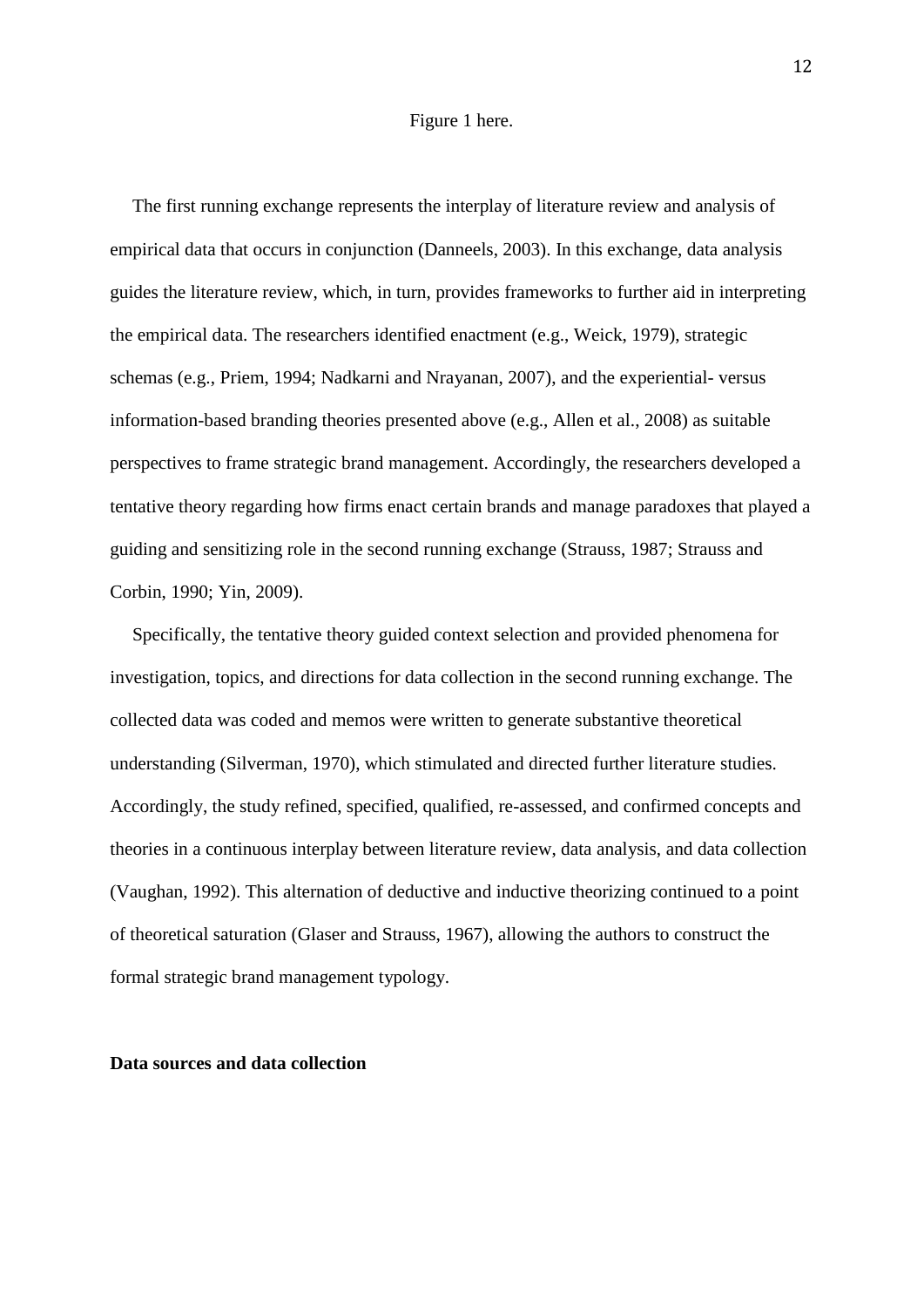This study is divided into two main data collection phases. Following the procedures of the iterative grounded theory process (outlined in Figure 1), data collection, including sampling and interview guides, evolved with changes in theoretical understanding.

The main data source in the first phase was a study of firms co-producing materials for various branding, marketing, and media production purposes in a Norwegian winter destination. This study comprised a potential sample of 32 respondents representing 13 different firms and 12 professional athletes in boardsports apparel, sports agency, boardsports equipment, media, and tourism (ski resort) industries. The researchers conducted a pre-study to check the appropriateness of the particular research context and the informants. This prestudy included an open-answer e-mail survey and access to e-mail correspondence from the co-production planning. The pre-study showed that the context included cases that are representative of different strategic brand management archetypes. The context provides cases that enable comparison to clarify if findings are transferable between different cases (Eisenhardt, 1991). Accordingly, the researchers deemed this context a strong base for building strategic brand management theories (Eisenhardt and Graebner, 2007; Yin, 2009).

The researchers used a theoretical sampling procedure and selected 16 cases (entities with brands) based on their potential to contribute to the developing theory (Eisenhardt, 1989; Maxwell, 1998; Patton, 1990). Nine firms and seven athletes were chosen for deeper study, based on brand management diversity and various roles and objectives for participating in the co-production (see case descriptions in Table 1).

These cases include Norway's largest winter destination (Case No. 3); a market-leading multi-national US boardsports apparel company (Case No. 1); a US boardsports equipment manufacturer that held the second-largest market share in its specific European market (Case No. 2); a sports management firm (Case No. 4); small media companies (Cases No. 5 to 9); and athletes (Cases No. 10 to 16). The firms promised to provide particularly good cases to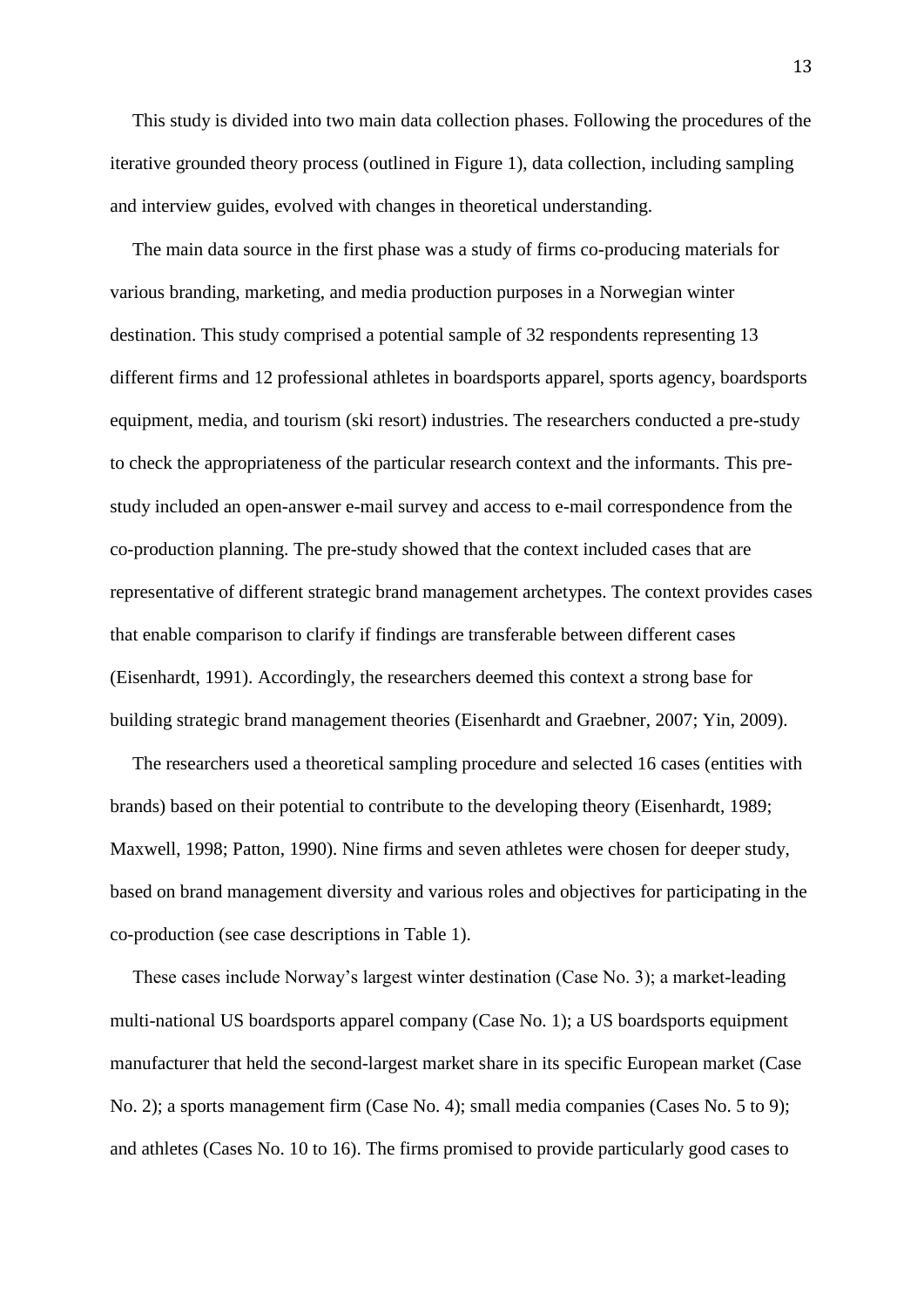explore strategic brand management from multiple perspectives. For example, the apparel company"s context-dependent nature and reliance on sponsoring promised insights concerning experience- and meaning-driven brand management (Cliffe and Motion, 2005). By contrast, ski resorts' resource-based nature and view on capacity utilization and services/products as key value drivers promised insight into efficiency-driven product brand management (Flagestad and Hope, 2001). Further, the equipment brand"s dependence on both meaning and utility promised insight into dynamic brand management.

The case selection resulted in 19 in-depth interviews with knowledgeable informants with different strategic brand management approaches (see Table 1) (Eisenhard and Graebner, 2007). Twelve informants were managers involved in the firms" decision- and strategymaking activities, while the other seven informants were athletes representing meaning-laden human brands (e.g., Thomson, 2006). The interviews focused on the firms' strategic identity, intents, objectives, value proposition, value-creation activities, value capturing, view on the surrounding network, and types of exchange relationships (strong vs. weak). All interviews, which lasted between 30 and 75 minutes, were recorded on film and subsequently transcribed. The interview guide helped provide insights about the various firms' strategic brand management, including how the firms manage paradoxical tensions in their branding.

The second data collection phase extended the second running exchange to develop a more transferable and grounded formal theory (Glaser and Strauss, 1967). This data collection subjected the findings from the first data collection to an external check in contexts different from those studied during the first phase (Gasson, 2003). Accordingly, substantive theory derived from the first data collection phase guided the second data collection phase.

The researchers relied on snowball sampling to find purposive cases and informants. This procedure generated five in-depth interviews with informants from five firms varying in size and operating in diverse markets. The informants ranged from a marketing manager of an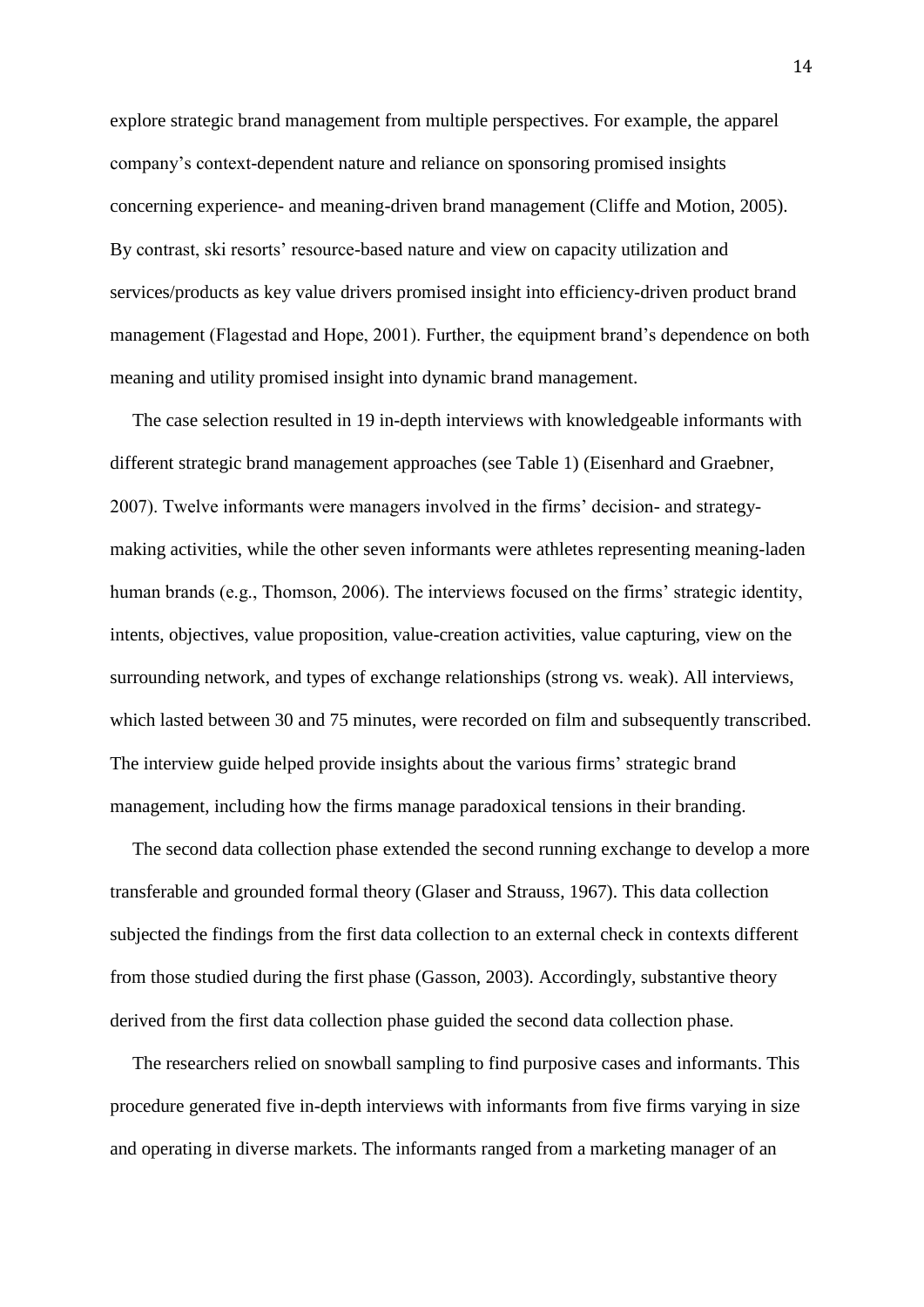apparel brand wholesaler (Case No. 18); to an informant involved in apparel brands, shopping mall brands, and media production (Case No. 19); to a manager of a consulting firm known for expertise in brand and event management (case No. 20) (for a more comprehensive description of cases, see Table 1). By alternating between data analysis and data collection (second running exchange), this supplementary data generated enough theoretical saturation to develop a formal theory on strategic brand management archetypes and related paradoxes. (Strauss, 1987; Lee, 1999).

While the second data collection phase mainly consisted of in-depth interviews, the first phase also included two additional data sources. One source was video documentation of parts of the firms" production processes. The other source was secondary data in the form of e-mail correspondence, market research statistics, press articles, and material resulting from production and marketing activities. This additional data provided an external check and information that contextualized and facilitated coding and interpretation during the data analysis.

### **Data analysis**

The data analysis is structured according to the iterative grounded theory approach described above and in Figure 1 (Orton, 1997). The analysis included open, axial, selective modes of coding, memo writing, and model and typology development to extend existing theory (cf. Glaser and Strauss, 1967; Miles and Huberman, 1984; Strauss, 1987; Strauss and Corbin, 1990). Tentative theoretical memos were constructed with descriptions and explanations based on identified, structured, refined, and integrated categories and themes (Strauss, 1987; Strauss and Corbin, 1990).

The data analysis first focused on building detailed case descriptions (see Table 1). These descriptions underwent several member checks in order to test the findings' credibility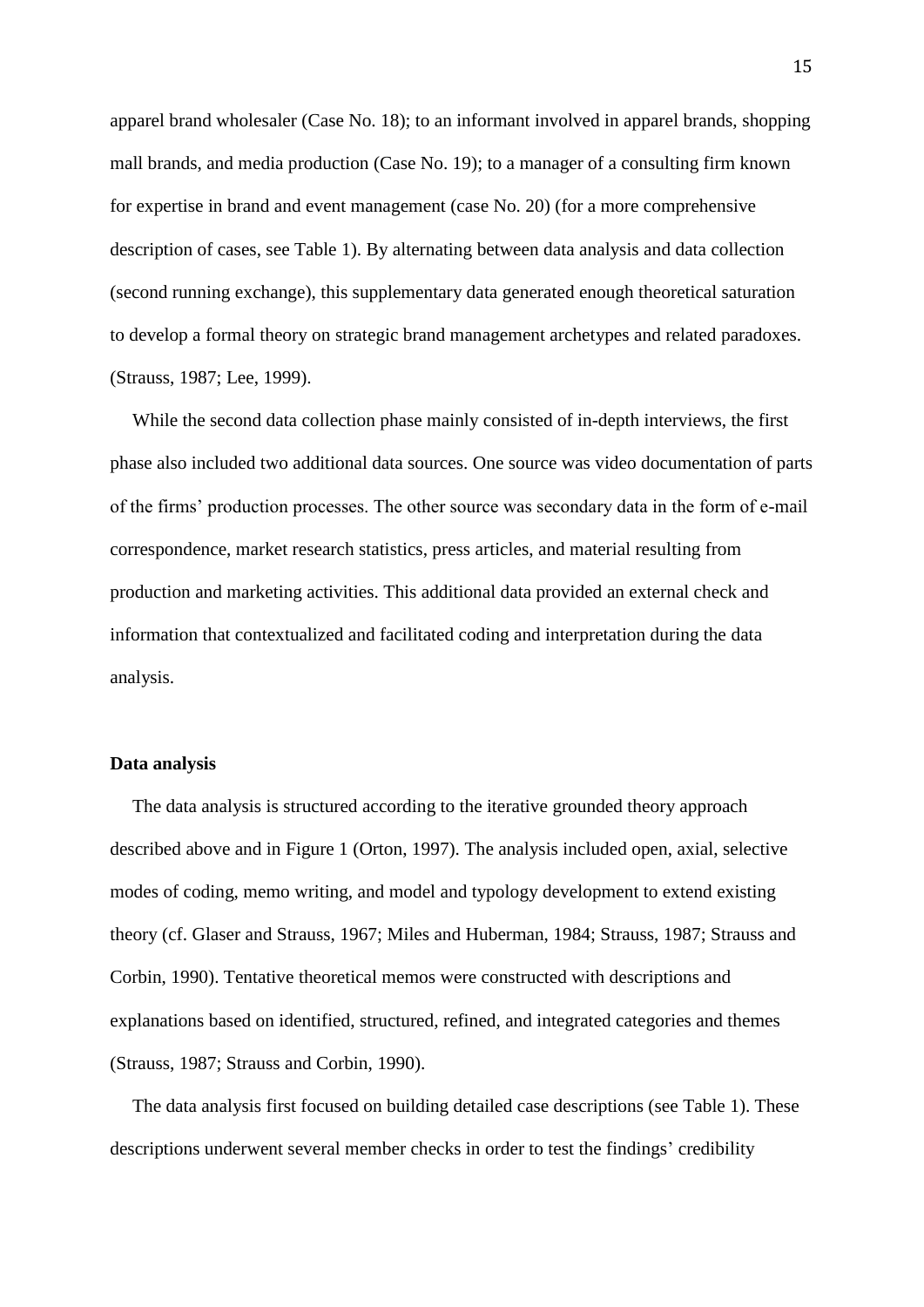(Hirschman, 1986). The authors also continually sorted, matched and contrasted the case descriptions, which led to a series of models, matrices, and typologies (Miles and Huberman, 1994). Throughout this comparative analysis, the authors subjected their interpretations and findings to a marketing agency and consultants. Findings were also presented at a creative and cultural industry seminar, where several marketing experts and businesspeople provided feedback. Informants and experts agreed with the substance and logic of the analysis, with most of the experts also commenting on the need for a strategic brand management framework that explains how paradoxical tensions can be understood and balanced.

In the data analysis, different strategic brand management types were identified that point toward the value creation, and brand information versus brand meaning perspectives in marketing and consumer research (e.g., Allen et al., 2008; Brodie, 2009). The data analysis showed how the studied cases' strategic brand management relied on various strategic schemes, including certain identities, and decision logics (March, 1994; Messick, 1999; March and Olsen, 2004; Nadkarni and Narayan, 2007; Whetten, 2006). This finding shifted the authors" interest toward theories on strategic schemas, and relationship roles to frame the diverse forms from a strategic brand management perspective (Osborne, 2001; Danneels, 2003; Heide and Wathne, 2006). Diverse strategic brand management archetypes were uncovered, depending on whether firms seek to create extrinsic and/or intrinsic value.

Consistent with the iterative approach (Orton, 1997), the subsequent presentation of empirical findings and discussion build on and extend the theoretical review. The next section presents the findings on how firms enact brands based on different strategic schemes (see Table 2), forming the basis of the identified strategic brand management archetypes. This section is followed by three separate sections, in which describes the theoretical premises of the strategic brand management archetypes, summarized in Table 3. This form a basis for the subsequent discussion on how firms can manage strategic paradoxes in branding.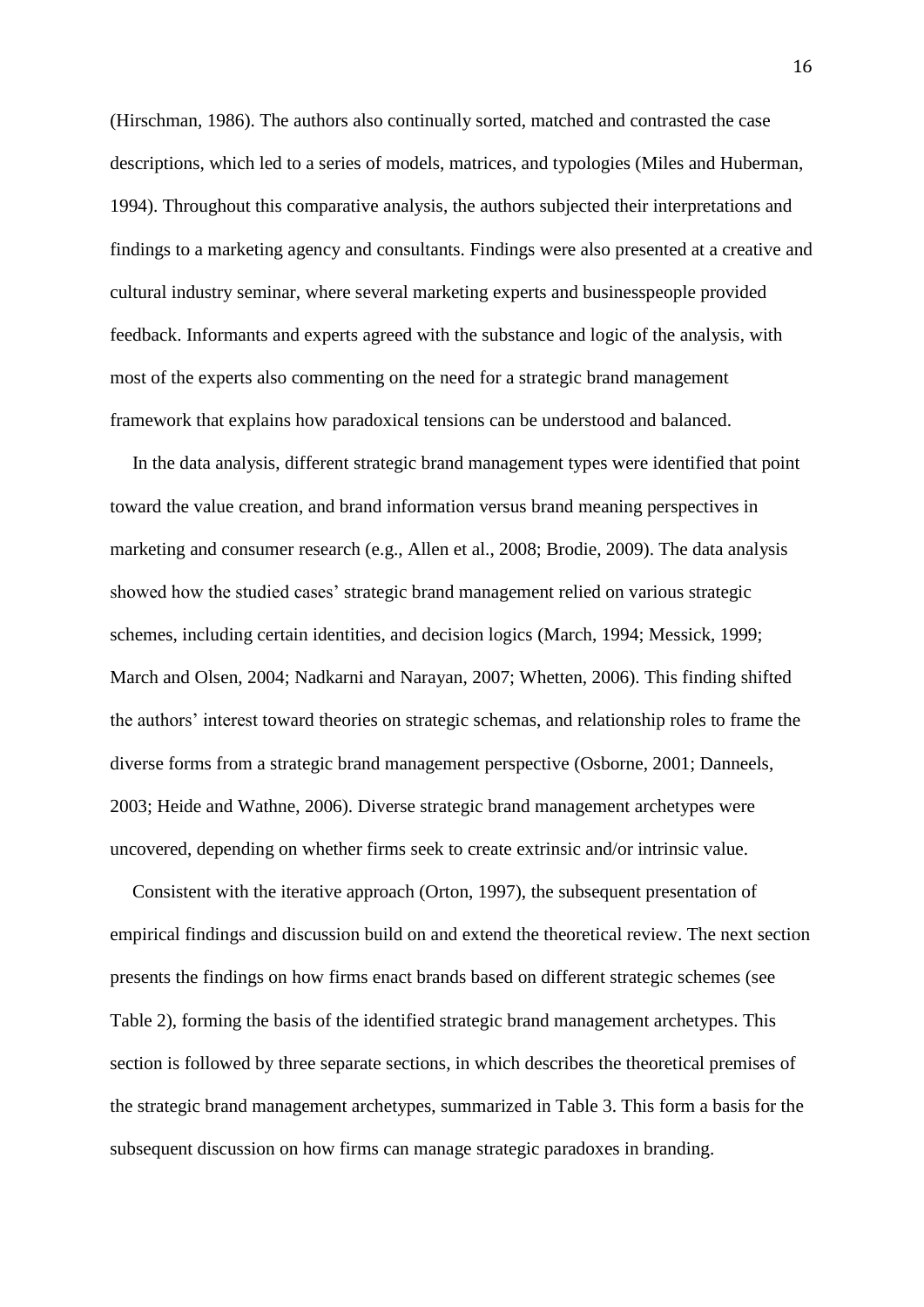## Table 1 here.

## **Managing the brand**

The exemplary quotes in Table 2 point to the ways in which the different strategic brand management archetypes develop based on a firm"s strategic schema. The quotes illustrate how the firm"s *strategic schema* affect its *time horizon* and the width of its *enacted environment*, definable as the environment consciously selected, attended to, acted upon, and deemed important for the brand's performance (cf. Weick, 1979; 1995; Smircich and Stubbart, 1995; Osborne et al., 2001). The strategic schema limits firms' actions and interpretation of environmental cues, such as normative performance standards and stakeholders" brand experiences, to either narrow segments or the wider market environment. This selective attention determines whether the firm"s *enacted system of activities and exchange relationships* are tightly or loosely coupled (cf. Thompson, 1967; Granovetter, 1973; Weick, 1976; Danneels, 2003). Recursively, the strategic schema is validated and evolves as the firm learns from its sense-making (Pondy and Mitroff, 1979; Weick, 1979). In this sense, the firm"s strategic schema provides the foundation for enactment and sense-making, and determines whether the firm will seek to optimize efficiency, legitimacy, or flexibility.

## Table 2 here.

Figure 2 uses the identified conceptual dimensions  $-$  (a) strategic schema, (b) time horizon, (c) enacted system of activities and exchange relationships, and (d) enacted environment – to illustrate how the strategic brand management archetypes are limited to different *marketing process continuums* (in vivo code from respondent No. 1). Below, the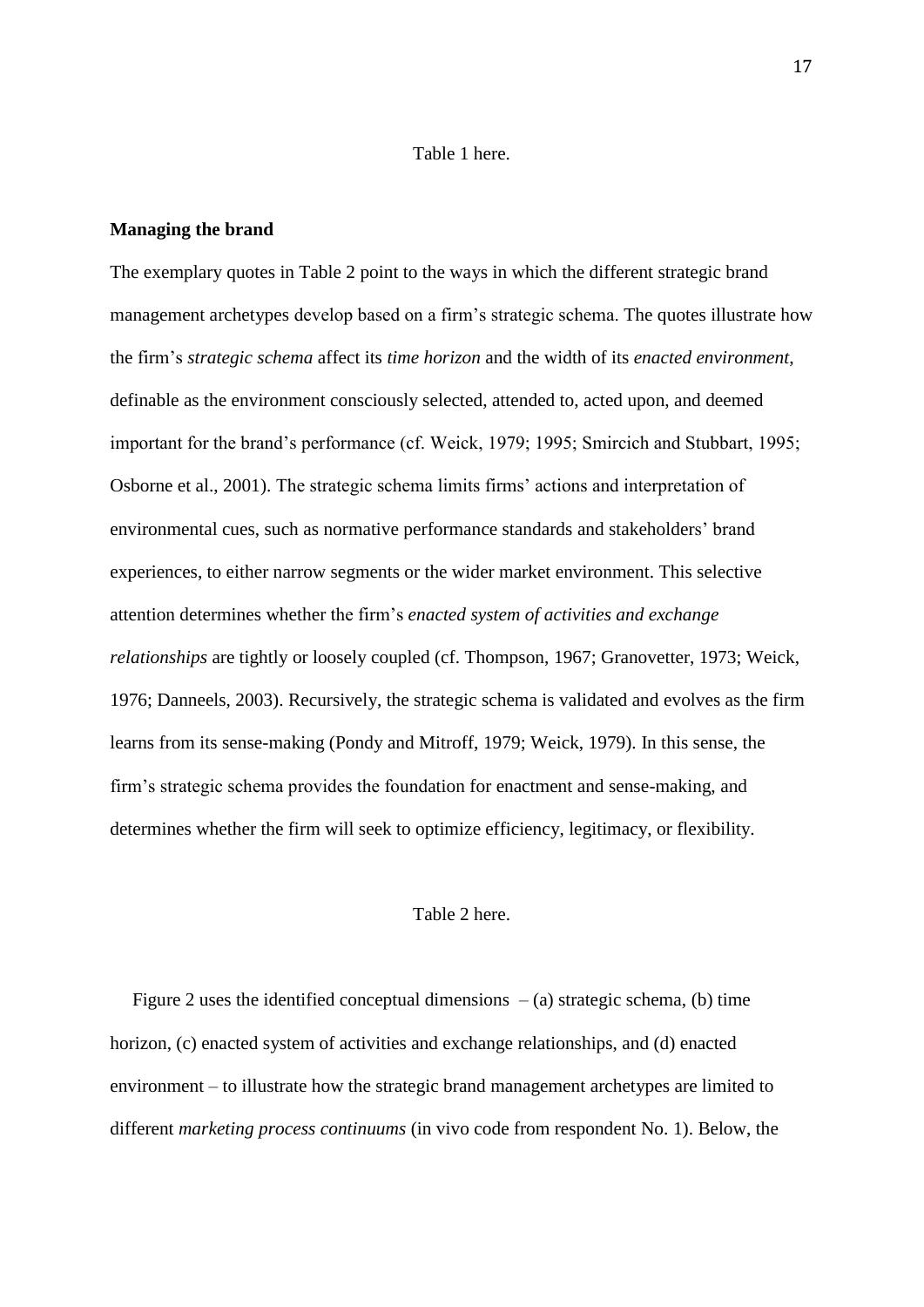authors present how marketing process continuums differs systematically between the archetypes (see Table 3 for a summary).

## Figure 2 here.

#### **The calculative brand management archetype**

The case descriptions in Table 1 illustrate how firms for which efficiency is the ultimate objective fit a description of a calculative archetype of strategic brand management (cf. Davis, Schoorman and Donaldson, 1997; Heide and Wathne, 2006; Grayson, 2007). These firms generally adopt a relatively short time horizon and a strategic schema that relies on a utilitymaximizing, incentive-driven consequential logic (e.g., March, 1994; Williamson, 1981; Gibbons, 1999). Following this strategic schema, the firms simplify brands into marks of offerings and reduce brand management complexity into function of optimizing information about offering benefits and maximizing brand awareness (cf. Park et al., 1986; Keller, 1993). Respondent No. 7 illustrates this basic premise as follows: "You can think of every kind of incentive [...] whatever it comes to, the more exposure you get, one day or another you will cash in". Similarly, Respondent No. 18 says: "We use all kinds of media channels to market our products and increase sales. We try to be as visible as possible and update our YouTube and Facebook channels two or three times a day  $[\dots]$  and we try to place products on the right persons to make it as easy as possible for our products to leave the stores."

The calculative principle of economizing on the brand's image and exposure is also apparent in managers" decisions and selection of actions and exchange relationships, as the comment by Respondent No. 5 illustrates: "From a marketing point of view, we like to be associated with solid brands that our customers perceive as positive … partnerships are partly based on money, cash payments, but also cooperation when it comes to enhance our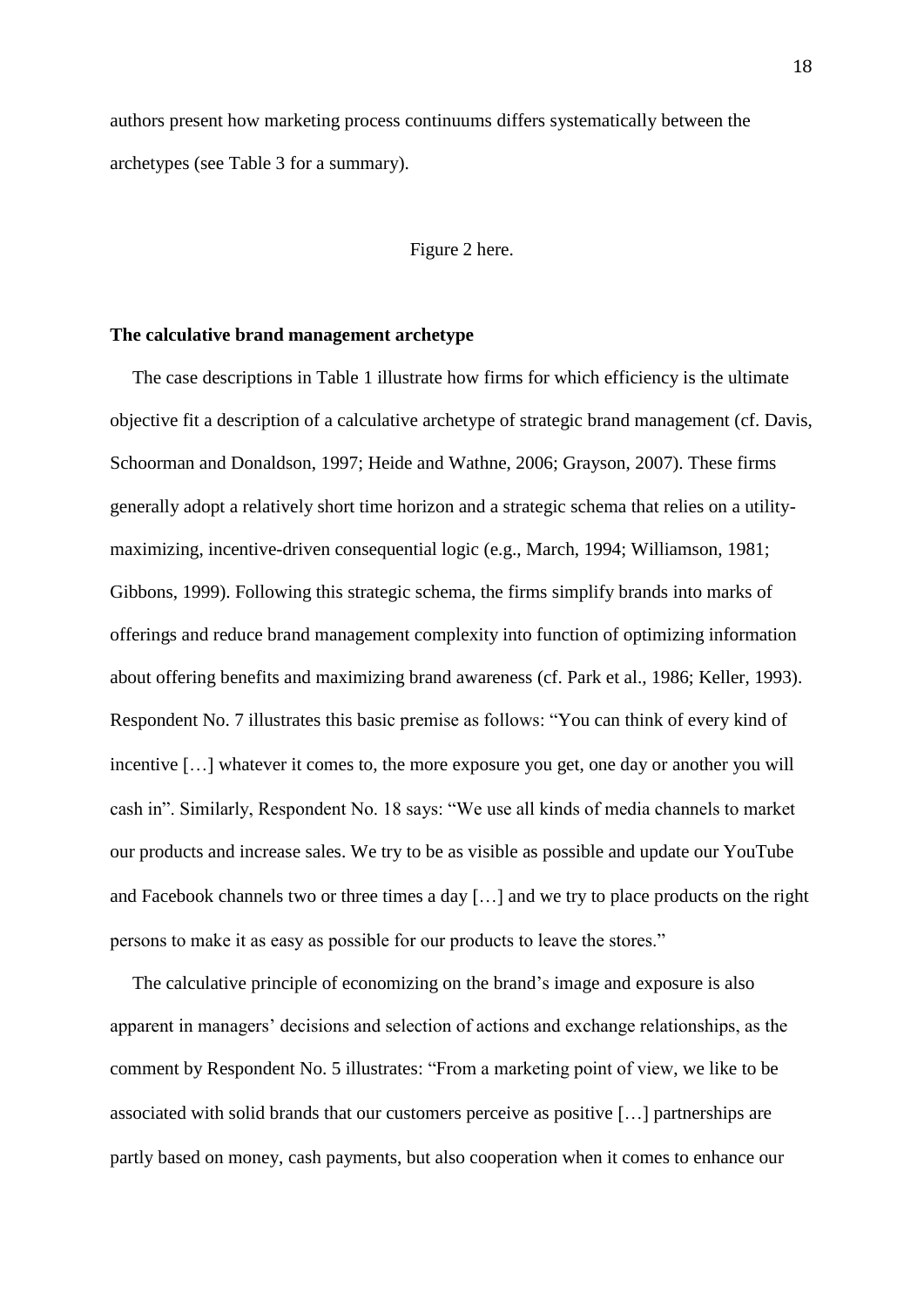events and activities to increase benefits for our guests." Another respondent (No. 4) in the same firm adds to this description of how calculative firms seek to maximize exposure, sales, improve offerings, and lower operational costs through partnerships: "[Our partners] that sell fast-moving consumer products  $[...]$  allow us to communicate with customers where we usually cannot. We get inside gas stations, grocery stores, and so on in way that allows our brand to be seen. We benefit from that just as they benefit from us; they are seen here and sell their products here. Partners both buy themselves into existing events and others like to create their own here [...] however, we decide how to manage and operate them." These quotes also illustrate how firms adopting a calculative archetype seek control over brand information by creating a stable, integrated, and tightly coupled system of activities and exchange relationships. Another factor that is apparent in the case descriptions in Table 1 is how these firms narrow down their enacted environment and specialize on certain segments in order to decrease uncertainty (cf. Anderson and Paine, 1975; Danneels, 2003).

Table 3 summarizes the findings above and shows how calculative strategic brand management leads firms to narrow down their enacted environment to create and maintain a steady and predictable system. The findings also show how these firms narrow their range of actions and cognitions to actors that are explicitly involved in current market transactions. Consequently, these firms tend to optimize efficiency on behalf of flexibility and sociocultural aspects in their value creation, which aid in assessing the brand's legitimacy (e.g., Suchman, 1995; Grewal Dharwadkar, 2002; King and Whetten, 2008).

Table 3 here.

## **The heuristic brand management archetype**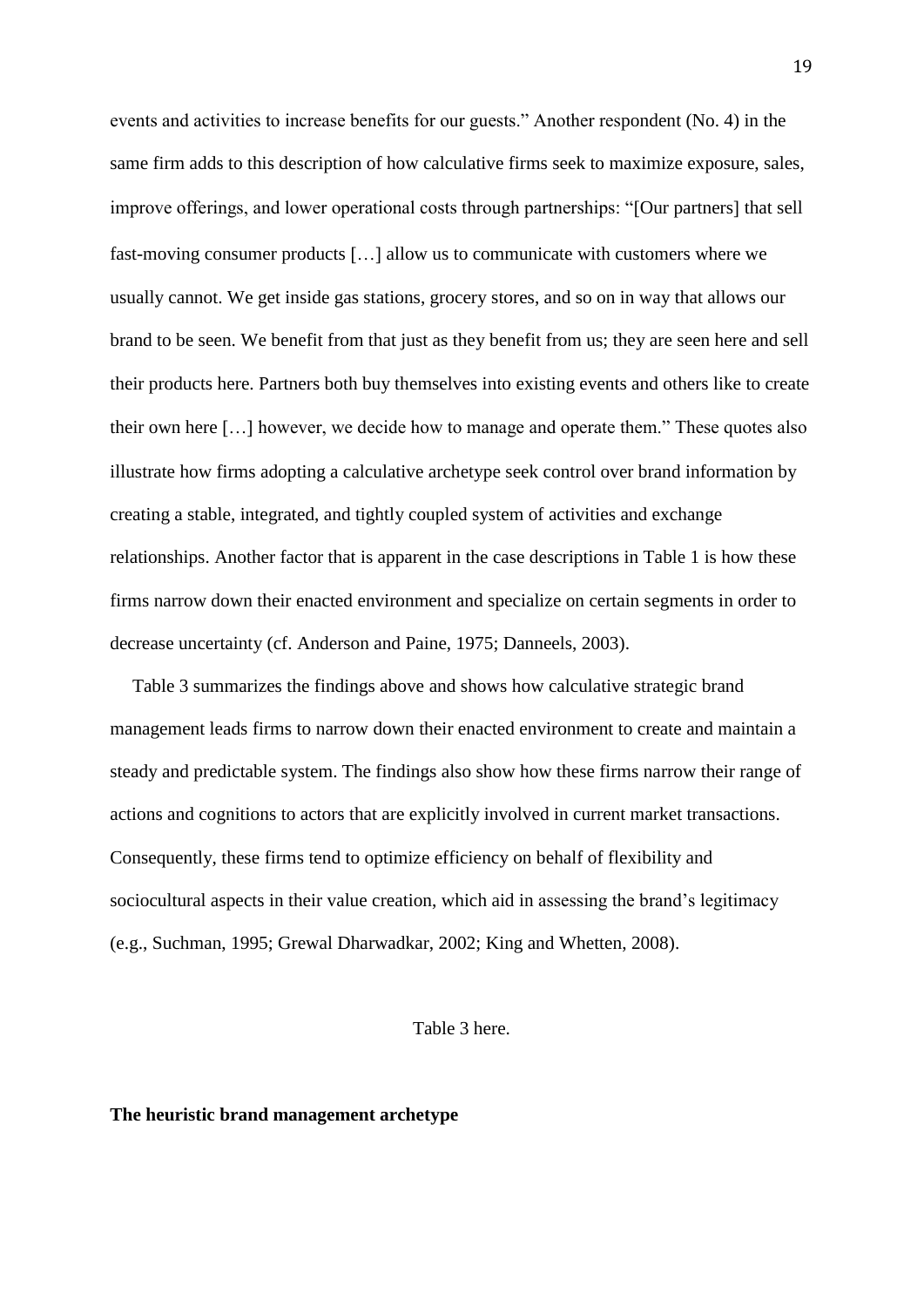In contrast to calculative firms, firms adopting a heuristic archetype consider legitimacy to be an eventual source of long-term success and survival (Meyer and Rowan, 1977; DiMaggio and Powell, 1983; Grewal and Dharwadkar, 2002). The present study shows how firms adopting a heuristic archetype have a longer time horizon than their calculative counterparts and seek to act appropriate with regard to contextual expectations, norms, and rules to build strong brands (March, 1994; Messick, 1999), as the following quote from Respondent No. 1 shows: "We aim to grow, but still remain true to our ideals. [...] If we no longer stay true to our ideals we are just going to alienate some of our most loyal customers and partners. … So, we aim for growth in the long term, without cutting corners or taking any shortcuts [...] to maintain the longevity and legitimacy of the brand. [...] We try to bring out the best in people and succeed together, rather than at the expense of someone else. We would rather achieve long-term, sustainable, mutual growth than maximization of profit overnight." Accordingly, the heuristic archetype relies on a rule-based logic of appropriateness similar to the friend or steward role in economic sociology theory (March, 1994; Davis et al., 1997; Montgomery, 1998; Heide and Wathne, 2006; Grayson, 2007). This logic has been shown to create strong social bonds based on affective commitment and trust (cf. Barney and Hansen, 1994; Uzzi, 1997; Chaudhuri and Holbrook, 2001; Gustafsson et al., 2005), but also has a somewhat paradoxical relation to the calculative archetype's outcome-based logics.

The studied cases (see Tables 1 and 3) that follow this strategic schema focus their strategy-, decision-, and sense-making on the contextually derived brand experiences and intrinsic symbolic value or brand meaning (cf. Allen et al., 2008; Berthon et al., 2009; Brakus et al., 2009). Again, Respondent No. 1 highlights the importance of the brand"s meaning: "Basically, we just sell cotton and we try to make you believe that [...] we will make you more attractive than all the other brands out there. I would say that our brand genuinely combines innovative drive with the spirit to create something yourself, combined with a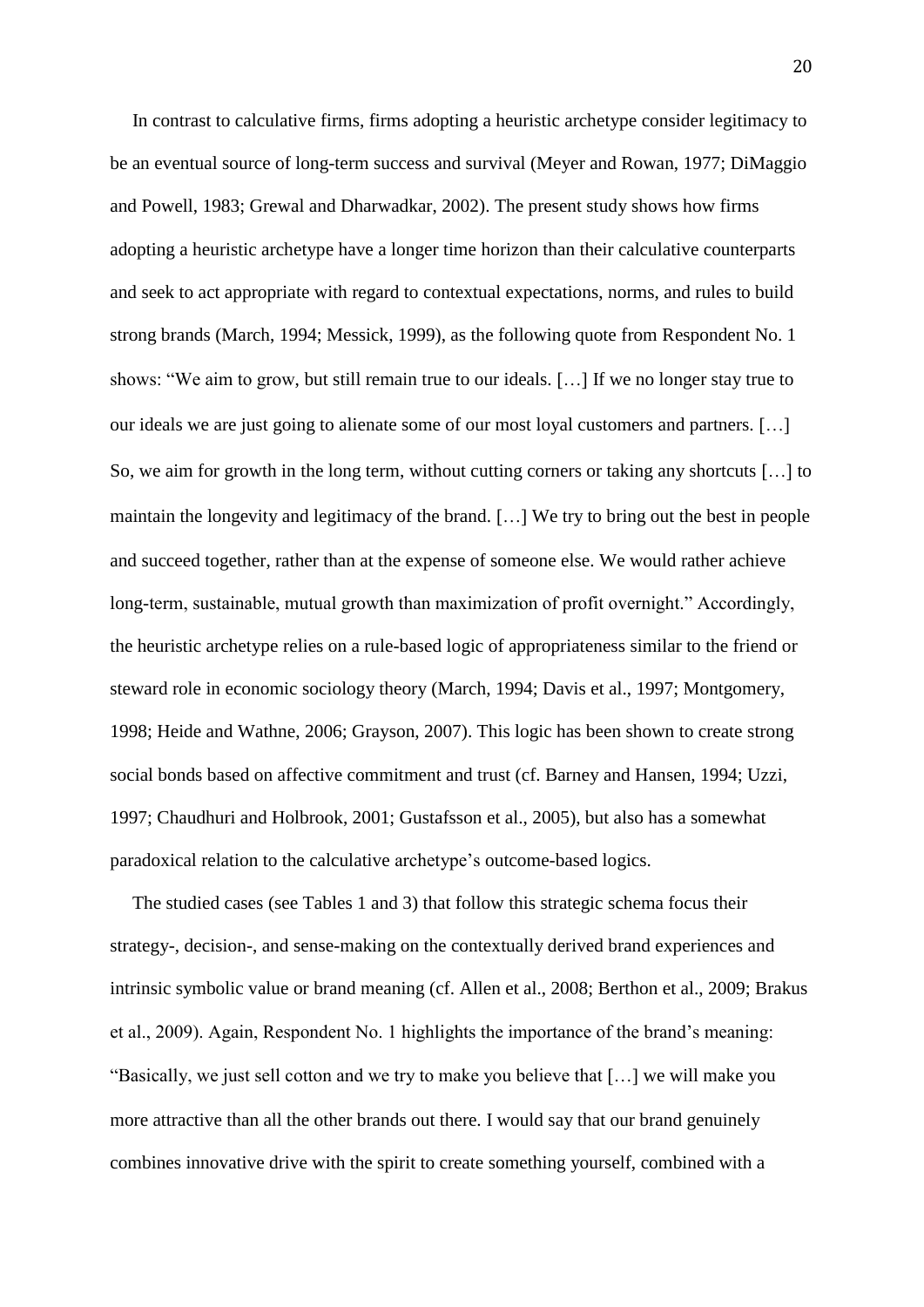passion. Only people who can relate to that [meaning] will identify with us." The same respondent illustrates how products and services are separate from and subordinate the brand, viewing the brand as an experience from which actors derive meaning: "You know the advertising and the products are tangible, but at the same time it – the brand – is intangible. The sum of what we do, if you take a [brand name] ad or a [brand name] piece of garment, clothing, and you look at it from a distance, even without the logos, you can tell that it is [brand name]. We stand out and we do not take any shortcuts; we try to stay true to what we do. We are not trying to win everyone over; we are just trying to appeal to the audiences that share our values." The above findings illustrate how a heuristic archetype centers on the brand experience and the meaning of the brand, where the products merely become subordinate means to capture value from a relevant brand meaning.

A brand"s superior role over offerings gives the firm a greater ability to offer a variety of products or services under the brand name. However, the quotes also illustrate how activities and exchange relationships are tightly coupled to facilitate a certain experience theme (cf. Pine and Gilmore, 1998; Woodside et al., 2013) and a relevant brand meaning that is cocreated in a certain context (cf. McCracken, 1986; Holt, 2002; Arnould and Thompson, 2005). The brand"s context-dependent nature inevitably narrows down and stabilizes both the firm"s selection of activities and partners, and its view on the enacted environment to a certain community (Holt, 2002; Schouten et al., 2007). Respondent 1 again exemplifies this point: "When we select partners, it all comes down to the people factor, and the acknowledgment of [brand name] that [partner brand name] is a force to be reckoned with. One seeks to team up with partners that are complementary rather than competitive to one's cause. It sounds easy in theory, but it is always different in practice. Take the selection of media partners, for example: one always wants the broadest exposure possible, but not at any cost. There are magazines and contexts out there that we do *not* want to be seen in, as it would be derogatory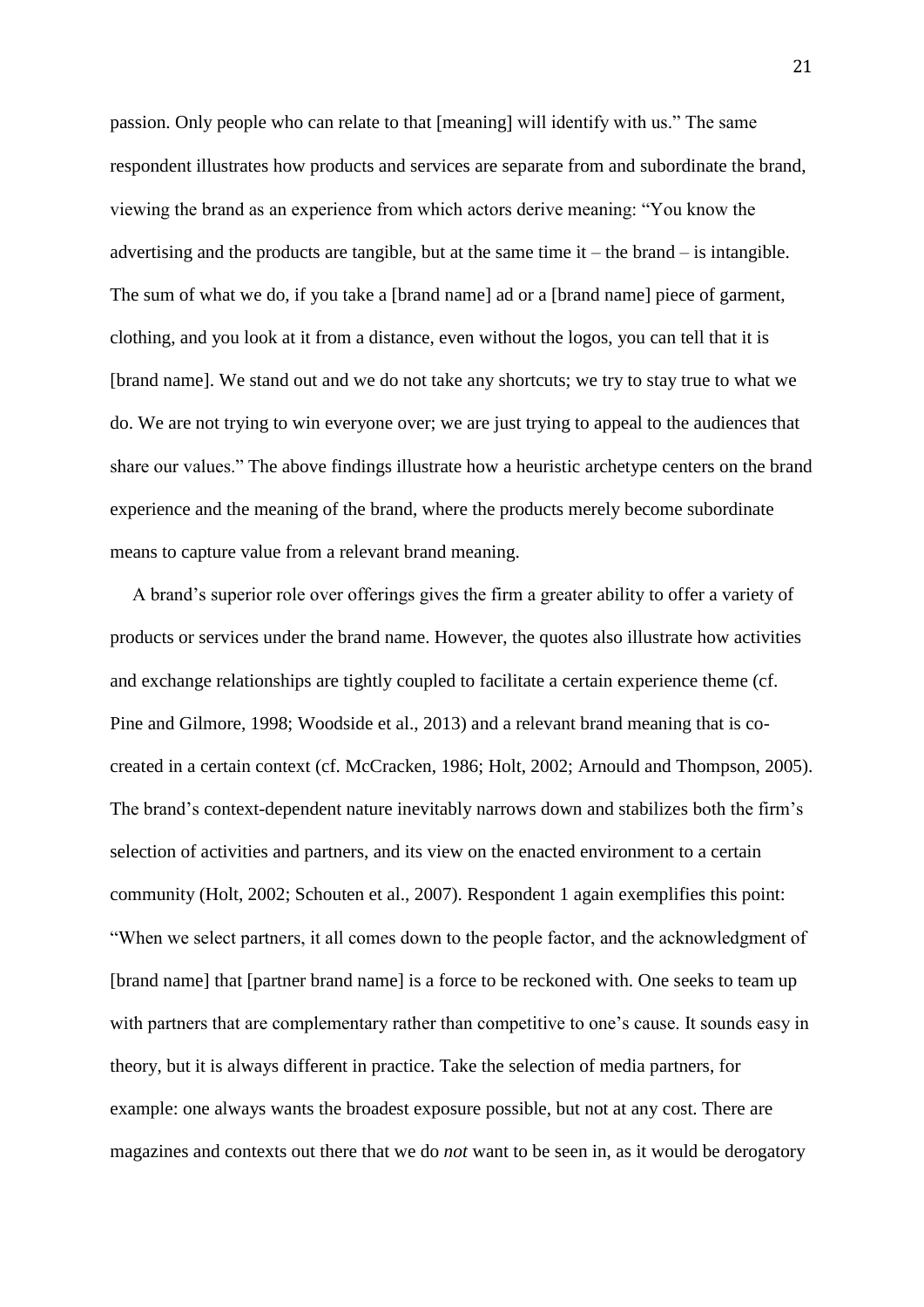to our legitimacy and market value." In this way, adopting a heuristic archetype narrows and stabilizes the firms' enactment of their environments and tightens their systems of activities and exchange relationships.

Altogether, the findings presented above show that a heuristic archetype aligns with social norms and optimizes legitimacy. However, in choosing this archetype, firms risk adopting an overly narrow and myopic view of the surrounding environment vis-à-vis value creation (Levitt, 1960). Accordingly, the present findings show that both calculative and heuristic archetypes risk ignoring market dynamism and the need to change to remain relevant (Aaker, 2012).

#### **The dynamic brand management archetype**

The brands in the present study that adopt a dynamic archetype view strategic flexibility as a key to creating and capturing value in markets with often latent and changing consumer preferences (Sanchez, 1995; Priem et al., 2013). These firms (see Tables 1 and 3) generally focus on enacting a brand that signifies relevant and unique value – that is, extrinsic and intrinsic value – in diverse market environments. Consequently, the firms follow a diversification rationale to cope with dynamic and sometimes paradoxical requirements (Anderson and Paine, 1975). Such a rationale relies on a varying time horizon and considers the nature of the brand"s identity, the environments in which enacting the brand may be appropriate, and the consequences of such a strategy.

Instead of making an either-or decision, dynamic brands adopt this diversification rationale to develop brand capabilities that allow them to balance contradictory and diverse demands, as Respondent 2 illustrates: "Our company has been around for 21 years and has always been known as a core snowboarding company. [...] At the same time, we have grown a lot over the years, so we are also dealing with the mass [mainstream sports] market. Therefore, it is kind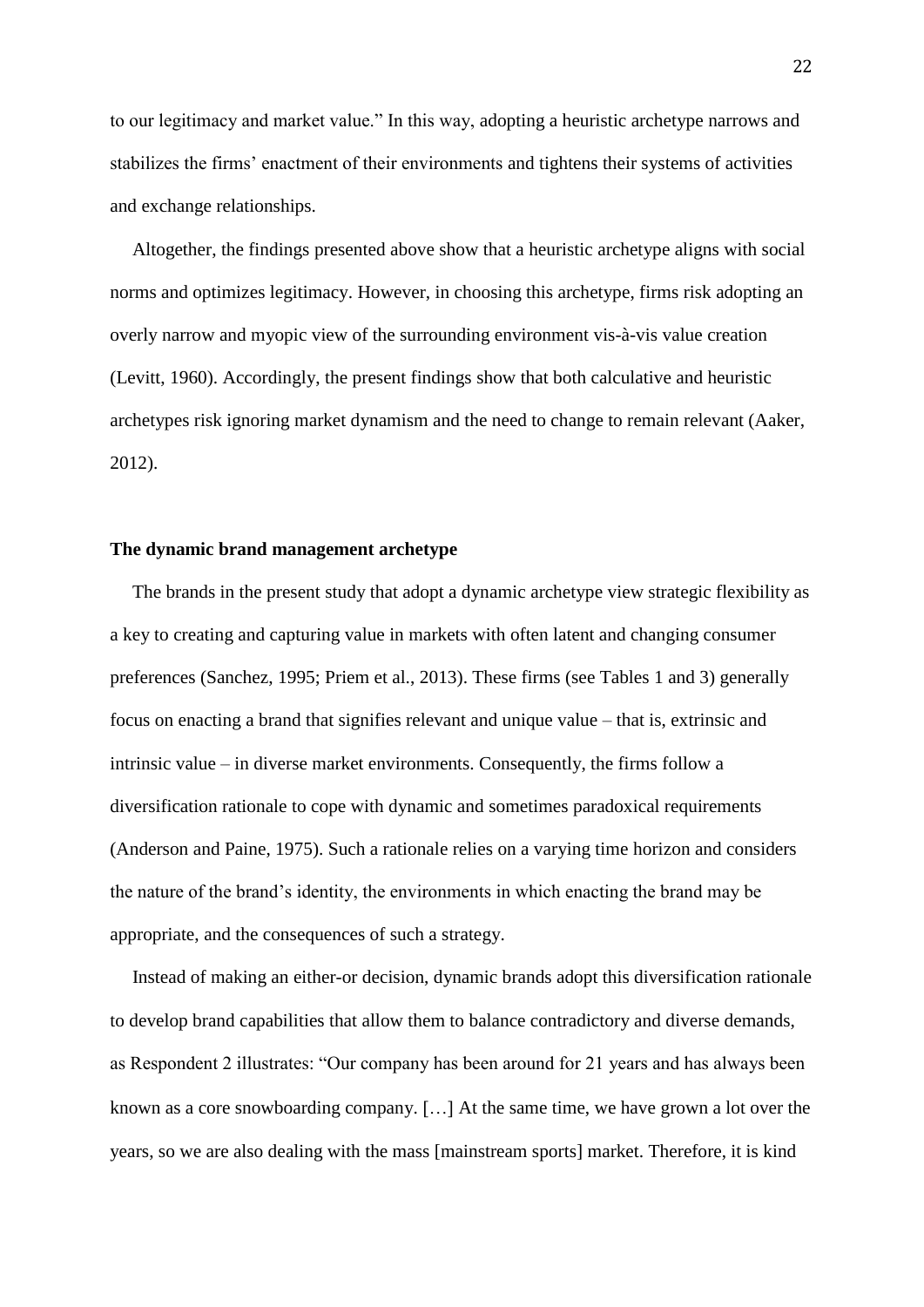of a hard balance that we try to achieve. It is always challenging to get the right balance in products to still be able to sell to the core market [the consumers who live snowboarding] and be seen as a core company. At the same time we need the numbers, so we need to be able to sell to a wider and larger audience." The constant balancing of the paradoxical needs that is apparent in the quote forces the firm to weigh what is appropriate behavior against the consequences of such behavior (March and Olsen, 2004). The respondent further explains how the firm engages in a continuous, step-by-step marketing experimentation process that diversifies its offerings in order to solve this dilemma. By allowing the firm to operate in all segments of the market, the respondent says: "We aim to offer the perfect snowboard for every kind and type of riders [consumers]. There are many different kinds of riders out there in terms of riding style and how good they are [...] What we are trying to achieve is a huge diversified line of everything that is found on the market [all types of snowboards] … to be able to offer something to everyone. [...] Step by step, we also started to develop outerwear and then we started to develop [...] apparel like hoodies, t-shirts, gloves, beanies, and now we put a lot of effort in bags. So, over the years we have grown into a full offering company for [all] snowboarders."

The final aspect in the above quote points to how the capabilities that allow the firm to operate in several markets increase as the system of exchange relationships and activities becomes more diversified (Anderson and Paine, 1975) and loosely coupled (Thompson, 1967; Granovetter, 1973; Orton and Weick, 1990; Danneels, 2003). Respondent No. 20 illustrates this linkage further, saying: "The company […] has an ability to deliver most things that are requested thanks to the fact that we are part of many different organic networks that are scattered and built up over and over again in different situations […] You could say that there is a network consisting of those that you work the most with right now, and then there are networks surrounding every project [*…*] that may only exist during the particular project. […]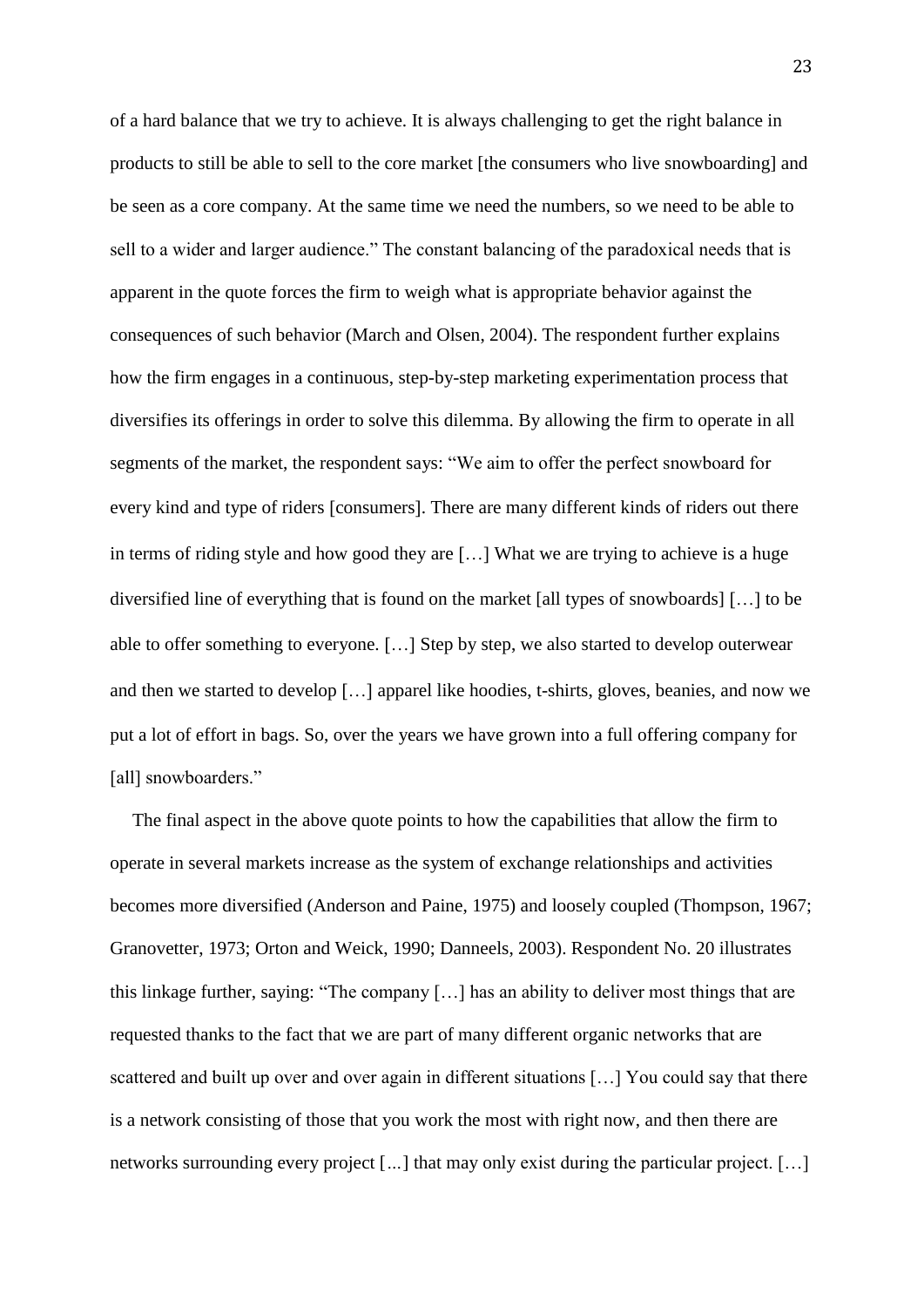This gives the company a wide [diverse] network of contacts through which we enhance our skills […] that can be used when we work with those partners [customers and suppliers] that the firm work a lot with, or in a new project."

Through the balancing act described above, the firms seek dynamic equilibrium, that is, move across opposing goals of efficiency and legitimacy to enact their brands (cf. Smith and Lewis, 2011). As these findings show, the tensions that the firm can cope with, without muddling the image or meaning of the brand, delimit the width of the enacted environment. Therefore, as the calculative and heuristic strategic brand management archetypes show, a firm that limits its enacted environment, and/or creates tighter couplings to certain partners, and activities, will decrease its flexibility to some extent (e.g., Thompson, 1967; Hamel and Prahalad, 1991; Danneels, 2003). However, being dynamic does not mean being unfocused, as in offering everything to everyone. Instead, the dynamic archetype (summarized in Table 3) is only product- and context-independent, that is, loosely coupled and flexible, to an extent wherein the firm can stabilize the brand economically and sustain some proof of its uniqueness and identity. In other words, firms adopting a dynamic archetype constantly seek new ways of striking a balance between the continuity needed in exchange relationships and activities and the changes needed to sustain the brand"s relevance (Keller, 2000; Aaker, 2012).

### **Discussion and implications**

The present research shows how firms develop and refine and commit to calculative, heuristic, or dynamic strategic brand management archetypes through a self-reinforcing and path-dependent enactment and sense-making process in order to optimize a certain type of use value; see Table 2 (cf. Salancik, 1977; Porac et al., 1989; Osborne et al., 2001; Danneels, 2003). The findings demonstrate how the firm"s strategic schema, including its shared identity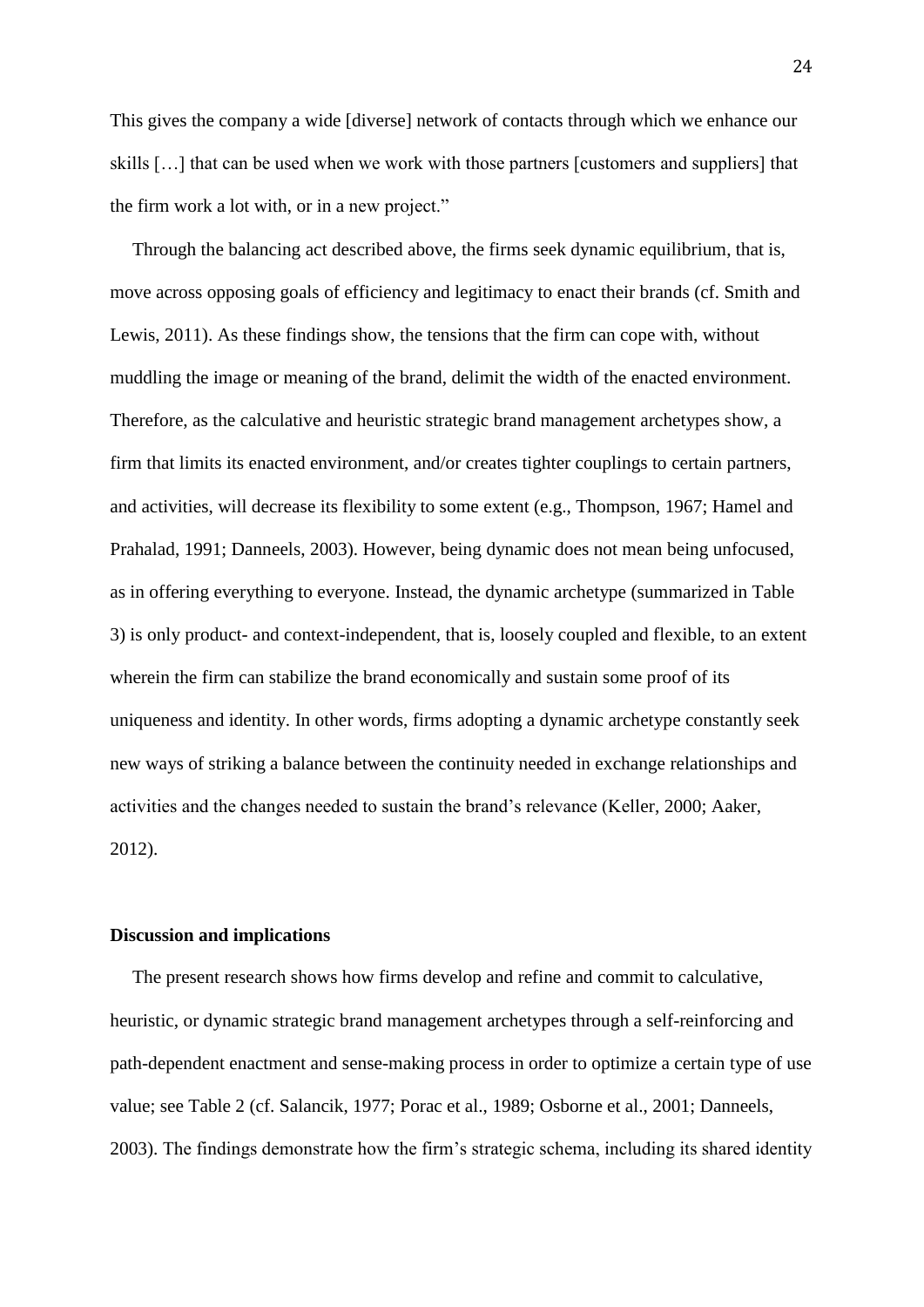and logic for strategy- and decision-making, differ across the three archetypes, see Table 3 (Prahalad and Bettis, 1986; Heide and Wathne, 2006; Nadkarni and Nrayanan, 2007). Calculative brand management seeks to maximize brand awareness and manage brand information that signifies the extrinsic value of a product or service (e.g., Keller 1993; Rust et al., 2004, Aaker, 2012). Heuristic brand management seeks legitimation for economic actions, rather than maximizing efficiency, in order to (co-) create novel and relevant brand experience themes and brand meaning in certain communities (e.g., Grewal and Dharwadkar, 2002; Holt, 2002; Schouten et al., 2007; Allen et al., 2008; Fournier and Lee, 2009; Aaker, 2012). In turn, dynamic brand management is used to increase firm flexibility through balancing extrinsic and intrinsic value to address latent and changing customer preferences in a wide market environment. In this sense, a firm adopts a strategic brand management archetype to optimize or maximize certain value creation effects. However, the present findings show that firms do this at the cost of other effects. Thus, the systematic differences between the archetypes provide a foundation for understanding how the firm handles paradoxical tensions in its strategic brand management.

Firms enacting one of these archetypes will inevitably face two value creation paradoxes that are directly related to the archetype, while a third paradox will play an indirect, but important role for the firm. The empirically derived model in Figure 2 illustrates how the paradoxical tensions between efficiency and legitimacy that firms face vary as a function of its strategic schema and time horizon. In turn, paradoxical tensions related to flexibility vary as a function of what system of activities and exchange relationships and environment the firms enact. Accordingly, firms that adopt the calculative archetype may put their brand meaning"s legitimacy and flexibility at risk (cf. Berthon et al., 2003). By contrast, firms that adopt a heuristic archetype become more dependent upon conforming to the norms of target segments (cf. Zimmerman and Zeitz, 2002). Thus, adopting a heuristic archetype may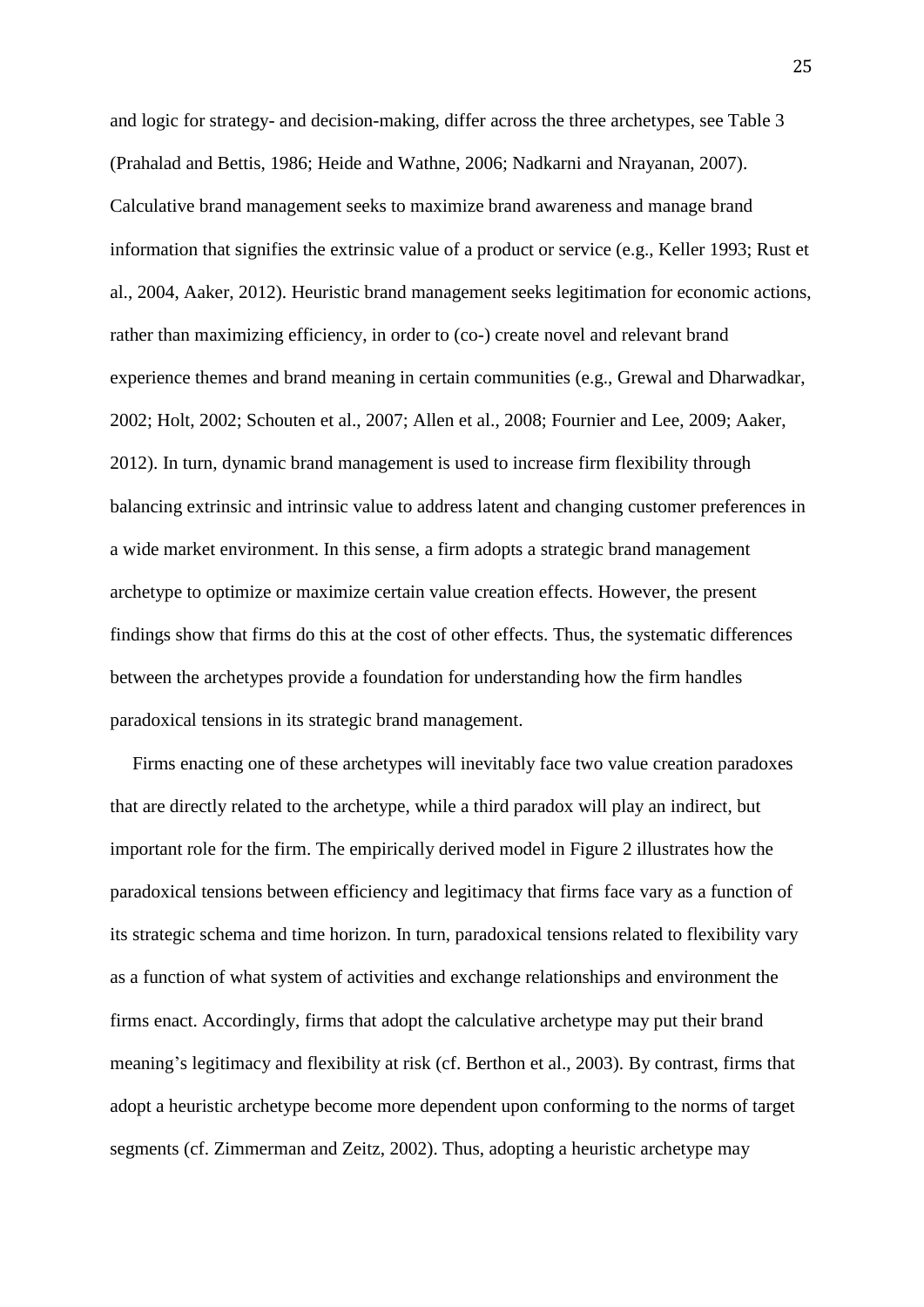decrease the firm"s efficiency and flexibility. To increase their flexibility, calculative and heuristic firms can loosen up their system of activities and relationships (e.g., Thompson, 1967; Granovetter, 1973). Although this loosening up may risk the firm"s efficiency and legitimacy, the firm's ability to enact brand extensions and market expansion under the brand name is increased (Keller and Lehmann, 2006).

The above findings illustrate that a firm will face different risks and perceive different paradoxical tensions salient depending on the enacted strategic brand management archetype. Thus, when the firm adopts a certain archetype it simultaneously determines whether it accept to live with or seek to resolve one or more paradoxical tensions (cf. Poole and Van de Ven, 1989; Smith and Lewis, 2011). Another implication of the self-reinforcing nature of strategic brand management is that the firm risks becoming a captive of its archetype and exacerbates the associated paradoxical tensions (Salancik, 1977; Lewis, 2000; Le Breton-Miller and Miller, 2014). In other words, the more associated the firm becomes with a certain archetype, the higher the costs of adopting a different archetype.

To cope with this risk of captivity, firms can allow archetypes to coexist to create a dynamic equilibrium, that is, balance opposing demands in one of the following three ways (cf. Heide and Wathne, 2006; Smith and Lewis, 2011): First, as Figure 2 illustrates, firms in static environments can allow a calculative and heuristic archetype to coexist to balance demands of efficiency and legitimacy. Such coexistence implies that the firm adopt a midrange time horizon and seeks a close relation between brand meaning and product or services to provide a basis for both calculative and affective forms of customer trust and commitment (Berthon et al., 2003; Gustafsson et al., 2005). The resulting tightly coupled systems and a narrow focus on the market can help create a fine-grained production and customer understanding that allows the firm to specialize offerings and offer superior value (Achrol, 1991; Jaworski and Kohli, 1993; Danneels, 2003). However, a firm in this position also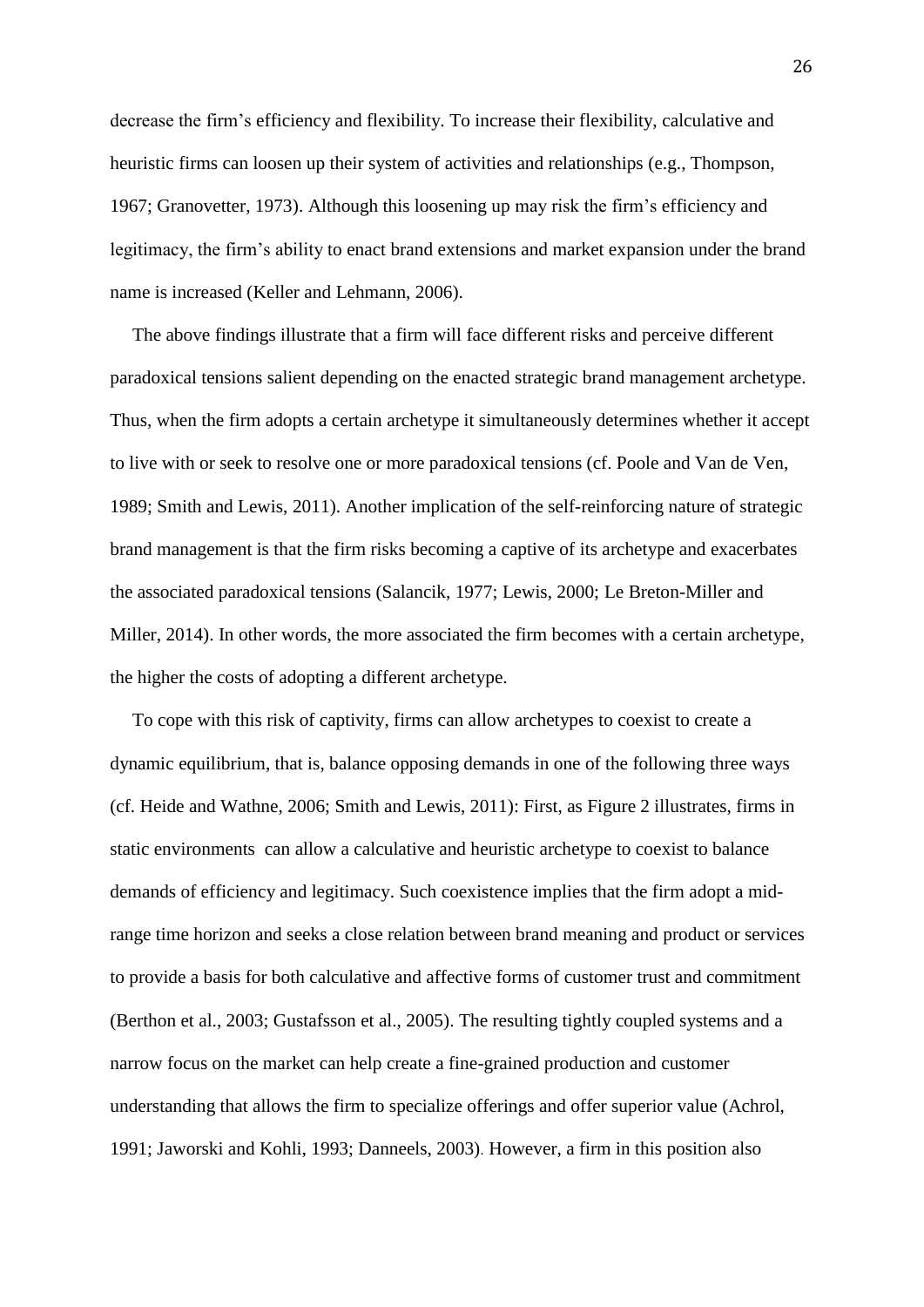decreases its flexibility as its tightly coupled system and narrow view of the environment decrease its opportunity horizon (cf. Hamel and Prahalad, 1991; Slater and Narver, 1998). Therefore, a firm that adopts a calculative or heuristic archetype, or allows these archetypes to coexist, does so at the expense of flexibility, meaning that the firm face a high risk of changing market demand that can be detrimental to its fate.

Second, firms can allow a calculative and dynamic archetype to coexist to different extents in order to balance paradoxical tensions between efficiency and flexibility. As Figure 2 illustrates, such coexistence is likely to result in firms adopting a short-term focus on economic consequences and seeking to create a loosely coupled system. Therefore, the firms are also likely to switch partners and activities to renew their offerings as the incentive structure changes (cf. Williamson, 1981). Ultimately, the firm manages to market several product and service categories under the same brand name, while retaining some control over the brand due to its strong connection to the products" and/or services" extrinsic value (Berthon, et al., 2003). Thus, the firms' strategic brand management is closely related to its offerings" functionality and aims to create calculative commitment and trust to the brand in a wide market environment (Gustafsson et al., 2005). However, risks are also associated with allowing calculative and dynamic archetypes to coexist, such as when poor quality in one product or service affects the preference for other related offerings and dilutes the trust and commitment to the brand (Morgan and Hunt, 1994; Loken and Roedder John, 1993; Gürhan-Canli and Maheswaran, 1998). Further, the constant striving to renew resources and product lines may prevent the firm from gaining full return on some of its products and marketing investments (Achrol, 1991; Levinthal and March, 1993). Yet another potential problem concerns the low focus on legitimacy and brand meaning needed to create strong long-term affective customer commitment and trust, which has previously been shown to result in higher levels of loyalty and willingness to pay (Thomson, MacInnis and Park, 2005; Park et al.,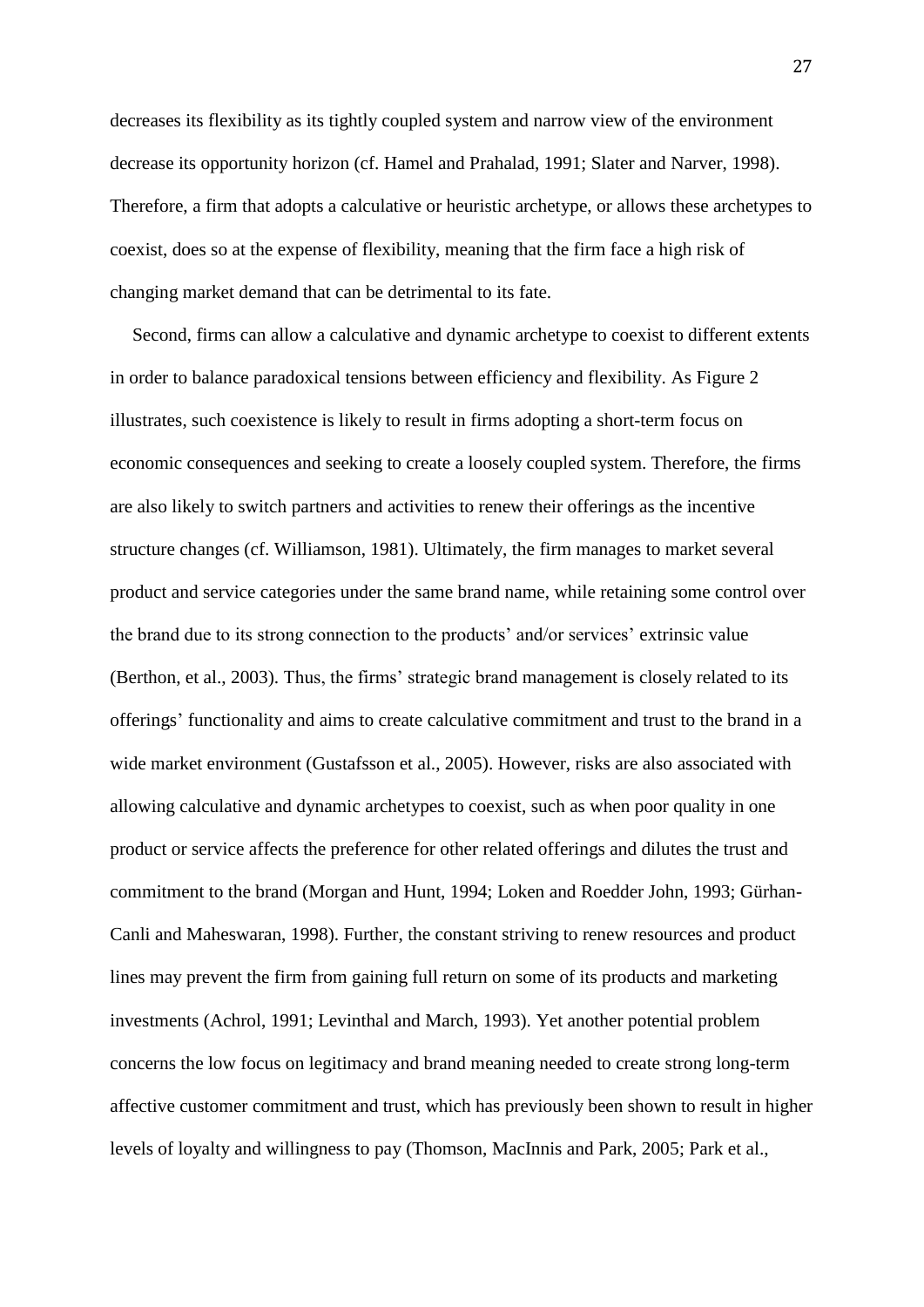2010). Thus, the firm"s reliance on constant renewal of objective features and calculative commitment to create a state of efficiency and flexibility may result in a lack of affective isolating mechanisms that prevents customers from switching brands.

Third, firms can allow the heuristic and dynamic archetypes to coexist in order to reduce paradoxical tensions between legitimacy and flexibility. The strength of this approach lies in the firm"s focus on creating a meaning-driven and product-independent brand to become a relevant category of its own and build strong relations to its environment (Aaker, 2012). For example, previous research has shown how such brands may become focal points of communities and form affective relationships with various stakeholders (McAlexander et al., 2002; Pitt et al., 2006; Fournier and Lee, 2009). These meaning-based affective relationships build on self-brand connections that result in more resilient and higher loyalty levels compared to traditional customer-satisfaction-centered management (Belk, 1988; Gustafsson et al., 2005; Park et al., 2010). Accordingly, the primary task for the firm is to create contexts and resources that facilitate relevant brand experiences and brand meanings that cultivate relationships (Muniz and O"Guinn, 2001; Prahalad and Ramaswamy, 2004; Schouten et al., 2007). This highly co-creational nature of the brand"s symbolic value means that stakeholders are active meaning-makers that help advertise and have a sense of ownership and identity with the brand (McAlexander et al., 2002; Pitt et al., 2006; Allen et al., 2008). Nonetheless, firms that adopt this approach will face efficiency-related paradoxes. For example, respondent No. 1 in this study expressed how an important part of brand meaning-making is engaging in anti-branding (that is, what the brand is not) in order to distance them from other brands and thrive on environmental tensions (Escalas and Bettman, 2005; Allen et al., 2008; Fournier and Lee, 2009). Consequently, firms that act inappropriately vis-à-vis increasing efficiency, for example, turning to the wrong markets to economize on the brand, risk alienating their core supporters. In this sense, the firm becomes tied to certain communities and may find that the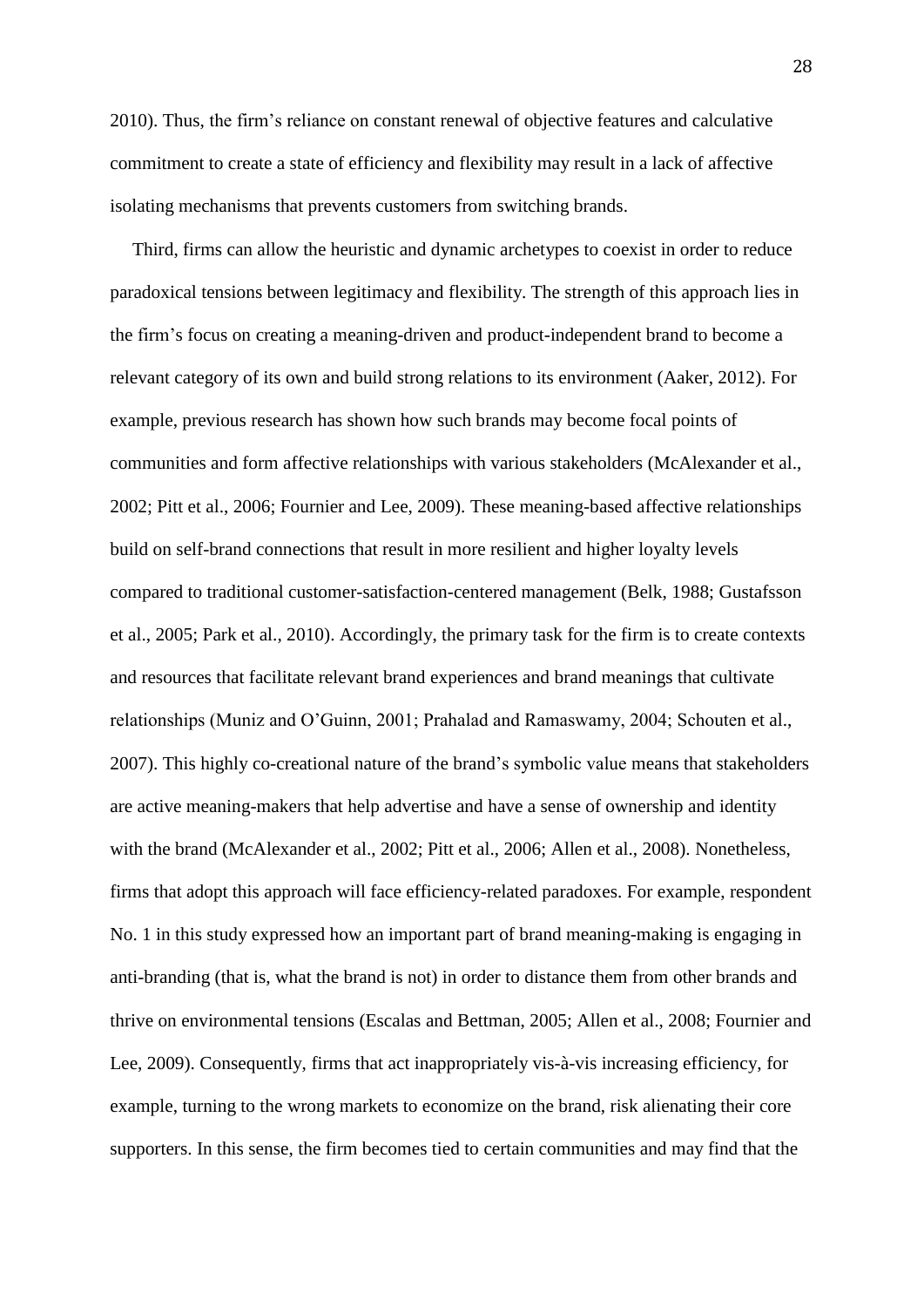opportunity cost of investing in other markets is higher than the resulting profit (Mouzas, 2006). Another risk is the potentially high marketing costs associated with an intense focus on legitimacy and brand meaning (Sheth and Sisodias, 2002). Consequently, the firm creates risks as the community gains control over the brand that, in part, means that the brand can only survive as long as its meaning in some sense is more relevant and legitimate than that of its competitors.

The above discussion shows that a brand can allow archetypes to coexist in different ways to resolve paradoxes. Such strategies may also enable switching archetypes and optimizing a different desired effect. This finding suggests that some levels and forms of dynamism may exist in very tightly coupled systems of activities and exchange relationships. For instance, the heuristic archetype can offer product and service variation under a certain theme (cf., Pine and Gilmore, 1998; Woodside et al., 2013), while the image of a calculative-orientated brand is less context-sensitive, allowing the firm to target various market segments. However, the coexisting of calculative and heuristic archetypes is not flexible in a dual sense of both context and offerings as this does not enhance the firm"s brand extension or market expansion abilities. This fact underlines a key difference between being flexible or merely being dynamic in terms of meeting opposing demands of efficiency and legitimacy. Instead, dynamic archetype brands are likely to be more flexible and, thus, successful at creating advantages by balancing demands of efficiency and legitimacy in wider and more diverse market environments. On the other hand, firms that adopt more calculative and heuristic archetypes are likely to optimize a specific use value type and, thus, create a static equilibrium and sustainable advantages in narrower and more stable segments.

To conclude, this article presents a novel framework for studying and understanding strategic brand management and related paradoxes that may enhance firms" strategic decisionmaking. Paradoxes can be traced to the strategic brand management archetype the firm uses to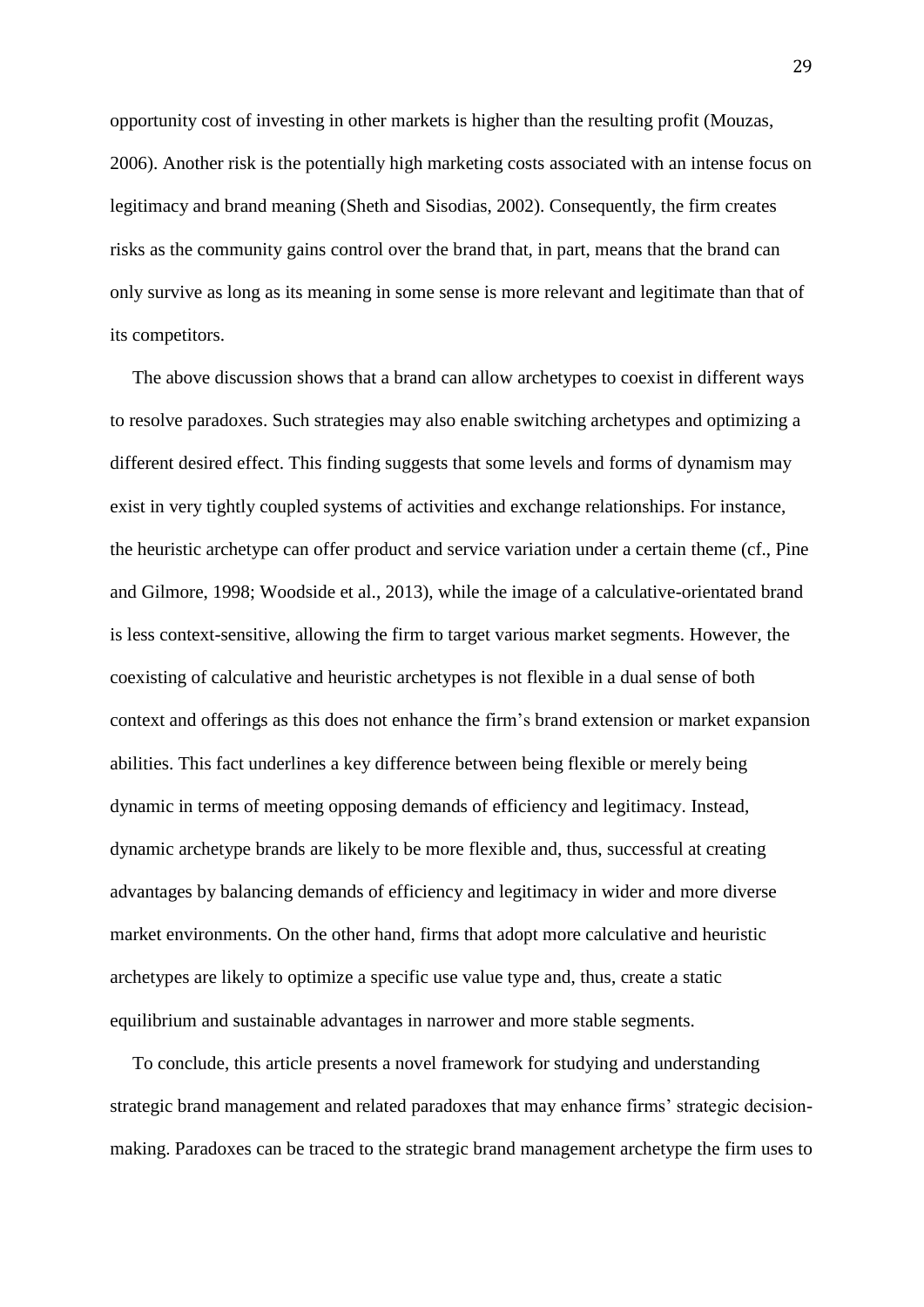create diverse types of use value and performance effects. The general implication of the findings is that firms enacting a certain archetype diminishes and exacerbates certain paradoxes (e.g., Lewis, 2000). In other words, enacting a certain archetype is always associated with switching and opportunity costs vis-à-vis a different archetype. Accordingly, the framework provides an understanding of how firms can optimize certain effects and manage paradoxical relations between desired, but contradictory effects in their value creation. In other words, managers can use the framework to enhance their understanding of how paradoxes can be resolved (cf., Poole and Van De Ven, 1989; Lewis, 2000; Smith and Lewis, 2011).

#### **Future research**

The theoretical framework presented in this article provides an agenda for further strategic brand management archetype studies (cf., Woodside et al., 2013) on various performance measures. First, the linkages between the different strategic brand management archetypes need clarifying. This includes efforts to operationalize the archetypes into measurable constructs and test their effects on both firm performance measures and brand experiences. The first part of such an agenda includes increasing the understanding of how the different archetypes affect customers" brand experiences and influence their affective commitment and/or calculative commitment (e.g., Gustafsson et al., 2005). The second part deals with how the diverse nature of the archetypes may affect cash flow and profitability over time. Such research would contribute to an important research priority of accounting for how branding influences established performance constructs and leads to shareholder value (e.g., Rust et al., 2004; Madden et al., 2006).

A second issue deserving of future empirical investigation is the effect that a matching (as opposed to a mismatching) of strategic brand management archetypes between partnering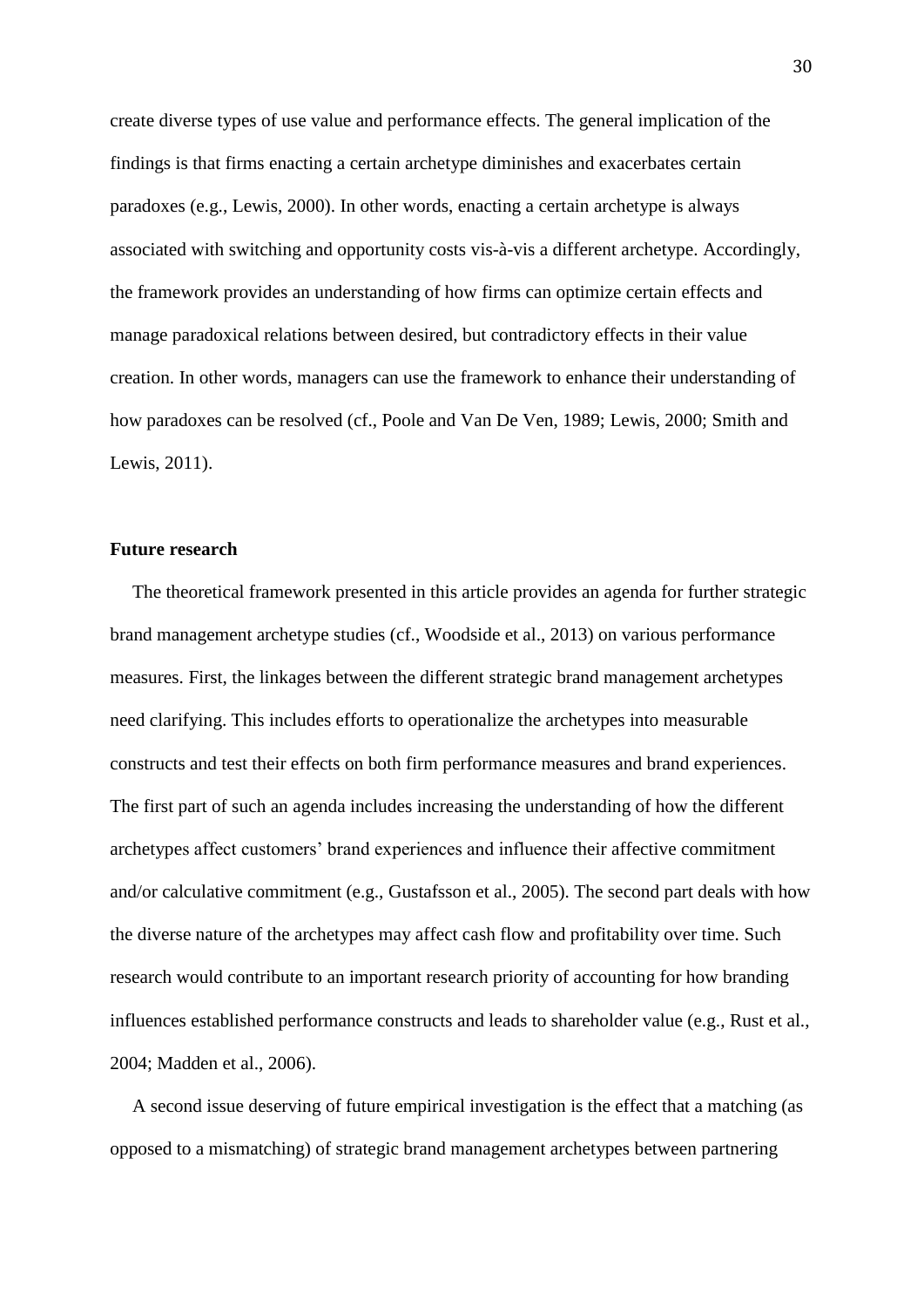firms in a supply chain has on firm performance and customer experiences (cf. Kumar, Heide and Wathne, 2011). Related to such research is a deeper investigation of how firms combine archetypes to verify and test the proposed benefits and shortcomings of coexisting archetypes.

Finally, further insights into the implications of and actual process of switching from one brand archetype to another are needed. The present study has focused mainly on how archetype characteristics develop and reinforce themselves, and less on how firms can switch or question their dominant schemas. What triggers switching behavior and what are the risks and hurdles associated with such a process? What role does learning play for potential switching behavior (e.g., Baker and Sinkula, 1990)? Given that "*brands can migrate across the brand space over different pathways*" (Berthon et al., 2003 p. 53), a question also remains as to whether pathways are symmetric or asymmetric. In other words, do brands face different challenges depending on which pathway they follow? If so, what challenges will brands face when given different starting points, and what movement patterns are generally the most and least difficult to accomplish? One of the main implications of pursuing such a research agenda is that further investigation requires comparing several theoretical branding perspectives and views them as complementary rather than opposing. Thus, we argue that coordinating the pluralistic insights from various perspectives provides a richer understanding of branding than any one perspective provides by itself (e.g., Van De Ven and Poole, 2005).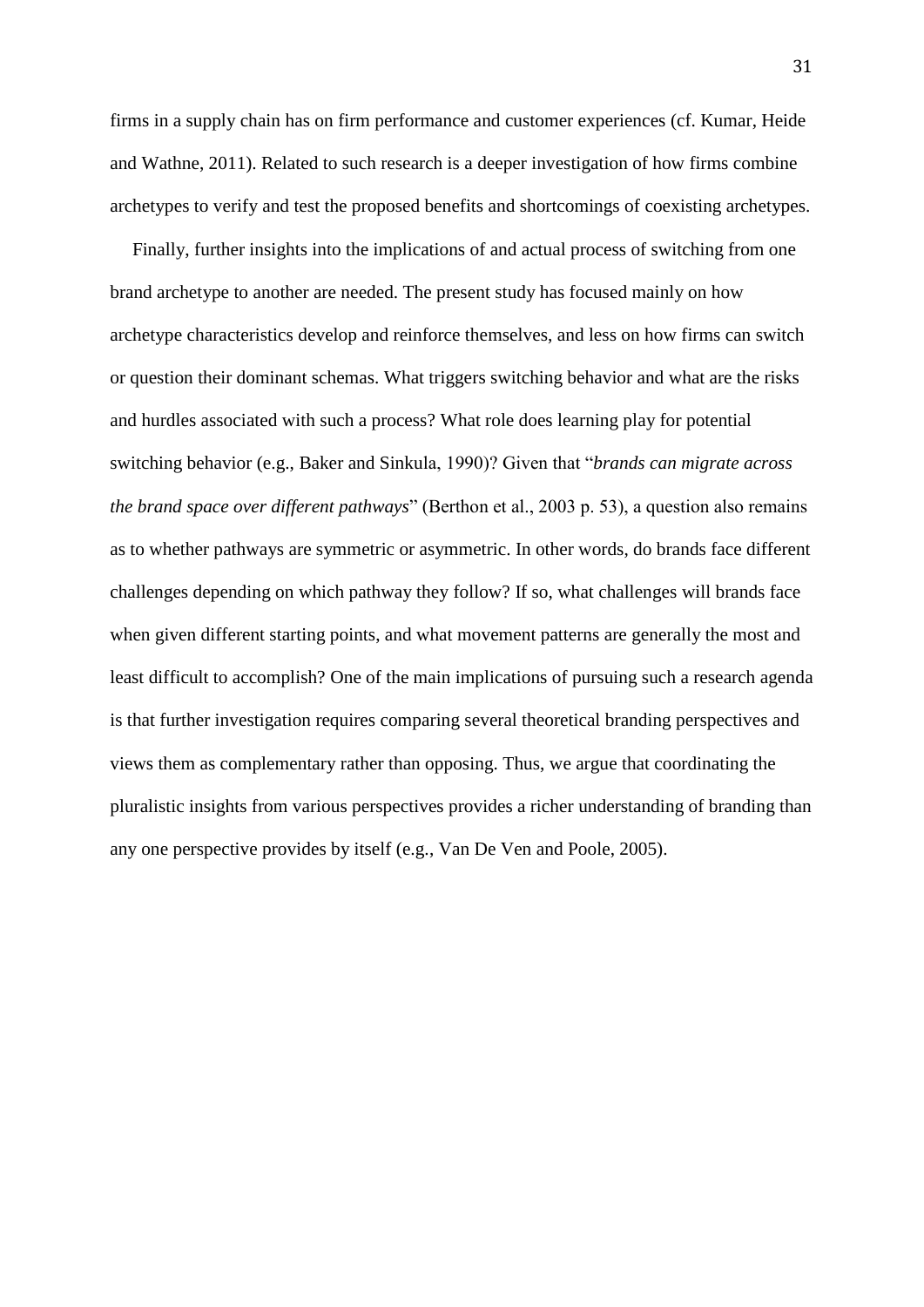## **References**

Aaker, D. (1996). *Building Strong Brands.* New York: The Free Press.

Aaker, D. A. (2012). Win the Brand Relevance Battle and then Build Competitor Barriers. *California Management Review*, 54(2), 43–57.

Achrol, R. S. (1991). Evolution of the Marketing Organization: New Forms for Turbulent Environments. *The Journal of Marketing*, 55(4), 77–93.

Addis, M., & Holbrook, M. B. (2001). On the conceptual Link Between Mass Customisation and Experiential Consumption: an Explosion of Subjectivity. *Journal of Consumer Behaviour*, 1(1), 50–66.

Albert, S., & Whetten, D. A. (1985). Organizational Identity. *Research in Organizational Behavior*, 7, 263–295.

Allen, C. T., Fournier, S., & Miller, F. (2008). Brands and Their Meaning Makers. In C. S. Hagtvedt, P. Herr, & F. R. Kardes (Eds.), *Handbook of Consumer Psychology* (p. 781–822). New York: Taylor & Francis.

Anderson, C. R., & Paine, F. T. (2007). Managerial Perceptions and Strategic Behavior. *Academy of Management Journal,* 18(4), 811–823.

Arnould, E. J., & Thompson, C. J. (2005). Consumer Culture Theory (CCT): Twenty Years of Research. *Journal of Consumer Research*, 31(4), 868–882.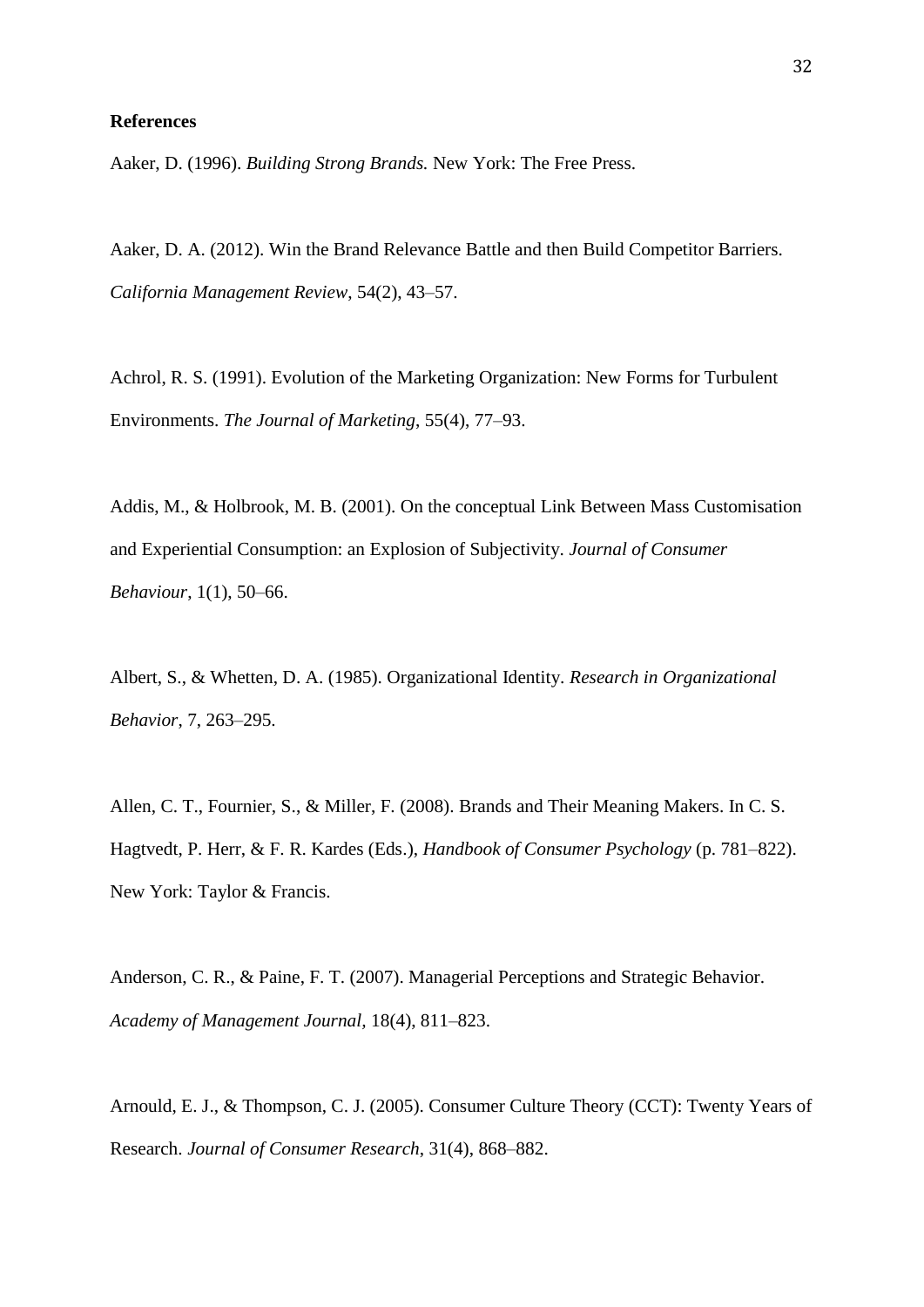Baker, T., & Nelson, R. E. (2005). Creating Something from Nothing: Resource Construction through Entrepreneurial Bricolage. *Administrative Science Quarterly*, 50(3), 329–366.

Baker, W. E., & Sinkula, J. M. (1999). The Synergistic Effect of Market Orientation and Learning Orientation on Organizational Performance. *Journal of the Academy of Marketing Science*, 27(4), 411–427.

Barney, J. B., & Hansen, M. H. (1994). Trustworthiness as a Source of Competitive Advantage. *Strategic Management Journal*, 15(S1), 175–190.

Batra, R., & Ahtola, O. T. (1991). Measuring the Hedonic and Utilitarian Sources of Consumer attitudes. *Marketing Letters*, 2(2), 159–170.

Bazerman, M. H., Tenbrunsel, A. E., & Wade-Benzoni, K. (1998). Negotiating with Yourself and Losing: Making Decisions with Competing Internal Preferences. *Academy of Management Review*, 23(2), 225–241.

Belk, R. W. (1988). Possessions and the Extended Self. *Journal of Consumer Research*, 15(2), 139–168.

Benner, M. J., & Tushman, M. L. (2003). Exploitation, Exploration, and Process Management: The Productivity Dilemma Revisited. *Academy of Management Review*, 28(2), 238–256.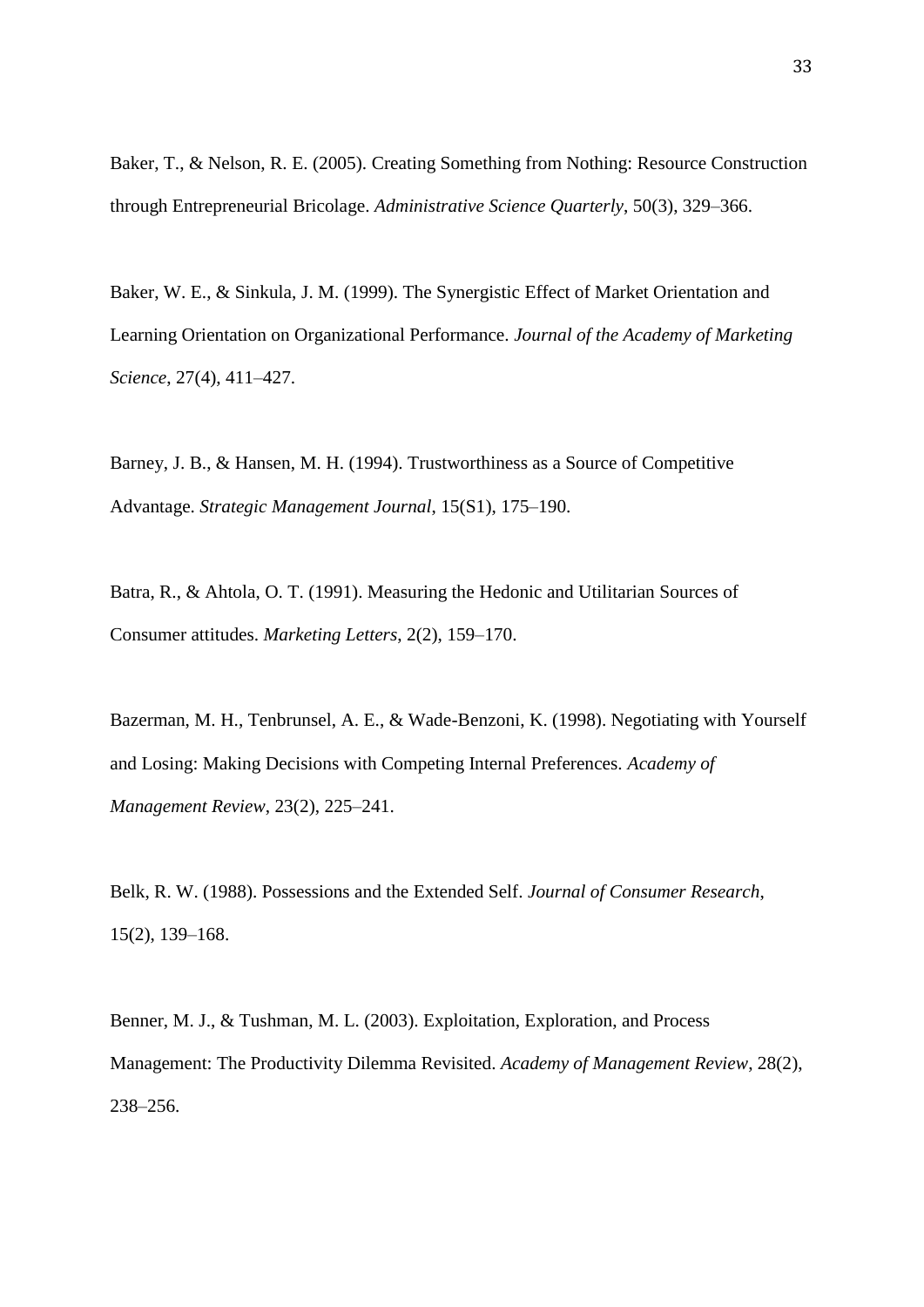Berthon, P., Holbrook, M. B., & Hulbert, J. M. (2003). Understanding and Managing the Brand Space. *MIT Sloan Management Review*, 44(2), 49–54.

Berthon, P., Pitt, L. F., & Campbell, C. (2009). Does Brand Meaning Exist in Similarity or Singularity?. *Journal of Business Research*, 62(3), 356–361.

Le Breton-Miller, I., & Miller, D. (2014). The Paradox of Resource Vulnerability: Considerations for Organizational Curatorship. *Strategic Management Journal*, (Forthcoming).

Brodie, R. J. (2009). From Goods to Service Branding: An Integrative Approach. *Marketing Theory*, 9(1), 107–111.

Bonoma, T.V. (1985). Case Research in Marketing: Opportunities, Problems, and a Process. *Journal of Marketing Research*, 22(2), 199–208.

Brakus, J., Schmitt, B. H., & Zarantonello, L. (2009). Brand Experience: What is it? How is it Measured? Does it Affect Loyalty? *Journal of Marketing*, 73(3), 52–68.

Burawoy, M. (1991). *Ethnography Unbound*. Berkeley: University of California Press.

Chaudhuri, A., & Holbrook, M. B. (2001). The Chain of Effects from Brand Trust and Brand Affect to Brand Performance: The Role of Brand Loyalty. *Journal of Marketing*, 65(2), 81– 93.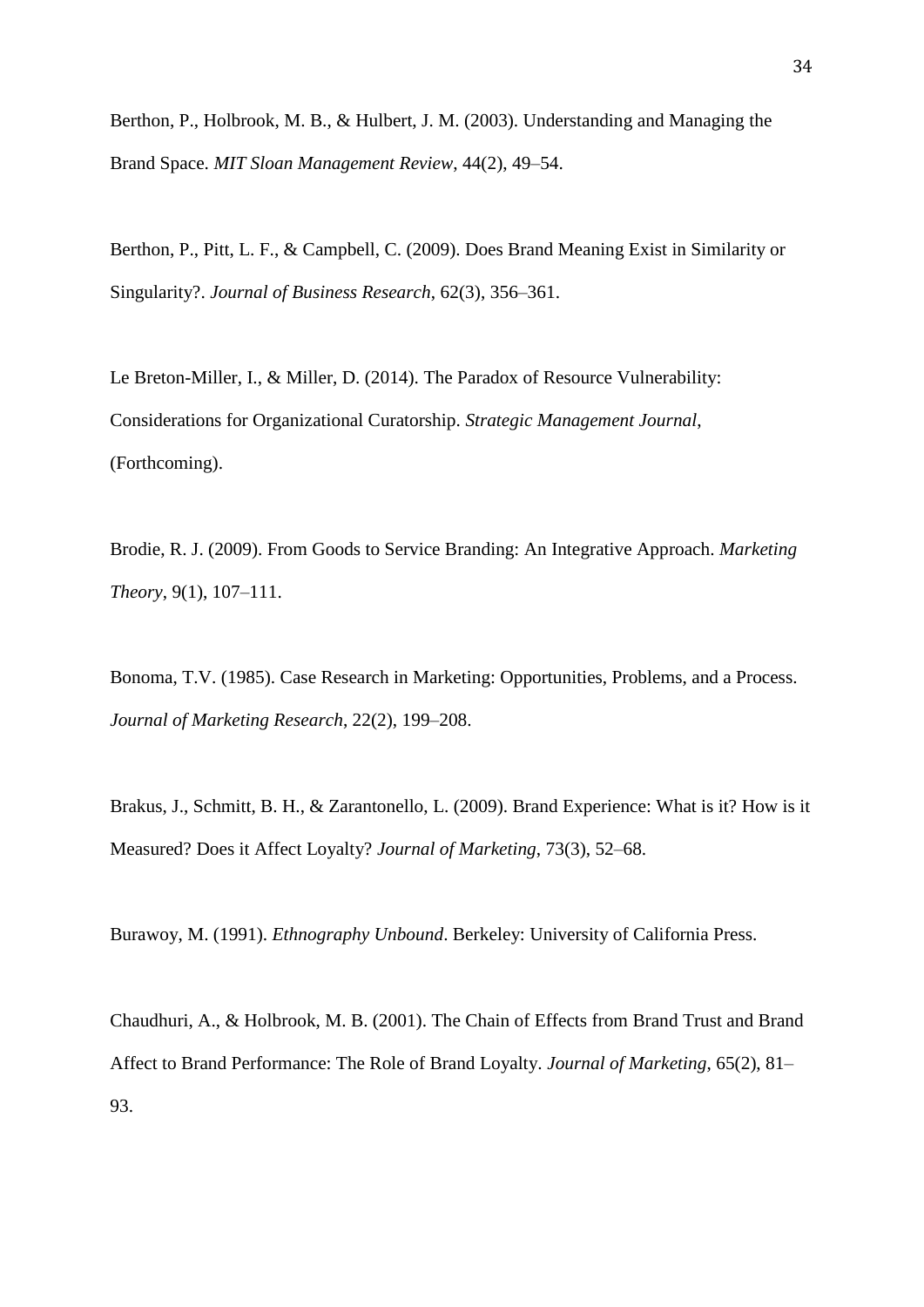Cliffe, S. J., & Motion, J. (2005). Building Contemporary Brands: a Sponsorship-based Strategy. *Journal of Business Research*, 58(8), 1068–1077.

Danneels, E. (2002). The Dynamics of Product Innovation and Firm Competences. *Strategic Management Journal*, 23(12), 1095–1121.

Danneels, E. (2003). Tight-Loose Coupling with Customers: The Enactment of Customer Orientation. *Strategic Management Journal*, 24(6), 559–576.

Davis, J. H., Schoorman, F. D., & Donaldson, L. (1997). Toward a Stewardship Theory of Management. *Academy of Management Review*, 22(1), 20–47.

DiMaggio, P. J., & Powell, W. W. (1983). The Iron Cage Revisited: Institutional Isomorphism and Collective Rationality in Organizational Fields. *American Sociological Review*, 48(2), 147–160.

Ebben, J. J., & Johnson, A. C. (2005). Efficiency, Flexibility, or Both? Evidence Linking Strategy to Performance in Small Firms. *Strategic Management Journal*, 26(13), 1249–1259.

Eisenhardt, K. M. (1989). Building Theories From Case Study Research. *Academy of Management Review,* 14(4), 532–550.

Eisenhardt, K. M. (1991). Better Stories and Better Constructs: The Case for Rigor and Comparative Logic. *Academy of Management Review,* 16(3), 620–627.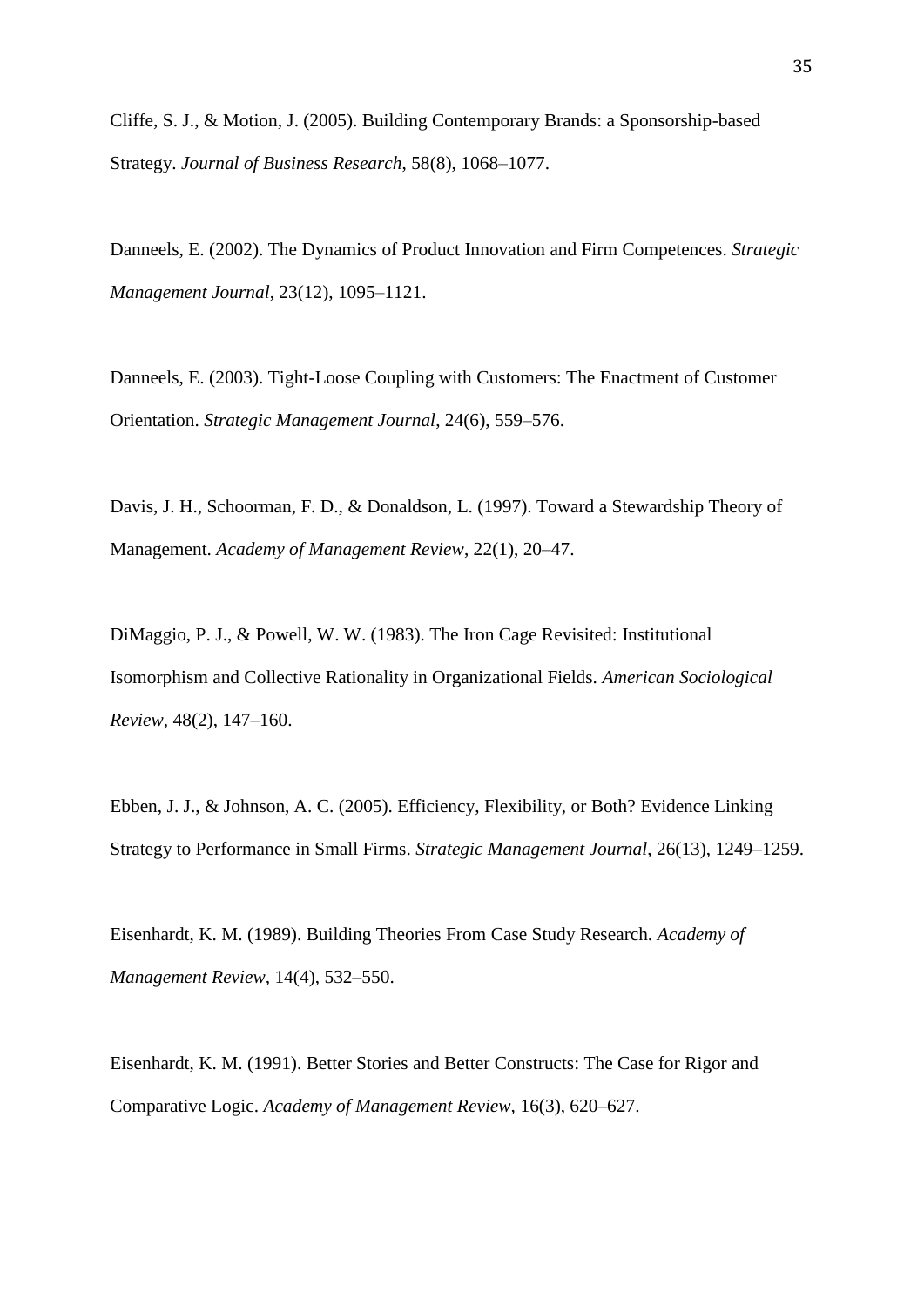Eisenhardt, K. M., & Graebner, M. E. (2007). Theory Building from Cases: Opportunities and Challenges. *Academy of Management Journal,* 50(1), 25–32.

Escalas, J. E., & Bettman, J. R. (2005). Self-construal, Reference Groups, and Brand Meaning. *Journal of Consumer Research*, 32(3), 378–389.

Flagestad, A., & Hope, C. A. (2001). Strategic Success in Winter Sports Destinations: A Sustainable Value Creation Perspective. *Tourism Management*, 22(5), 445–461.

Fournier, S. M., & Lee, L. (2009). Getting Brand Communities Right. *Harvard Business Review,* 87(4), 105–111.

Gasson, S. (2003) Rigor in Grounded Theory Research - An Interpretive Perspective on Generating Theory From Qualitative Field Studies, in M., Whitman, A., Woszczynski (Eds.), *Handbook for Information Systems Research* (pp. 15–45). Idea Group Publishing, Hershey PA.

Gibbons, R. (1999). Taking Coase Seriously, *Administrative Science Quarterly,* 44(1), 145– 157.

Glaser, B. G. & Strauss, A. L. (1967). *The Discovery of Grounded Theory: Strategies for Qualitative Research*. Chicago: Aldine Publishing Company.

Granovetter, M. (1973). The Strength of Weak Ties. *American Journal of Sociology*, 78(6), 1360–1380.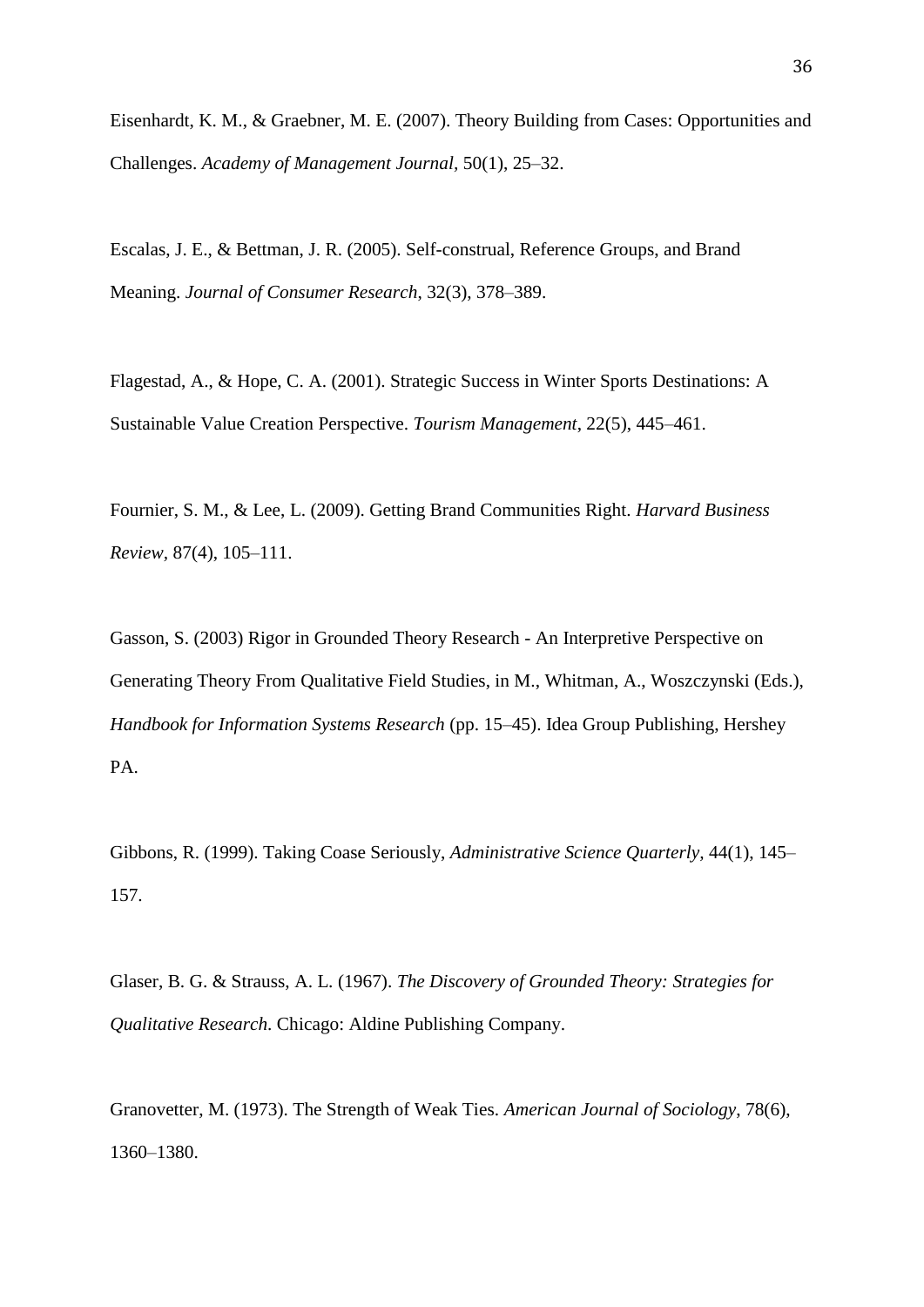Grayson, K. (2007). Friendship Versus Business in Marketing Relationships. *Journal of Marketing*, 71(4), 121–139.

Grewal, R., & Dharwadkar, R. (2002). The Role of the Institutional Environment in Marketing Channels. *Journal of Marketing*, 66(3), 82–97.

Grewal, R., & Tansuhaj, P. (2001). Building Organizational Capabilities for Managing Economic Crisis: The Role of Market Orientation and Strategic Flexibility. *The Journal of Marketing*, 65(2), 67–80.

Grönroos, C. (1997). Value-driven Relational Marketing: From Products to Resources and Competencies. *Journal of Marketing Management*, 13(5), 407–419.

Grönroos, C. (2008). Service Logic Revisited: Who Creates Value? and Who Co-creates? *European Business Review*, 20(4), 298–314.

Gürhan-Canli, Z., & Maheswaran, D. (1998). The Effects of Extensions on Brand Name Dilution and Enhancement. *Journal of Marketing Research*, 35(4) 464–473.

Gustafsson, A., Johnson, M. D., & Roos, I. (2005). The Effects of Customer Satisfaction, Relationship Commitment Dimensions, and Triggers on Customer Retention. *Journal of Marketing*, 69(4), 210–218.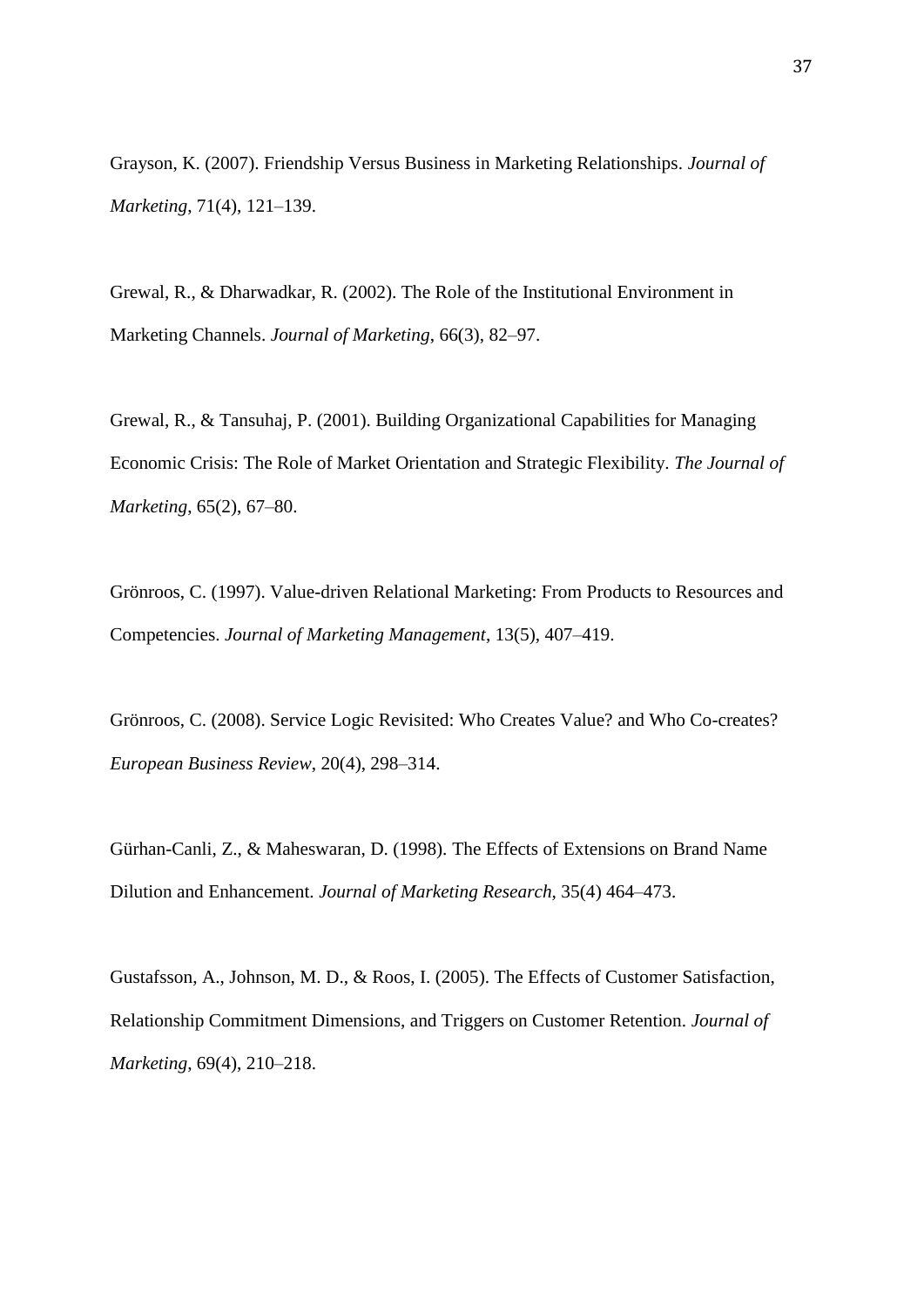Hamel, G., & Prahalad, C. K. (1991). Corporate Imagination and Expeditionary Marketing. *Harvard Business Review*, 69(4), 81–92.

Handelman, J. M., & Arnold, S. J. (1999). The Role of Marketing Actions with a Social Dimension: Appeals to the Institutional Environment. *Journal of Marketing*, 63(3), 33–48.

Heide, J. B., & Wathne, K. H. (2006). Friends, Businesspeople, and Relationship Roles: A Conceptual Framework and Research Agenda. *Journal of Marketing*, 70(3), 90–103.

Hirschman, E. C. (1986). Humanistic Inquiry in Marketing Research: Philosophy, Method, and Criteria. *Journal of Marketing Research*, 23(3), 237–249.

Holbrook, M. B., & Hirschman, E. C. (1982). The Experiential Aspects of Consumption: Consumer Fantasies, Feelings, and Fun. *Journal of Consumer Research*, 9(2), 132–140.

Holbrook, M. B. (2006). Consumption Experience, Customer Value, and Subjective Personal Introspection: An Illustrative Photographic Essay. *Journal of Business Research*, 59(6), 714– 725.

Holt, D. B. (2002). Why do Brands Cause Trouble? A Dialectical Theory of Consumer Culture and Branding. *Journal of Consumer Research*, 29(1), 70–90.

Hunt, S. D., & Morgan, R. M. (1995). The Comparative Advantage Theory of Competition. *Journal of Marketing*, 59(2), 1–15.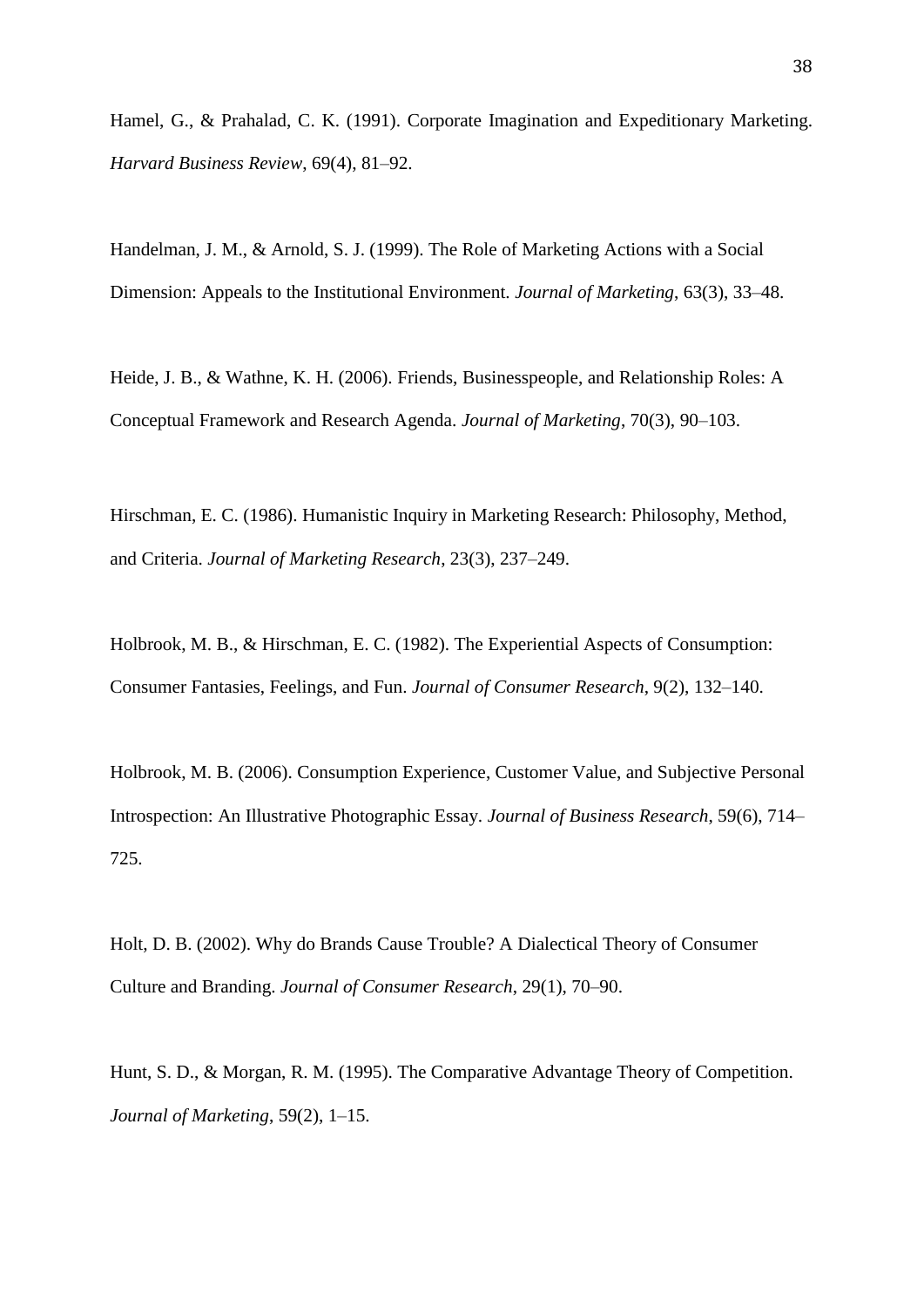Håkansson, H., & Ford, D. (2002). How Should Companies Interact in Business Networks? *Journal of Business Research*, 55(2), 133–139.

Högström, C., Rosner, M., & Gustafsson, A. (2010). How to Create Attractive and Unique Customer Experiences – an Application of Kano"s Theory of Attractive Quality to Recreational Tourism. *Marketing Intelligence & Planning*, 28(4), 385–402.

Högström, C., & Tronvoll, B. (2012). The Enactment of Socially Embedded Service Systems: Fear and Resourcing in the London Borough of Sutton. *European Management Journal*, 30(5), 427–437.

Jaworski, B. J., & Kohli, A. J. (1993). Marketing Orientation: Antecedents and Consequences. *Journal of Marketing,* 57(3), 53–70.

Johnson, M. D., & Lehmann, D. R. (1997). Consumer Experiences and Consideration Sets for Brands and Product Categories. *Advances in Consumer Research,* 24(1), 295–300.

Kano, N., Seraku, N., Takahashi, F., & Tsuji, S. (1984). Attractive Quality and Must-be Quality, *Hintshitsu,* 14(2), 147–56.

Keller, K. L. (1993). Conceptualizing, Measuring, and Managing Customer-Based Brand Equity. *Journal of Marketing*, 57(1), 1–22.

Keller, K. L. (2000). The Brand Report Card. *Harvard Business Review*, 78(1), 147–156.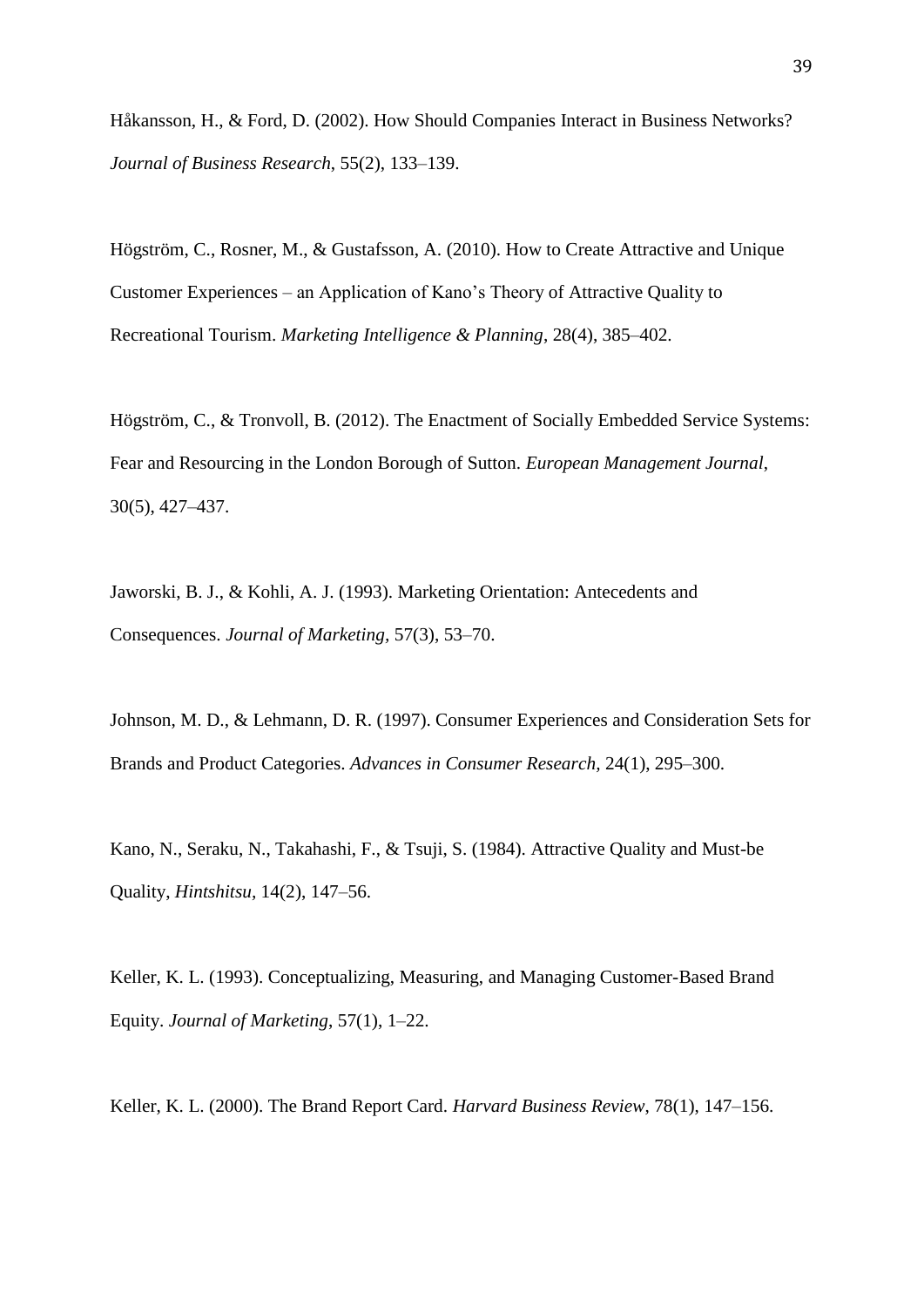Keller, K. L. (2003). Brand Synthesis: the Multidimensionality of Brand Knowledge. *Journal of Consumer Research*, 29(4), 595–600.

Keller, K. L., & Lehmann, D. R. (2006). Brands and Branding: Research Findings and Future Priorities. *Marketing Science*, 25(6), 740–756.

Kelley, H. H., & Stahelski, A. J. (1970). Social Interaction Basis of Cooperators' and Competitors" Beliefs About Others. *Journal of Personality and Social Psychology*, 16(1), 66.

King, B. G., & Whetten, D. A. (2008). Rethinking the Relationship Between Reputation and Legitimacy: A Social Actor Conceptualization. *Corporate Reputation Review*, 11(3), 192– 207.

Kohli, A. K., & Jaworski, B. J. (1990). Market Orientation: The Construct, Research Propositions, and Managerial Implications. *Journal of Marketing*, 54(2), 1–18.

Kumar, A., Heide, J. B., & Wathne, K. H. (2011). Performance Implications of Mismatched Governance Regimes Across External and Internal Relationships. *Journal of Marketing*, 75(2), 1–17.

Lee, T. W. (1999). *Using Qualitative Methods in Organizational Research*. Thousand Oaks, CA: Sage.

Lepak, D. P., Smith, K. G., & Taylor, S. M. (2007). Value Creation and Value Capture: A Multilevel Perspective. *Academy of Management Review,* 32(1), 180–194.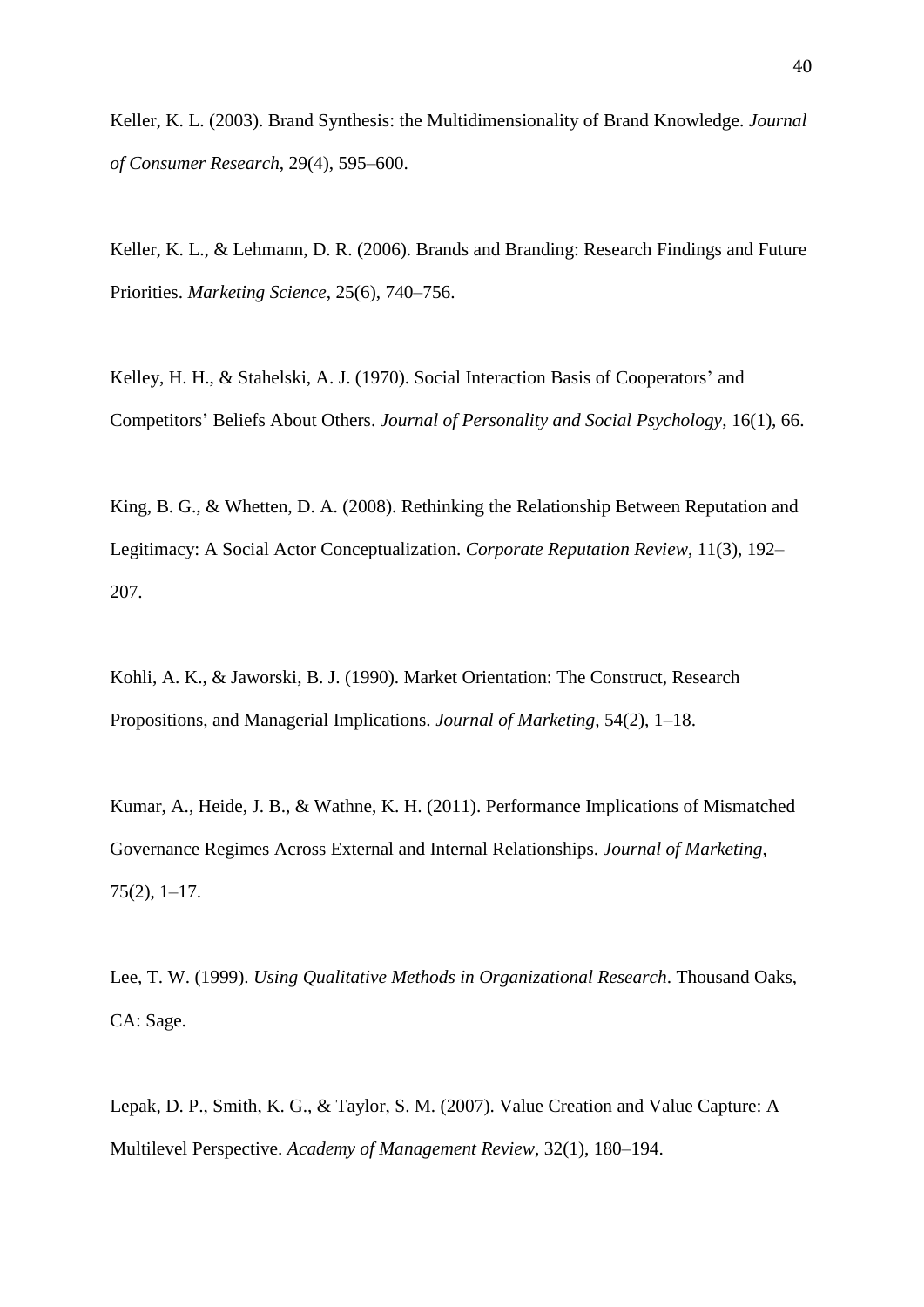Levinthal, D. A., & March, J. G. (1993). The Myopia of Learning. *Strategic Management Journal*, 14(S2), 95–112.

Lévi-Strauss, C. (1976). *The Savage Mind*. Chicago: University of Chicago Press.

Levitt, T. (1960). Marketing Myopia. *Harvard Business Review*, 38(7/8), 26–44, 173–181.

Lewis, M. W. (2000). Exploring Paradox: Toward a More Comprehensive Guide. *Academy of Management Review*, 25(4), 760–776.

Loken, B., & Roedder John, D. (1993). Diluting Brand Beliefs: When do Brand Extensions Have a Negative Impact? *Journal of Marketing,* 57(3), 71–84.

Madden, T. J., Fehle, F., & Fournier, S. (2006). Brands Matter: An Empirical Demonstration of the Creation of Shareholder Value through Branding. *Journal of the Academy of Marketing Science*, 34(2), 224–235.

March, J. G. (1994). *A Primer on Decision Making: How Decisions Happen*. New York: The Free Press.

March, J. G., & Olsen J. P. (2004). *The Logic of Appropriateness*. Working Paper No. 09, Arena Centre for European Studies: University of Oslo.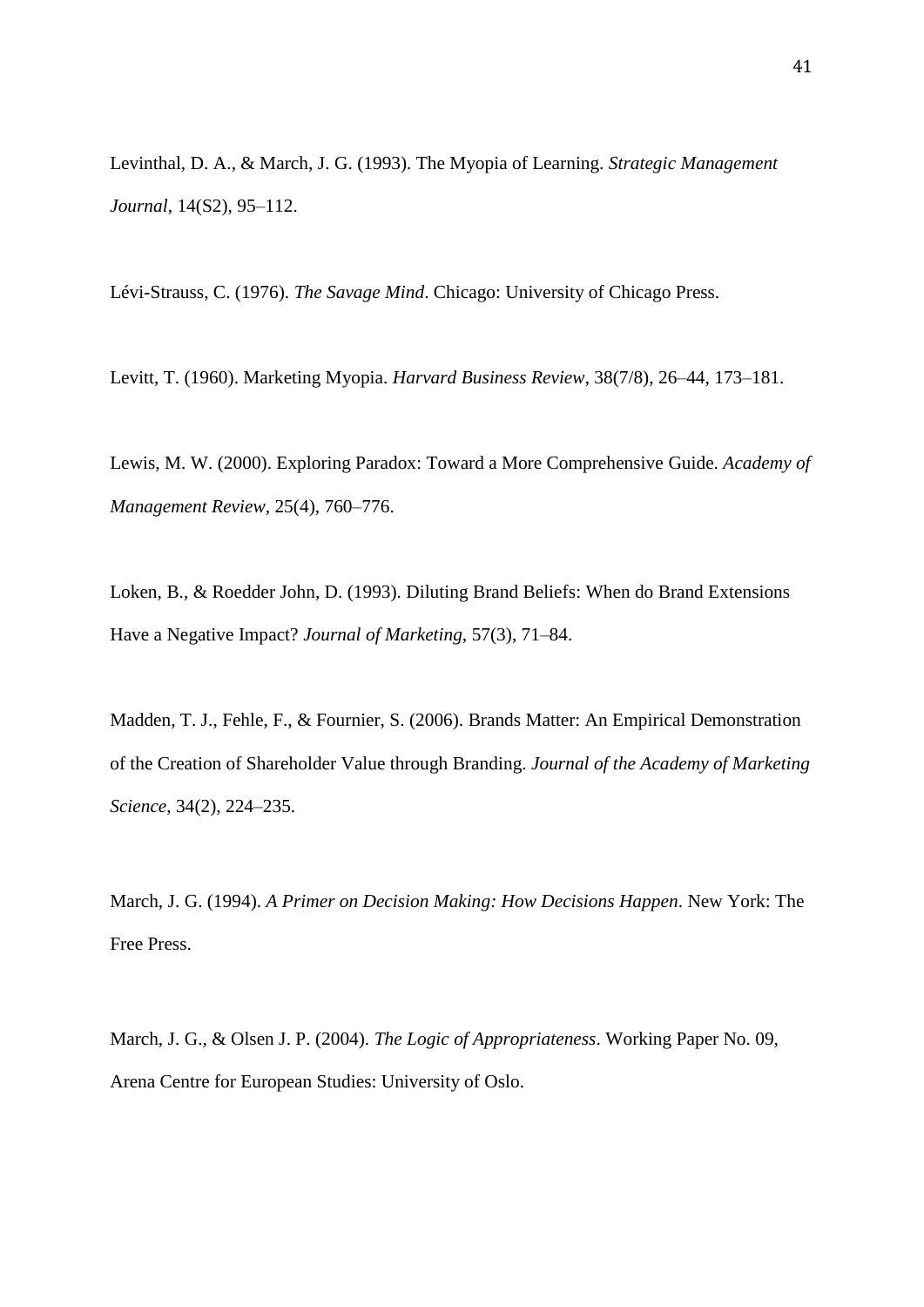Maxwell, J. A. (1998). Designing a Qualitative Study. In L. Bickman, & D.J. Rog (Eds.) *Handbook of Applied Social Research Methods*, p. 69–100. Thousand Oaks, CA: Sage.

McAlexander, J. H., Schouten, J. W., & Koenig, H. F. (2002). Building Brand Community. *Journal of Marketing*, 66(1), 38–54.

McCracken, G. (1986). Culture and Consumption: A Theoretical Account of the Structure and the Movement of the Cultural Meaning of Consumer Goods. *Journal of Consumer Research*, 13(1), 71–83.

Messick, D. M. (1999). Alternative Logics for Decision Making in Social Settings. *Journal of Economic Behavior and Organization*, 39(1), 11–28.

Meyer, J. W., & Rowan, B. (1977). Institutionalized Organization: Formal Structure as Myth and Ceremony. *The American Journal of Sociology*, 83(2), 340–363.

Miles, M. B., & Hubermann, M. (1994). *Qualitative Data Analysis.* Thousand Oaks, CA: Sage.

Miller, D. (1993). The Architecture of Simplicity. *Academy of Management Review*, 18(1), 116–138.

Mitchell, R. K., Agle, B. R., & Wood, D. J. (1997). Toward a Theory of Stakeholder Identification and Salience: Defining the Principle of Who and What Really Counts. *Academy of Management Review*, 22(4), 853–886.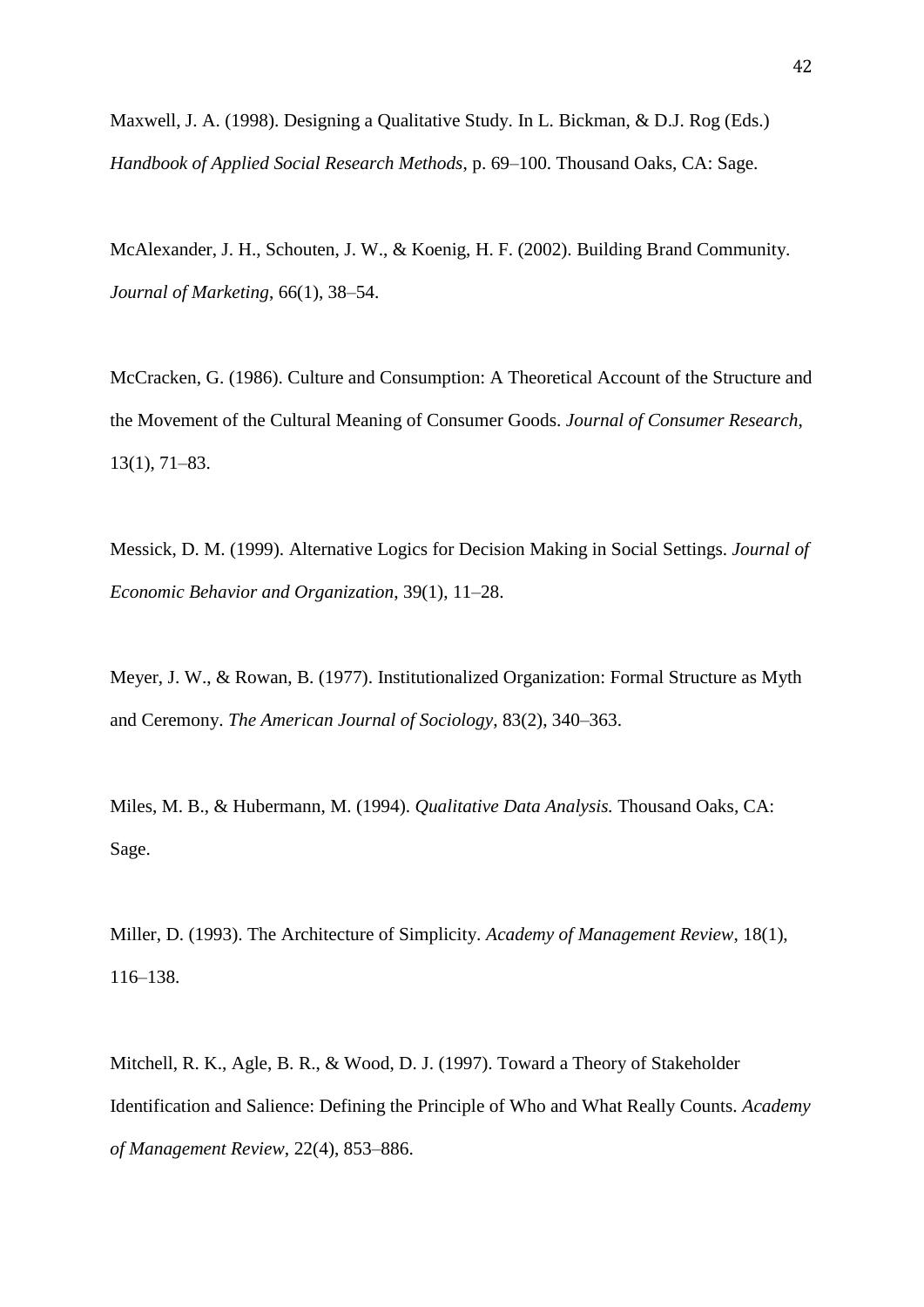Montgomery, J. D. (1998). Toward a Role-Theoretic Conception of Embeddedness. *American Journal of Sociology*, 104(1), 92–125.

Morgan, R. M., & Hunt, S. D. (1994). The Commitment-Trust Theory of Relationship Marketing. *Journal of Marketing*, 58(3), 20–38.

Mouzas, S. (2006). Efficiency Versus Effectiveness in Business Networks. *Journal of Business Research 2006*, 59(10), 1124–1132.

Muniz, A., & O"Guinn, T. (2001). Brand Community. *Journal of Consumer Research,*  27(March), 412–432.

Nadkarni, S., & Narayanan, V. K. (2007). Strategic Schemas, Strategic Flexibility, and Firm Performance: The Moderating Role of Industry Clockspeed. *Strategic Management Journal*, 28(3), 243–270.

Orton, J. D., & Weick, K. E. (1990). Loosely-coupled Systems: A Reconceptualization. *Academy of Management Review*, 15(2), 203–223.

Orton, J. D. (1997). From Inductive to Iterative Grounded Theory: Zipping the Gap Between Process Theory and Processing Data. *Scandinavian Journal of Management*, 13(4), 419–438.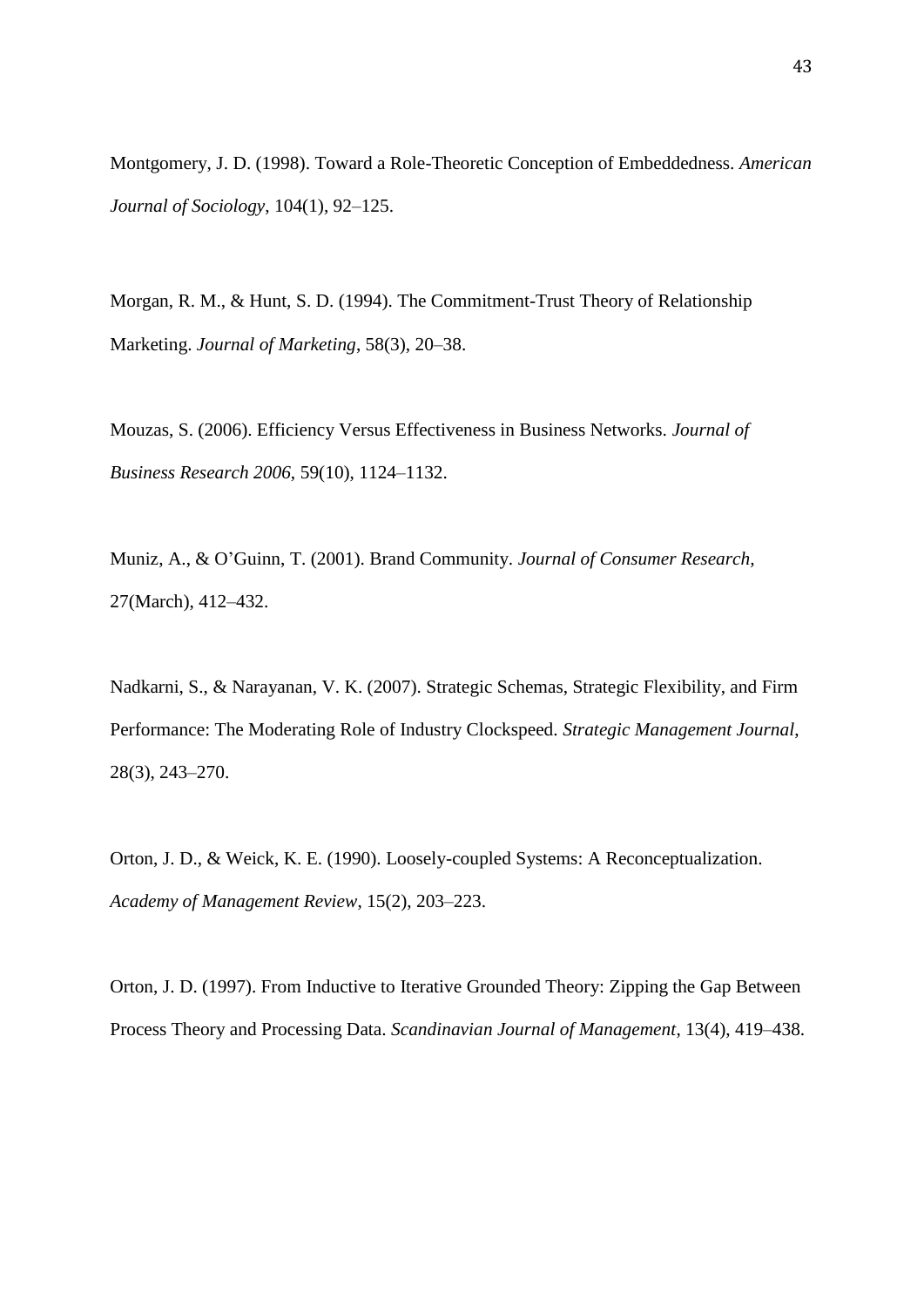Osborne, D. J., Stubbart, C. I., & Ramaprasad, A. (2001). Strategic Groups and Competitive Enactment: A Study of Dynamic Relationship between Mental Models and Performance. *Strategic Management Journal*, 22(5), 435–454.

Palmatier, R. W., Dant, R. P., & Grewal, D. (2007). A Comparative Longitudinal Analysis of Theoretical Perspectives of Interorganizational Relationship Performance. *Journal of Marketing*, 71(4), 172–194.

Park, C. W., Jaworski, B. J., & MacInnis, D. J. (1986). Strategic Brand Concept-Image Management. *Journal of Marketing*, 50(4), 135–145.

Park, C. W., MacInnis, D. J., Priester, J., Eisingerich, A. B., & Iacobucci, D. (2010). Brand Attachment and Brand Attitude Strength: Conceptual and Empirical Differentiation of Two Critical Brand Equity Drivers. *Journal of Marketing*, 74(6), 1–17.

Patton, M. Q. (1990). Qualitative Evaluation and Research Methods*.* (2nd ed.). Thousand Oaks, CA: Sage.

Payne, A., Storbacka, K., Frow, P., & Knox, S. (2009). Co-creating Brands: Diagnosing and Designing the Relationship Experience. *Journal of Business Research*, 62(3), 379–389.

Pine, B. J., & Gilmore, J. H. (1998). Welcome To the Experience Economy. *Harvard Business Review,* 76(4), 97–105.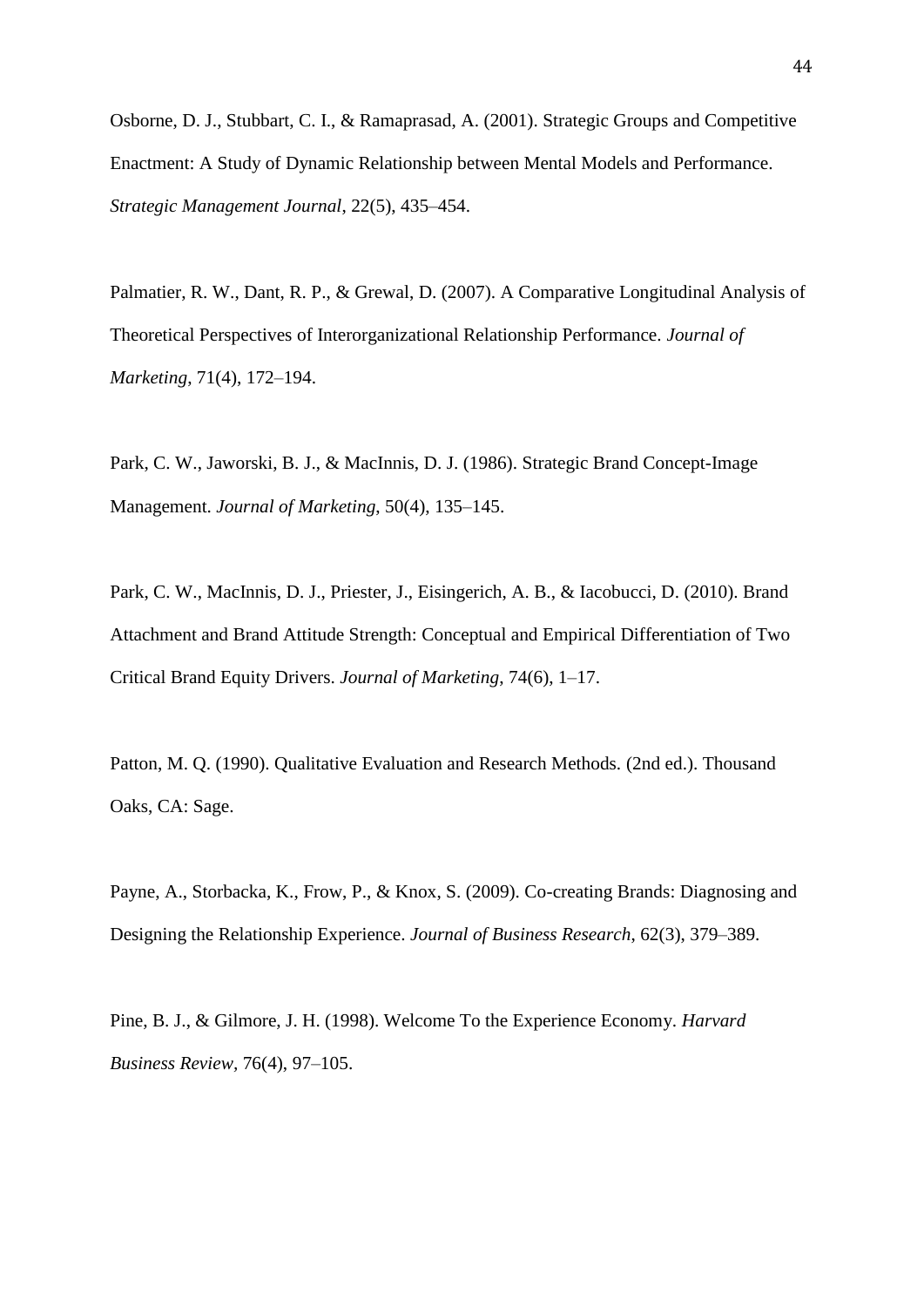Pitt, L. F., Watson, R. T., Berthon, P., Wynn, D., & Zinkhan, G. (2006). The Penguin"s Window: Corporate Brands From an Open-Source Perspective. *Journal of the Academy of Marketing Science*, 34(2), 115–127.

Pondy, L. R., & Mitroff, I. I. (1979). Beyond Open System Models of Organization. *Research in Organizational Behavior*, 1(1), 3–39.

Poole, M. S., & Van de Ven, A. H. (1989). Using Paradox to Build Management and Organization Theories. *Academy of Management Review*, 14(4), 562–578.

Porac, J. F., Howard, T., & Baden-Fuller, C. (1989). Competitive Groups as Cognitive Communities: The Case of Scottish Knitwear Manufacturers. *Journal of Management Studies*, 26(4), 397–416.

Prahalad, C. K., & Bettis, R. A. (1986). The Dominant Logic: A New Linkage Between Diversity and Performance. *Strategic Management Journal*, 7(6), 485–501.

Prahalad, C. K., & Ramaswamy, V. (2004). Co-creation Experiences: The Next Practice in Value Creation. *Journal of Interactive Marketing*, 18(3), 5–14.

Priem, R. L. (1994). Executive Judgment, Organizational Congruence, and Firm Performance. *Organization Science*, 5(3), 421–437.

Priem, R. L. (2007). A Consumer Perspective on Value Creation. *Academy of Management Review*, 32(1), 219–235.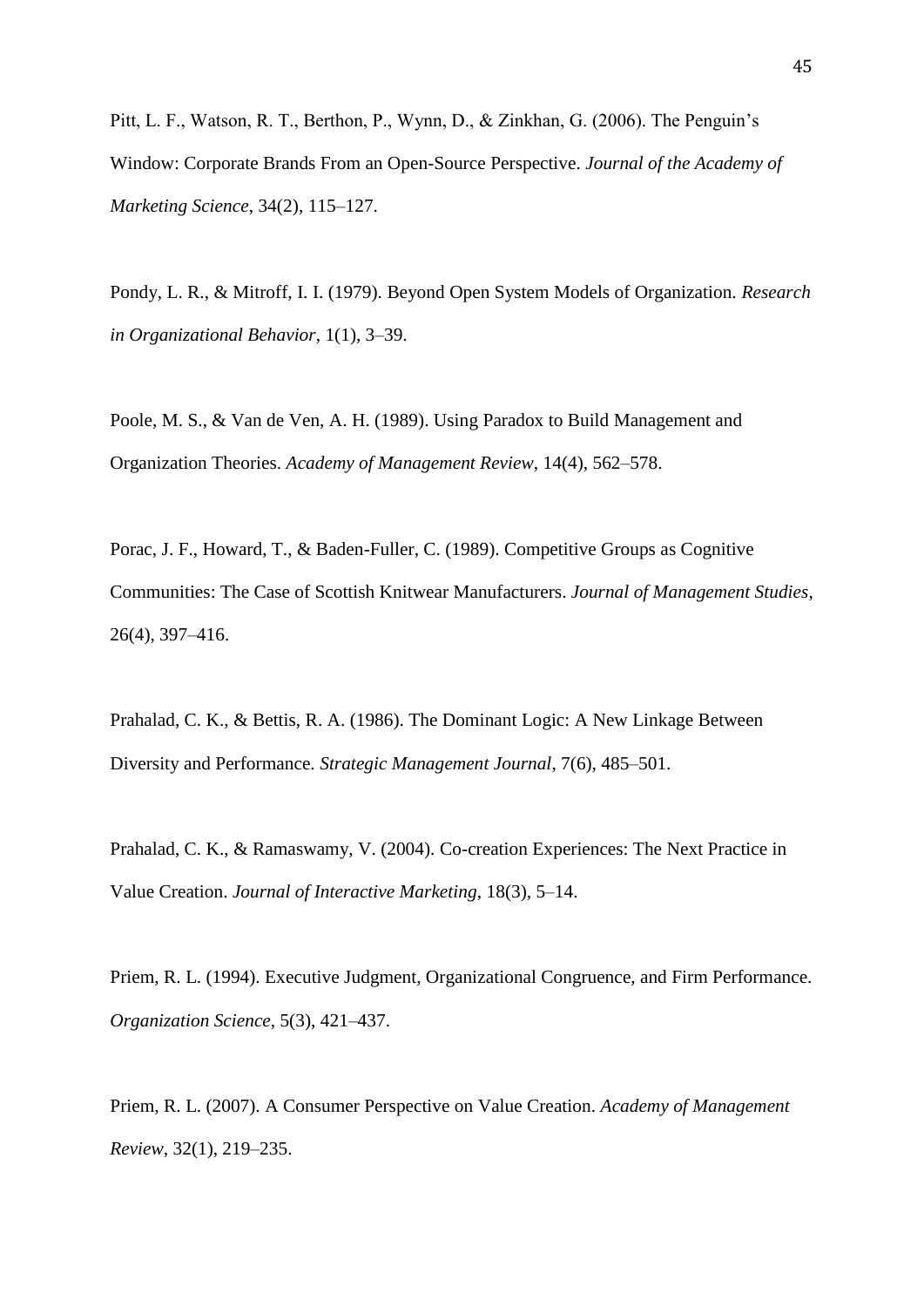Priem, R. L., Butler, J. E., & Li, S. (2013). Toward Reimagining Strategy Research: Retrospection and Prospection on the 2011 AMR Decade Award Article. *Academy of Management Review*, 38(4), 471–489.

Rindova, V. P., & Fombrun, C. J. (1999). Constructing Competitive Advantage: The Role of Firm–Constituent Interactions. *Strategic Management Journal*, 20(8), 691–710.

Rust, R. T., Ambler, T., Carpenter, G. S., Kumar, V., & Srivastava R. K. (2004). Measuring Marketing Productivity: Current Knowledge and Future Directions. *Journal of Marketing*, 68(4), 76–89.

Salancik, G. R. (1977). Commitment is Too Easy. *Organizational Dynamics*, 6(3), 62–80.

Sanchez, R. (1995). Strategic Flexibility in Product Competition. *Strategic Management Journal*, 16(S1), 135–159.

Schouten, J. W., McAlexander, J. H., & Koenig, H. F. (2007). Transcendent Customer Experience and Brand Community. *Journal of the Academy of Marketing Science*, 35(3), 357–368.

Sheth, J. N., & Sisodias, R. S. (2002). Marketing Productivity Issues and Analysis. *Journal of Business Research*, 55(5), 349–362.

Smircich, L., & Stubbart, C. (1985). Strategic Management in an Enacted World. *Academy of*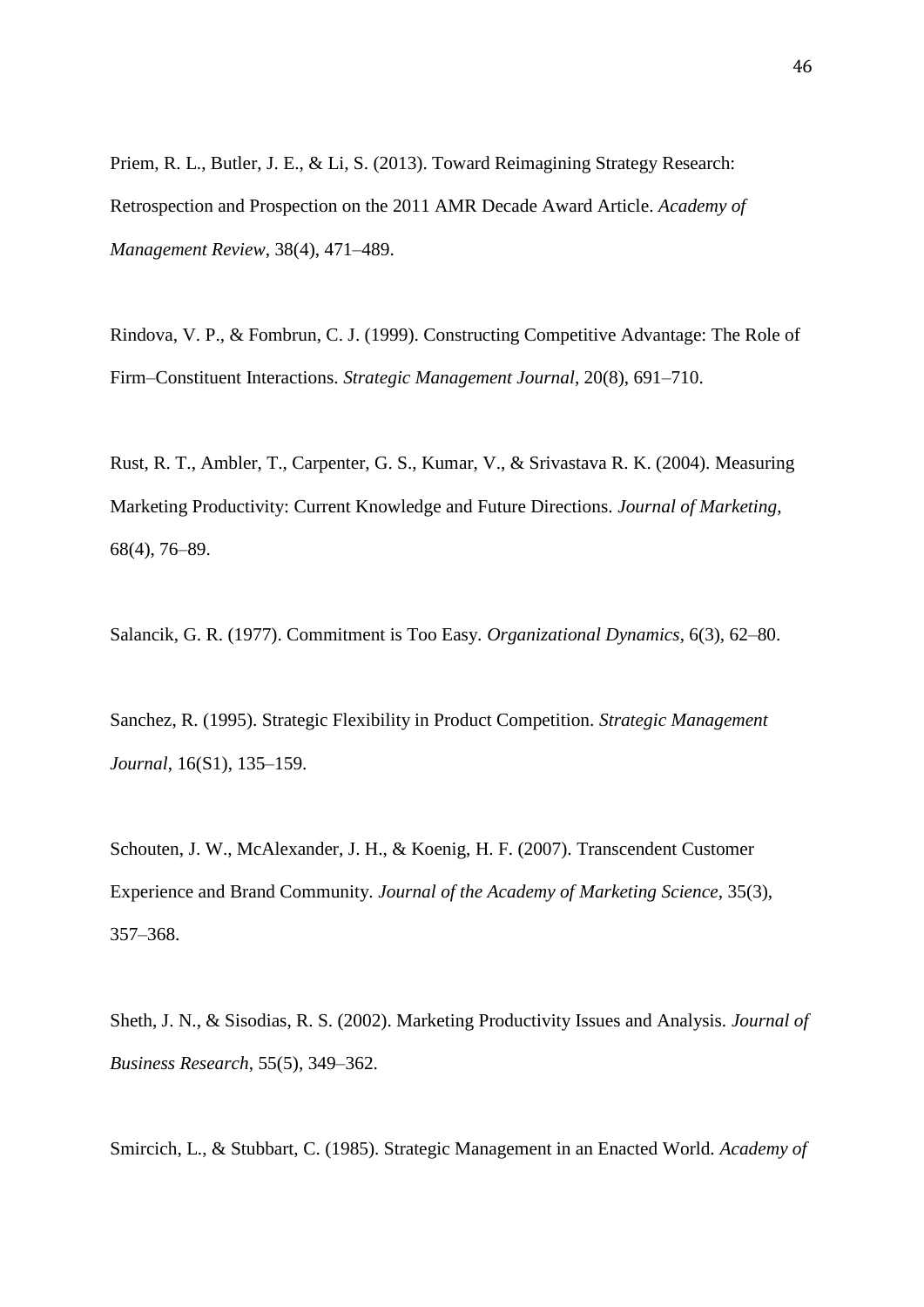Smith, J. B., & Colgate, M. (2007). Customer Value Creation: A Practical Framework. *The Journal of Marketing Theory and Practice*, 15(1), 7–23.

Smith, W. K., & Lewis, M. W. (2011). Toward a Theory of Paradox: A Dynamic Equilibrium Model of Organizing. *Academy of Management Review*, 36(2), 381–403.

Silverman, D. (1970). *The Theory of Organisations.* New York: Basic Books.

Slater, S. F., & Narver, J. C. (1995). Market Orientation and the Learning Organization. *Journal of Marketing*, 59(3), 63–74.

Slater, S. F., & Narver, J. C. (1998). Research Notes and Communications Customer-Led and Market-Oriented: Let"s Not Confuse The Two. *Strategic Management Journal*, 19(10), 1001– 1006.

Stake, R.E. (1978). The Case Study Method in Social Inquiry. *Educational Researcher*, 7(2), 5–8.

Strahilevitz, M., & Myers, J. (1998). Donations to Charity as Purchase Incentives: How Well They Work May Depend on What You are Trying to Sell. *Journal of Consumer Research*, 24(4), 434–446.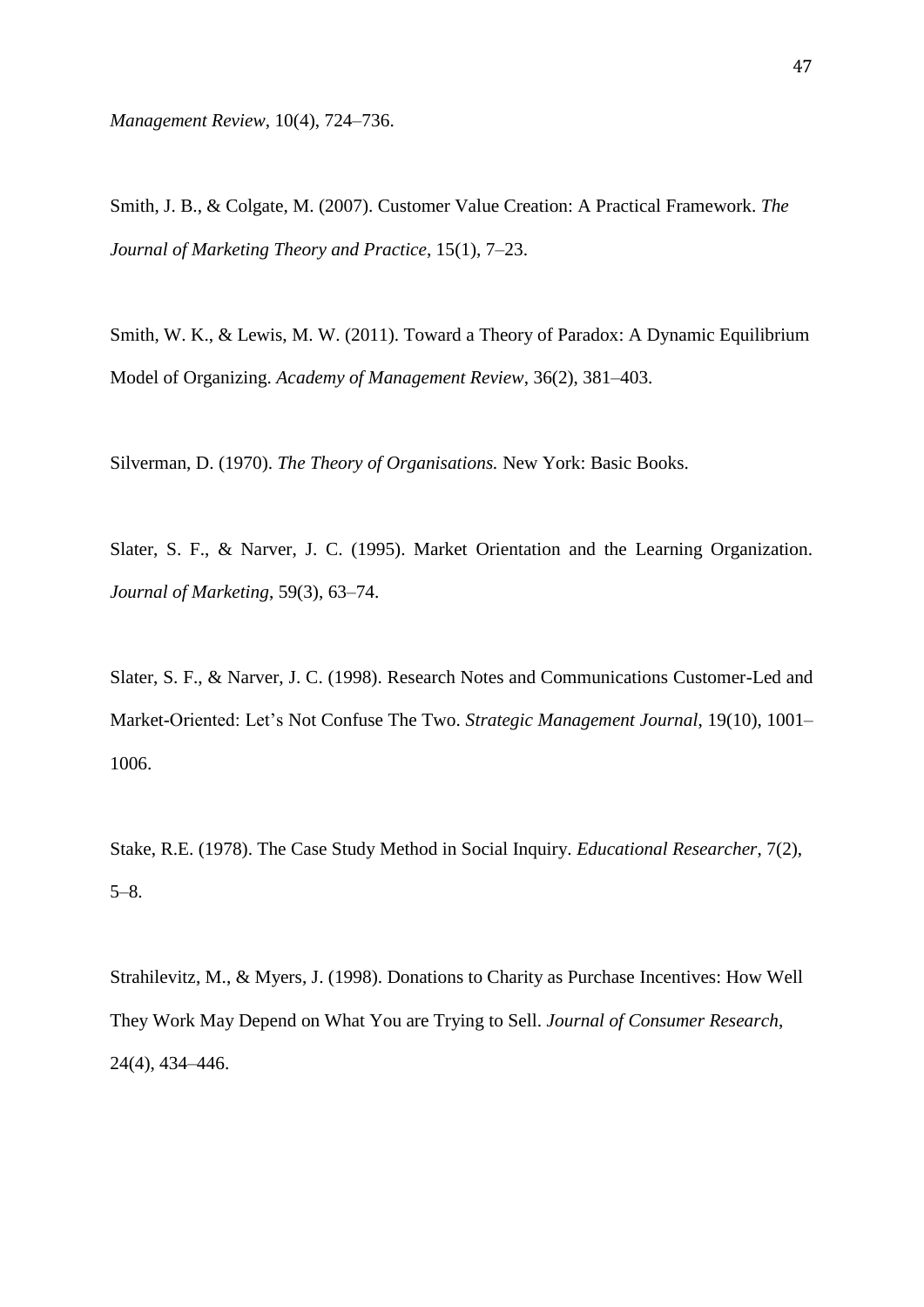Strauss, A. L. (1987). *Qualitative Analysis for Social Scientists*. New York: Cambridge University Press.

Strauss, A. L., & Corbin J. (1990). *Basics of Qualitative Research: Grounded Theory Procedures and Techniques*. Thousand Oaks, CA: Sage.

Suchman, M. C. (1995). Managing Legitimacy: Strategic and Institutional Approaches. *Academy of Management Review*, 20(3), 571–610.

Thompson, J. D. (1967). *Organizations in Action*. New York: McGraw-Hill.

Thomson, M. (2006). Human Brands: Investigating Antecedents to Consumers" Strong Attachment to Celebrities. *Journal of Marketing*, 70(3), 104–119.

Thomson, M., MacInnis, D. J., & Park, C. W. (2005). The Ties that Bind: Measuring the Strength of Consumers" Emotional Attachments to Brands. *Journal of Consumer Psychology*, 15(1), 77–91.

Tynan, C., McKechnie, S., & Chhuon, C. (2010). Co-Creating Value for Luxury Brands. *Journal of Business Research*, 63(11) 1156–1163.

Uzzi, B. (1997). Social Structure and Competition in Interfirm Networks: The Paradox of Embeddedness. *Administrative Science Quarterly*, 42(1), 35–67.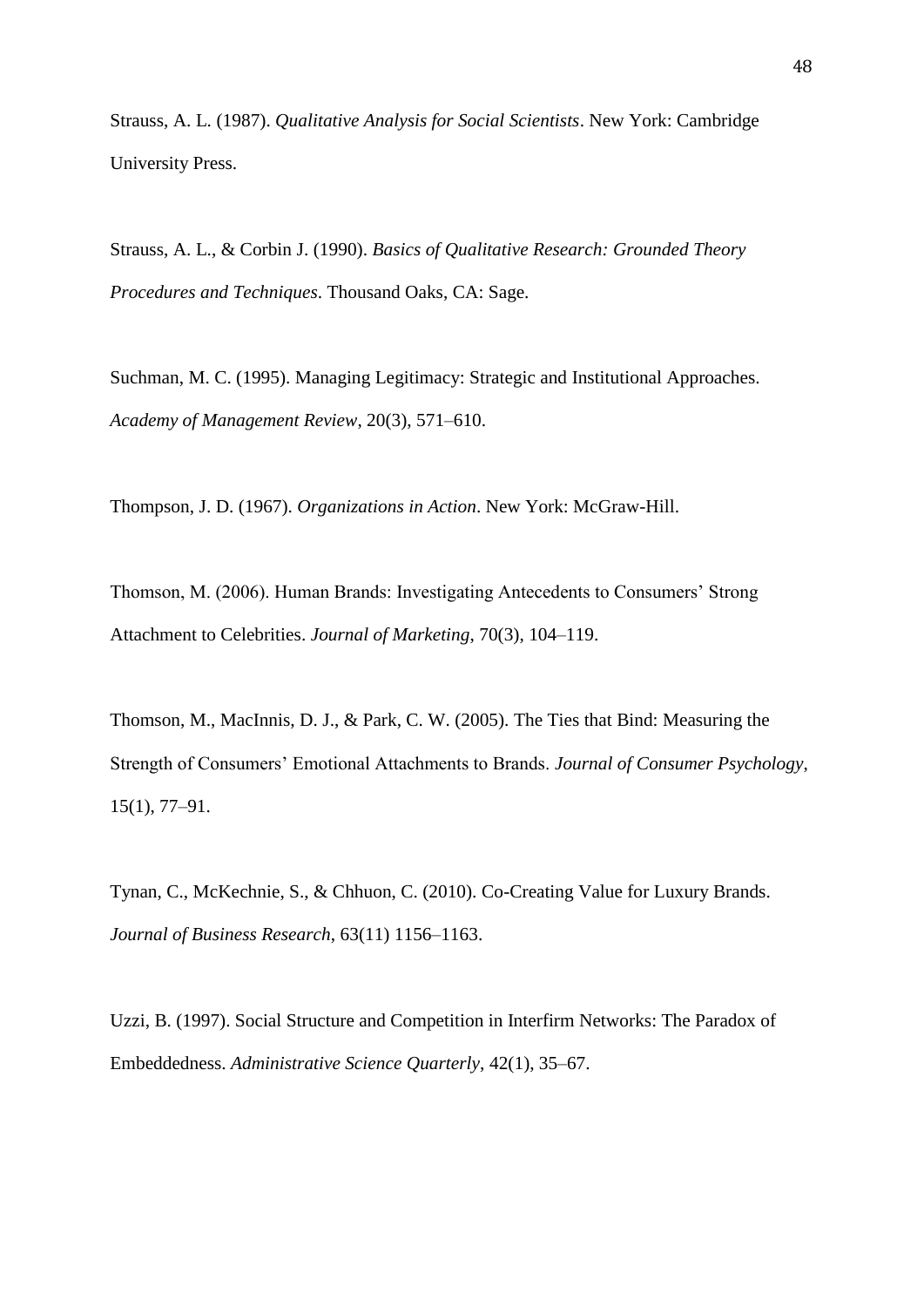Van de Ven, A. H., & Poole, M. S. (2005). Alternative Approaches for Studying Organizational Change. *Organization Studies*, 26(9), 1377–1404.

Vaughan, D. (1992). Theory Elaboration: The Heuristics of Case Analysis. In C. Ragin, & H. S. Becker (Eds.) *What is a Case? Exploring the Foundations of Social Inquiry* (pp. 173–202). New York and Cambridge: Cambridge University Press.

Weick, K. E. (1976). Education Organizations as Loosely Coupled Systems. *Administrative Science Quarterly*, 21(1), 1–19.

Weick, K. E. (1979). *The Social Psychology of Organizing*. Reading, UK: Addison-Wesley.

Weick, K. E. (1995). *Sensemaking in Organizations.* Thousand Oaks, CA: Sage.

Whetten, D. A. (2006). Albert and Whetten Revisited: Strengthening the Concept of Organizational Identity. *Journal of Management Inquiry*, 15(3), 219–234.

Williamson, O. E. (1981). The Economics of Organization: The Transaction Cost Approach. *American Journal of Sociology*, 87(3), 548–577.

Williamson, O. E. (1993). Calculativeness, Trust, and Economic Organization. Journal of Law and Economics, 36(1), 453–486.

Woodside, A. G., Sood, S., & Muniz, K. M. (2013). Creating and Interpreting Visual Storytelling Art in Extending Thematic Apperception Tests and Jung"s Method of Interpreting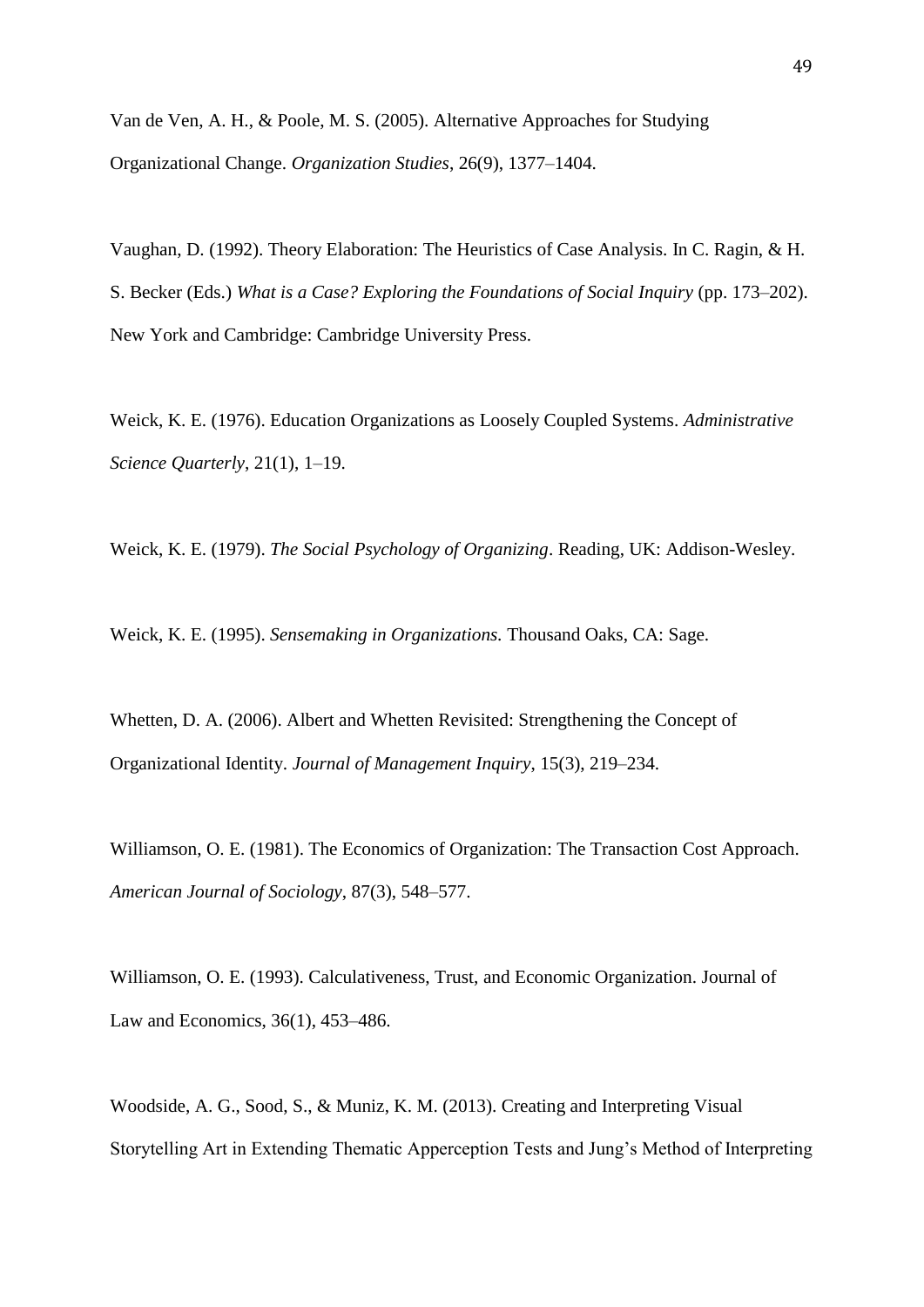Dreams. In E. Ko, & A. G. Woodside (Eds.) *Luxury Fashion and Culture (Advances in Culture, Tourism and Hospitality Research, Volume 7)* (pp. 15–45). Emerald Group Publishing Limited.

Yin, R. K. (2009). *Case study Research: Design and Methods*. (4th ed.). Thousand Oaks, CA: Sage.

Zimmerman, M. A., & Zeitz, G. J. (2002). Beyond Survival: Achieving New Venture Growth by Building Legitimacy. *Academy of Management Review*, 27(3), 414–431.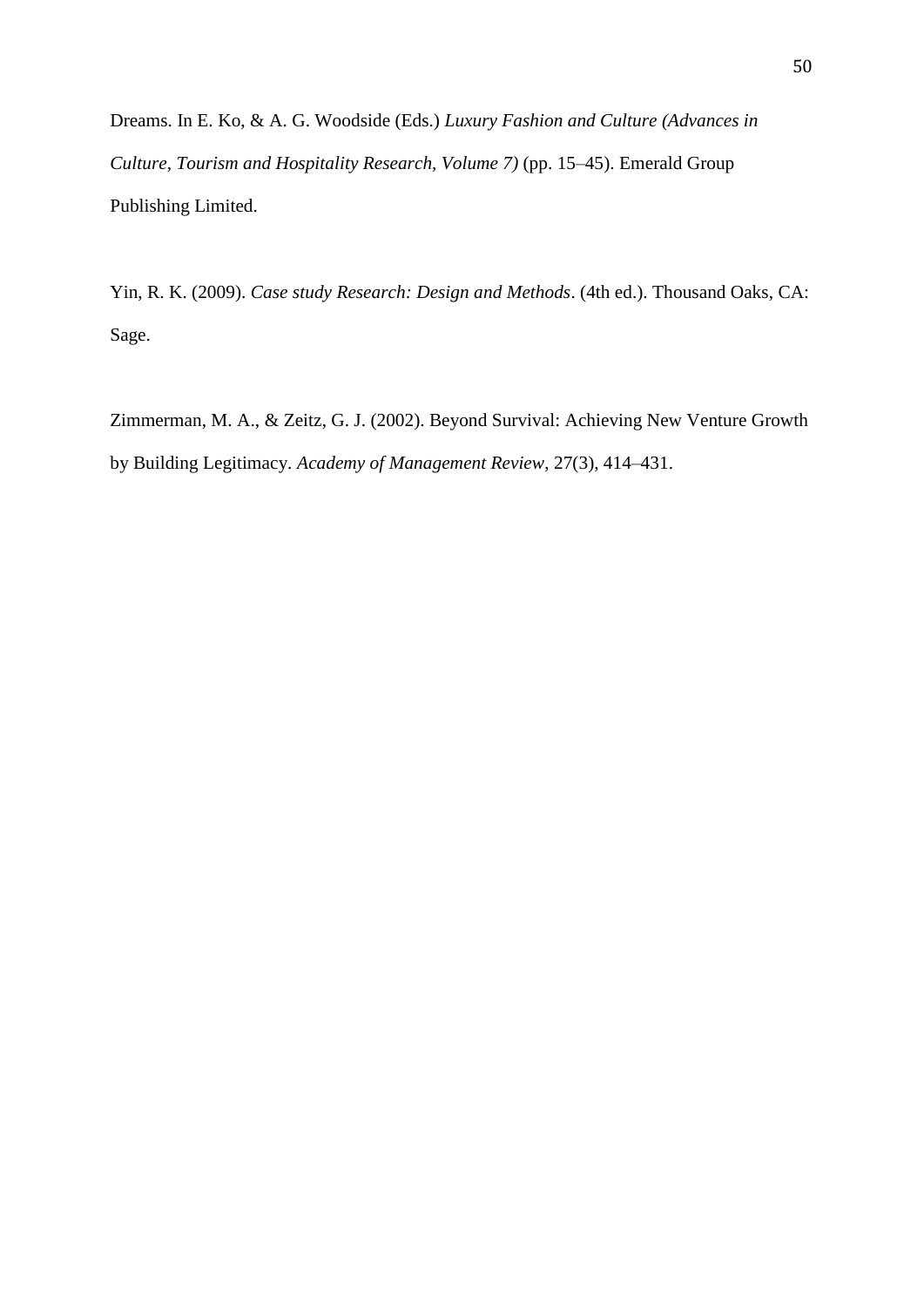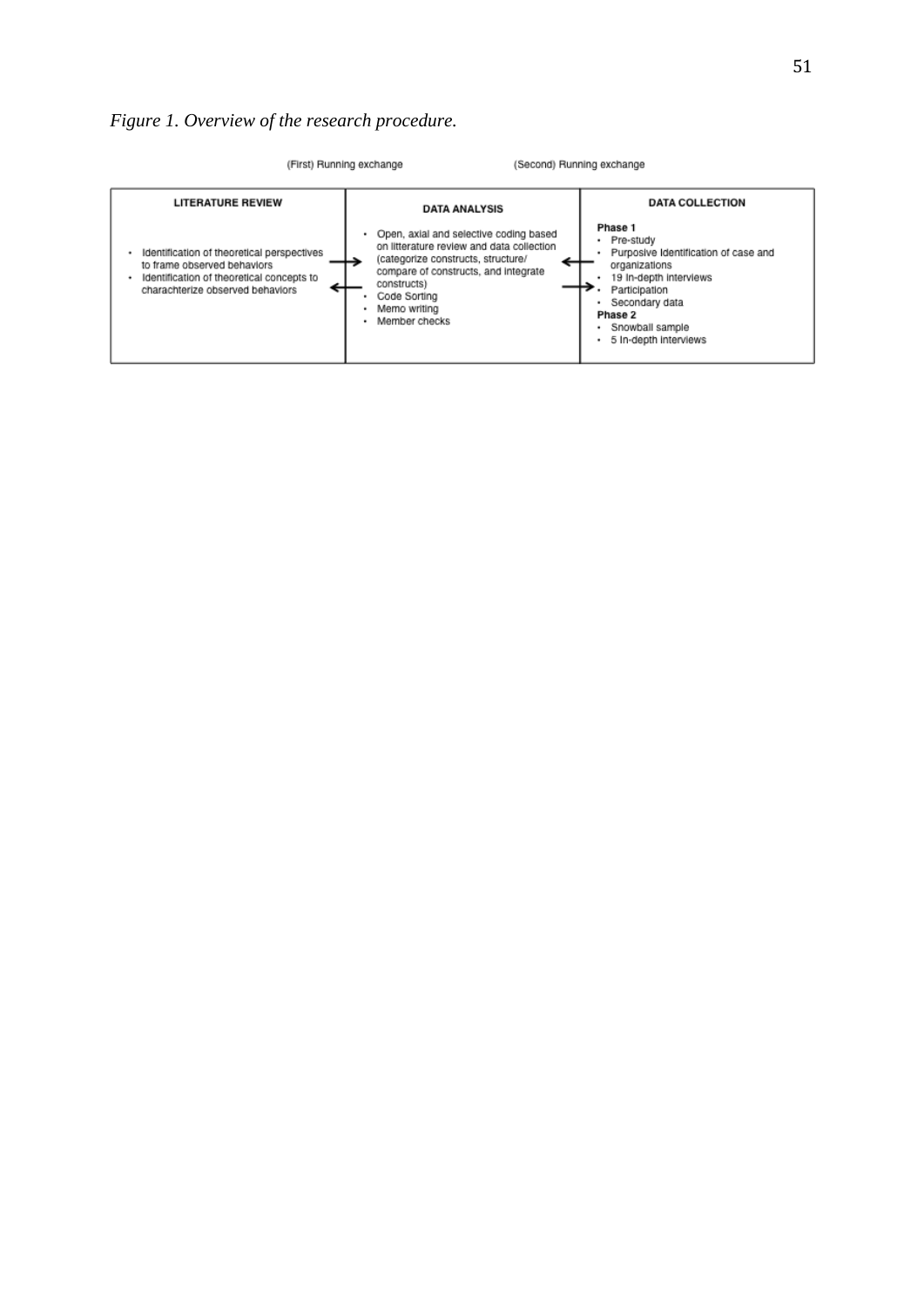# *Table 1. Case descriptions*

| Case<br>Phase 1 | Entity/Organization principal<br>activity                                                     | Description of Brand                                                                                                                | Basis for strategy- and<br>(Strategic Schema)<br>decision-making                                                                                                                                                                                                                                                                  | Nature of Relationships and<br>Activities                                                                                                                                                                                                                                                                            | View on Environment                                                                                                                                   | Subject                  | Subject title/function                                                                                                      | No. of interviews<br>(Subject No.) |
|-----------------|-----------------------------------------------------------------------------------------------|-------------------------------------------------------------------------------------------------------------------------------------|-----------------------------------------------------------------------------------------------------------------------------------------------------------------------------------------------------------------------------------------------------------------------------------------------------------------------------------|----------------------------------------------------------------------------------------------------------------------------------------------------------------------------------------------------------------------------------------------------------------------------------------------------------------------|-------------------------------------------------------------------------------------------------------------------------------------------------------|--------------------------|-----------------------------------------------------------------------------------------------------------------------------|------------------------------------|
|                 | Market and develop<br>boardsports and leisure<br>apparel                                      | Meaning-based and<br>associated with a<br>certain style<br>(experience)                                                             | Long-term objectives. Identify actors<br>with resources that<br>complement/fit/support the brand<br>meaning to create economic growth.<br>Seek win-win situation and open-<br>mindedness - perceive everyone as<br>"winners".                                                                                                     | Incrementally improved close<br>cooperative relationships. Governed<br>with social or plural forms of<br>contracting. Branding activities and<br>partner interactions are network-based<br>and tightly coupled to build overall<br>brand meaning. Boundaries between<br>firm and partners often appear<br>blurred.   | Boardsport community,<br>connecting actors in<br>several (core) consumer<br>markets                                                                   |                          | Marketing manager/<br>Marketing                                                                                             | $(1)$ 1                            |
| $\overline{2}$  | Market and develop<br>snowboard equipment<br>and apparel                                      | Utility-/Meaning-<br>based and associated<br>with snowboarding                                                                      | Varying time horizon. Identify actors<br>with a brand image that overlaps and<br>contributes to diversify the firm's<br>intended brand meaning (symbolic<br>synergies) and who contribute to<br>economic and operational synergies<br>(i.e., increase capabilities).                                                              | Relatively loosely coupled branding<br>activities and interaction with<br>partners. Govern relationships with<br>plural (hard/soft) contracting forms.                                                                                                                                                               | Snowboarding industry<br>and community. Wide<br>focus on related<br>mainstream sport and<br>core snowboarding<br>markets.                             | 2<br>3                   | (2) Marketing<br>manager/Marketing<br>(3) Marketing<br>assistant/Marketing                                                  | $(2)$ 1<br>(3) 1                   |
| 3               | Operate and market ski<br>resort                                                              | Utility-based and<br>associated with<br>services that facilitate<br>consumers' (mainly<br>families)<br>ski/snowboard<br>experiences | Short- to medium-term objectives.<br>Seek to attract actors with strong<br>brands and a similar business mindset<br>to create positive associations and<br>synergies that lower operation costs,<br>and increase revenues (i.e.,<br>efficiency). Guests' consumption<br>experiences should also benefit from<br>the partnerships. | Relationships are commonly governed<br>with hard forms of contracting and<br>monitoring. Relationships have clear<br>boundaries and weaken as contracts<br>seize. Tightly coupled system of<br>planned, company-controlled<br>branding activities. All activities aim<br>to sell lift tickets (create transactions). | Consumer market<br>(families) and business<br>partners that facilitate<br>experience production.<br>Families with children<br>are the target segment. | $\overline{4}$<br>5<br>6 | (4) Partner and event<br>manager/Marketing<br>(5) Web and media<br>director/Marketing<br>(6) Product Manager/<br>Operations | (4) 2<br>(5)1<br>(6)1              |
| $\overline{4}$  | Independent sports<br>agency. Manage/advise<br>client careers and<br>broker client contracts. | Utility-based and<br>service specific<br>(broker contracts)                                                                         | Short-term objectives. Incentive-<br>driven search for "the best deal" or<br>most benefits, i.e., search for and<br>strive to attract partners that enhance<br>utility maximization and profits to<br>reach own goals.                                                                                                            | Contractually governed and tightly<br>bound relationships. Strict monitoring<br>and boundaries. Changes are<br>incentive-driven and relations last as<br>long as they have profit potential.<br>Activities are carefully planned and                                                                                 | Customers<br>(snowboarding athletes)<br>and mostly sport-specific<br>sponsors' market.                                                                | $\tau$                   | Owner agent/<br>Brokerage and advisor                                                                                       | (7)1                               |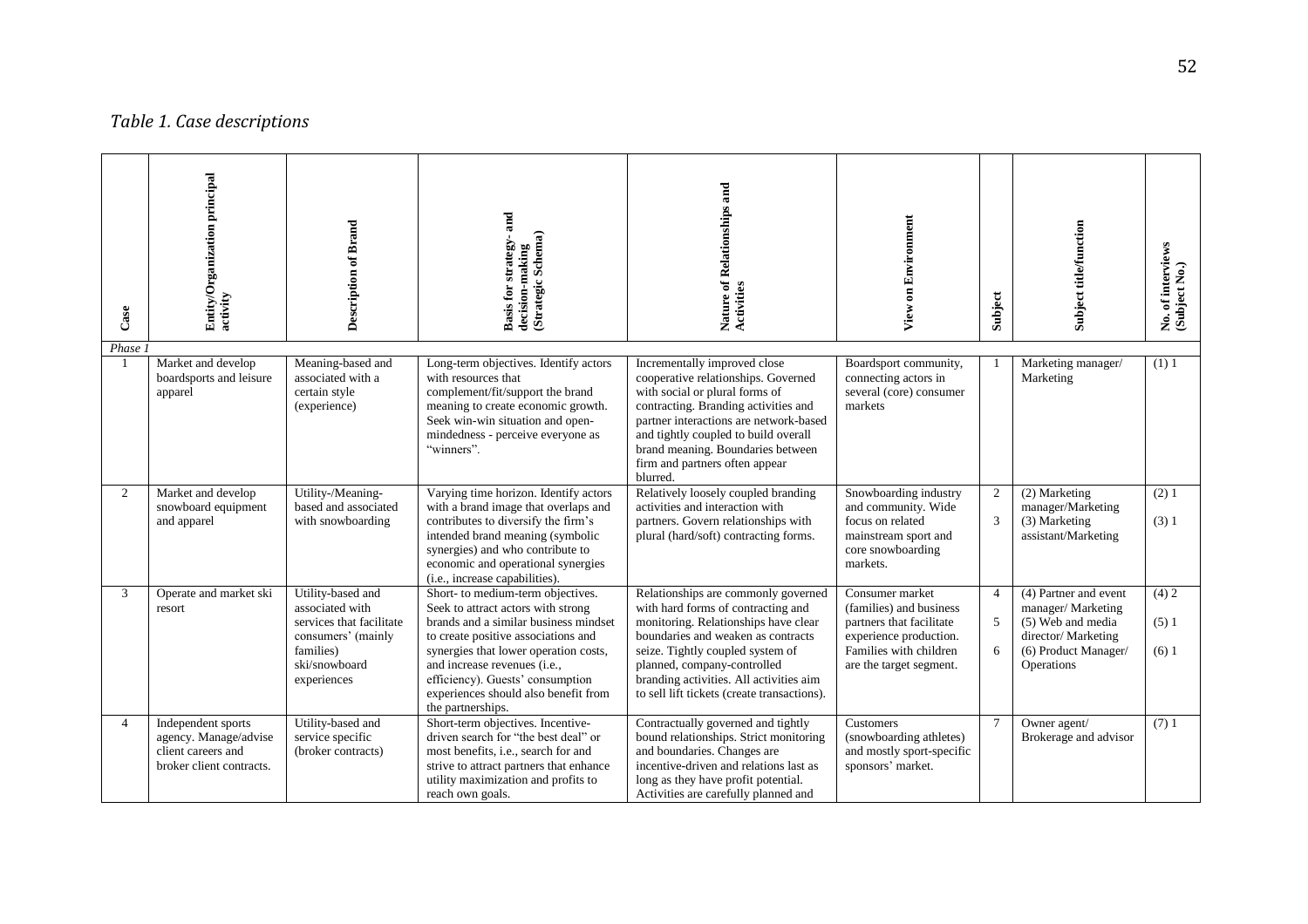|                |                                                                                         |                                                                                                                  |                                                                                                                                                                                                                                                                                                                                        | controlled.                                                                                                                                                                                                                                                                                   |                                                                                                                                                                          |    |               |        |
|----------------|-----------------------------------------------------------------------------------------|------------------------------------------------------------------------------------------------------------------|----------------------------------------------------------------------------------------------------------------------------------------------------------------------------------------------------------------------------------------------------------------------------------------------------------------------------------------|-----------------------------------------------------------------------------------------------------------------------------------------------------------------------------------------------------------------------------------------------------------------------------------------------|--------------------------------------------------------------------------------------------------------------------------------------------------------------------------|----|---------------|--------|
| 5              | Produce media material<br>and manage media<br>productions                               | Utility-/Meaning-<br>based and associated<br>with marketing/media<br>services and project<br>management          | Varying time horizon. Seek partners<br>and projects that increase both<br>efficiency as well as<br>reputation/legitimacy-enhancing<br>capabilities. Seek activities that create<br>synergies or win-win situations and<br>enhance diversification.                                                                                     | Trust-based and contractual<br>relationships to partners. Activities<br>and interaction with partners are<br>loosely coupled and loosely planned,<br>as well as network-based.                                                                                                                | Peers, industry members,<br>models, athletes, clients,<br>consumers, sports media<br>and other media markets                                                             | 8  | Owner manager | (8) 2  |
| 6              | Sports photography                                                                      | Meaning-based and<br>associated with a<br>certain artistic styles<br>(experience)                                | Long-term visions. Seek activities and<br>relationships that enhance reputation<br>and legitimacy, as this is believed to<br>drive profits and other benefits.                                                                                                                                                                         | Trust-based and semi-planned projects<br>and interactions that are tightly<br>coupled to the artistic work and style.<br>Blurred boundaries toward<br>environment and high dependence on<br>network.                                                                                          | Snowboarding<br>community, equipment<br>and apparel<br>manufacturers, media,<br>athletes, peers,<br>consumers, etc.                                                      | 9  | Owner manager | (9)1   |
| $\overline{7}$ | Sports photography and<br>snowboard event arena<br>construction and<br>medical services | Utility-/Meaning-<br>based associated with<br>diverse services                                                   | Varying time horizon. Seek partners<br>and projects that enhance production<br>capabilities and reputation. Seek<br>activities that increase skills and<br>contribute to diversification – to<br>create growth.                                                                                                                        | Relationships are governed with<br>plural forms of contracts. Some are<br>completely trust-based. Activities and<br>interaction with partners is commonly<br>loosely coupled and only vaguely<br>planned.                                                                                     | Snowboarding<br>community consisting of<br>peers, models, athletes,<br>clients, consumers,<br>sports media and events<br>overlapping into several<br>(other) industries. | 10 | Owner manager | (10) 2 |
| 8              | Sports video<br>photography                                                             | Utility-based,<br>associated with the<br>product quality                                                         | Short-term objectives. (Incrementally)<br>increase the product quality, and<br>incentive-based relationships.                                                                                                                                                                                                                          | Activities are tightly coupled to<br>production. Business relationships are<br>governed with contracts and center<br>around the production and exchange<br>of media material for money.<br>Relationships vary over time and are<br>bound to projects (incentive structure<br>- who pays)      | B <sub>2</sub> B customers and<br>production partners.                                                                                                                   | 11 | Owner manager | (11)1  |
| 9              | TV and internet media<br>production                                                     | Utility-based and<br>closely associated with<br>specific services (film,<br>sound, edit)                         | Short-term goals. Focus is on product<br>and service quality (to customers).<br>Incentive-sacrifice-based partner<br>selection.                                                                                                                                                                                                        | Activities are tightly coupled to media<br>production. The business relationships<br>are contractually governed and center<br>on the production. Relationships vary<br>over time and are project-based.<br>Relationships seize as projects are<br>finished (transaction-based)                | Production partners and<br>customer as well as<br>audience/consumers                                                                                                     | 12 | Owner manager | (12)1  |
| 10             | Snowboarding athlete                                                                    | Meaning-based human<br>brand associated with<br>a certain style and core<br>snowboarder identity<br>(experience) | Long-term vision. Seek activities and<br>partners with similar values that help<br>develop a unique style and way of<br>doing things that contribute to<br>growing as an athlete (including<br>earnings). Seek to be an inspirational<br>source (legitimacy-seeking) and give<br>back to the community (own profits<br>are secondary). | Give and take, partnerships are<br>generally trust-based, affective, and<br>extending outside the business<br>activities. Relationships are only<br>governed with hard contracts in a few<br>certain cases. Activities are primarily<br>centered on snowboarding - contests<br>and marketing. | Snowboarding industry,<br>market and community                                                                                                                           | 13 | Athlete       | (13)1  |
| 11             | Snowboarding athlete                                                                    | Meaning-based human<br>brand associated with<br>a certain riding style                                           | Long-term vision. Seek partners and<br>activities that enhance brand<br>uniqueness and increase its                                                                                                                                                                                                                                    | Reciprocal give and take. Tightly<br>coupled and long-term (affective<br>rather than calculative) relationships                                                                                                                                                                               | Snowboarding industry<br>(companies) and market<br>(consumers)                                                                                                           | 14 | Athlete       | (14)1  |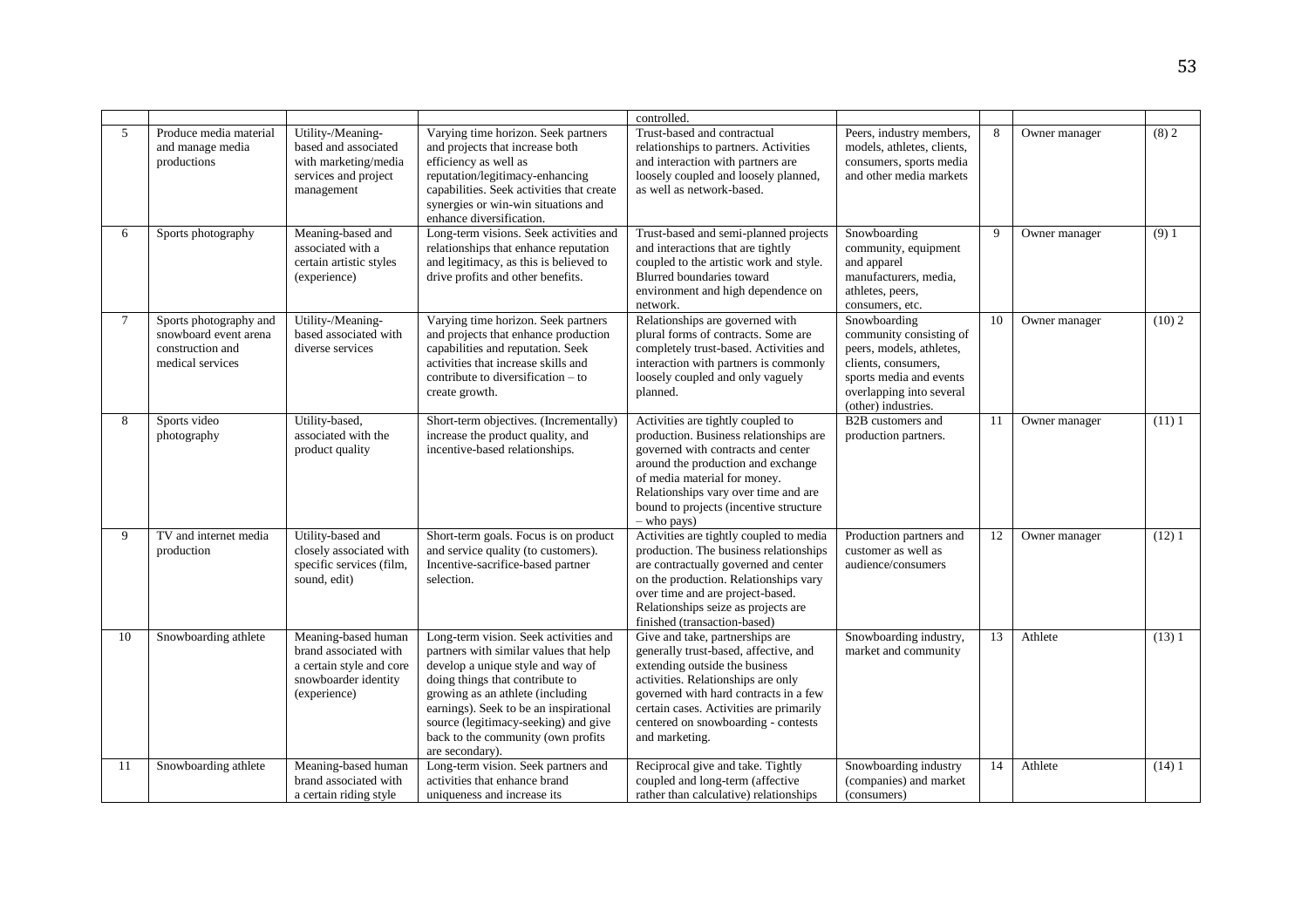|         |                                                                                  | and "cool" lifestyle<br>(experience)                                                      | status/legitimacy to grow as athlete<br>(including earnings).                                                                                                                                                                                                               | and activities centered on<br>snowboarding contests and marketing<br>for sponsors. Relationships are<br>governed with social or plural forms<br>of contracting.                                                                                                                          |                                                                |    |                                                        |       |
|---------|----------------------------------------------------------------------------------|-------------------------------------------------------------------------------------------|-----------------------------------------------------------------------------------------------------------------------------------------------------------------------------------------------------------------------------------------------------------------------------|------------------------------------------------------------------------------------------------------------------------------------------------------------------------------------------------------------------------------------------------------------------------------------------|----------------------------------------------------------------|----|--------------------------------------------------------|-------|
| 12      | Snowboarding athlete                                                             | Meaning-based human<br>brand associated with<br>certain (humble)<br>image                 | Long-term vision. Seek partners and<br>activities to build a strong brand<br>meaning and grow as a person and<br>athlete. Ultimate goal to be a<br>legitimate role model to help sponsors<br>sell products, as this is believed to<br>decide fate of career.                | Activities are network-based and<br>center on snowboarding. Relations are<br>typically reciprocal<br>informal/friendships, trust-based, and<br>close (affective commitment).                                                                                                             | Snowboarding industry<br>(companies) and market<br>(consumers) | 15 | Athlete                                                | (15)1 |
| 13      | Snowboarding athlete                                                             | Meaning-based<br>passionate core<br>snowboarder - human<br>brand                          | Long-term passion for the sport and to<br>live the sport. Relations are based on<br>friendship and activities are selected<br>for the sake of snowboarding itself<br>rather than to earn money from it.                                                                     | Relationships are based on trust and<br>commitment. Activities are guided by<br>a passion for snowboarding. Both<br>activities are network-based and<br>tightly coupled to snowboarding.                                                                                                 | Snowboarding<br>community                                      | 16 |                                                        | (16)1 |
| 14      | Snowboarding athlete                                                             | Meaning-based true to<br>snowboarding,<br>friendly human brand                            | Long-term vision to be able to "live"<br>snowboarding" rather than make<br>money from snowboarding (which is<br>mainly seen as a necessity). Select<br>partners and activities that fit and<br>contribute to realize the vision and are<br>deemed to share the same values. | Network-based and tightly coupled<br>activities and relationships.<br>Reciprocal (give and take) friendship-<br>based relationship to sponsors. In<br>general, partnerships are based on<br>affective trust and commitment.                                                              | Snowboarding industry<br>and market                            | 17 | Athlete                                                | (17)1 |
| 15      | Snowboarding athlete                                                             | Meaning-based<br>rebellious human<br>brand                                                | Medium- to long-term vision. Select<br>partners and activities that fit the<br>intended brand meaning or image.<br>Seek partners based on their<br>"perspective" and values.                                                                                                | Network-based activities and<br>relationships. Cooperation is based on<br>reciprocal friendship, trust and shared<br>understanding of what is to be<br>achieved.                                                                                                                         | Snowboarding industry<br>and market                            | 18 | Athlete                                                | (18)1 |
| 16      | Snowboarding athlete                                                             | Utility-based result-<br>centered human brand                                             | Short-term vision. Choose activities<br>and partners to increase awareness<br>and sell products for sponsors. Select<br>partners mainly on incentives.                                                                                                                      | Relationships and activities are<br>closely related to and focused on<br>creating awareness and improving<br>riding quality to increase earnings.<br>Relationships are based on calculative<br>commitment and exist as long as no<br>one else offers more.                               | Snowboarding industry<br>and snowboarding<br>consumer market   | 19 | Athlete                                                | (19)1 |
| Phase 2 |                                                                                  |                                                                                           |                                                                                                                                                                                                                                                                             |                                                                                                                                                                                                                                                                                          |                                                                |    |                                                        |       |
| 17      | Product/equipment<br>manufacturing and<br>services for ski resorts<br>and arenas | Utility-based (quality<br>focus) and associated<br>with specific products<br>and services | Short-term, efficiency-based<br>objectives. Select partners and<br>activities to increase brand awareness.<br>sales and quality or decrease costs.                                                                                                                          | Relationships are generally incentive-<br>driven and short term (transaction-<br>based). Relationships last as long as<br>profit potential exists. Partnerships<br>and activities are tightly coupled to<br>the products or services and seek to<br>create a brand as a mark of quality. | Global ski resort and<br>event market                          | 20 | Owner manager                                          | (20)1 |
| 18      | Wholesaler of apparel<br>brands                                                  | Utility-based and<br>associated with<br>category of brands and<br>products                | Short-term objectives. Relationships<br>and activities based on intentions to<br>increase image and awareness of<br>products sales/transactions and cash                                                                                                                    | Activities are tightly coupled and<br>structured to increase<br>sales/transactions, create awareness,<br>and protect the image of the brands in                                                                                                                                          | Traditional sports and<br>extreme sports retail<br>market      | 21 | Sales and marketing<br>director/Sales and<br>marketing | (21)1 |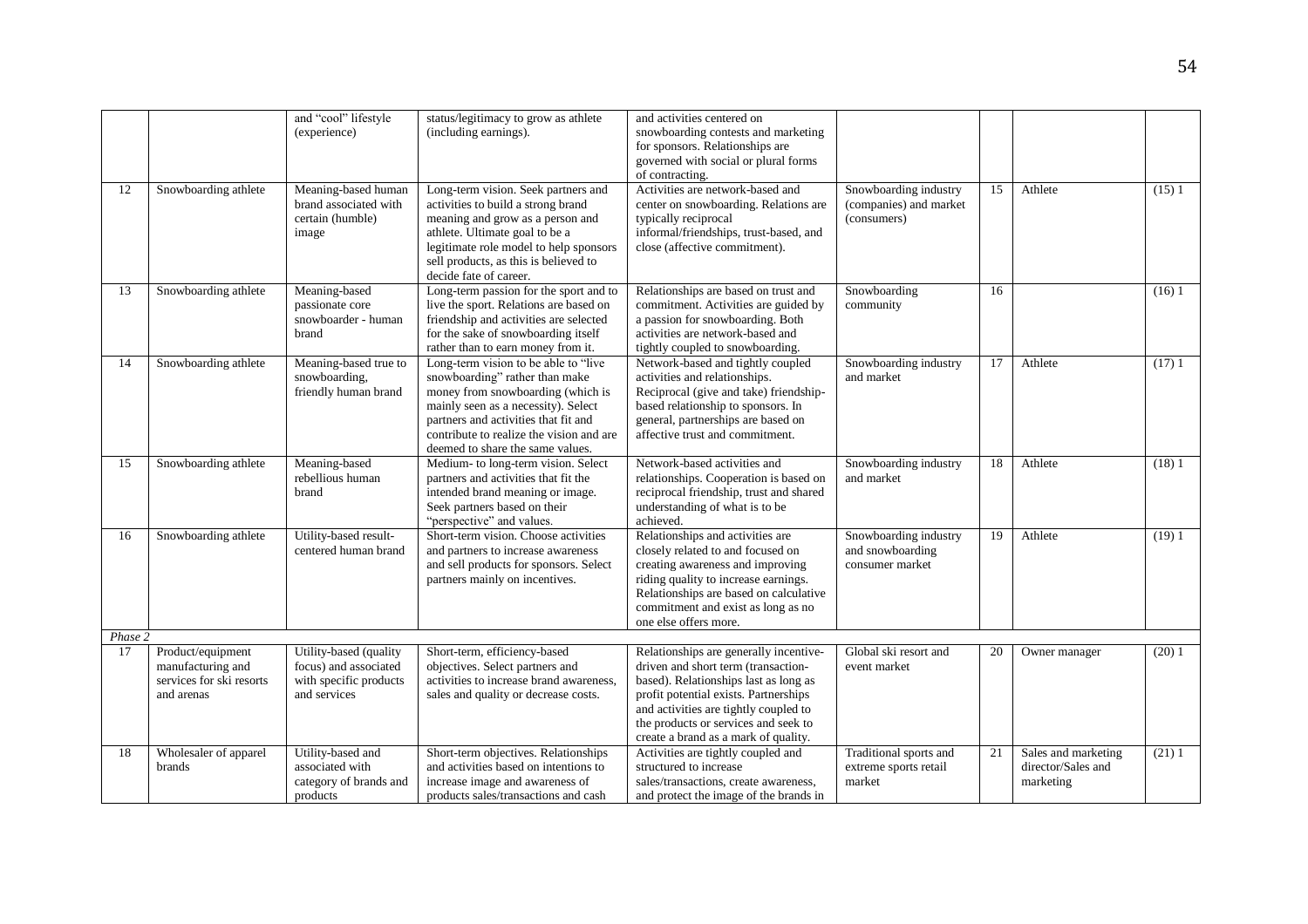|    |                                                                                                              |                                                                                                                             | flow.                                                                                                                                                                                                                                                                                  | the portfolio. Relationships generally<br>last as long as they are profitable.                                                                                                                                                                                                                                                                              |                                                                                                                                                                                                                                            |    |                      |          |
|----|--------------------------------------------------------------------------------------------------------------|-----------------------------------------------------------------------------------------------------------------------------|----------------------------------------------------------------------------------------------------------------------------------------------------------------------------------------------------------------------------------------------------------------------------------------|-------------------------------------------------------------------------------------------------------------------------------------------------------------------------------------------------------------------------------------------------------------------------------------------------------------------------------------------------------------|--------------------------------------------------------------------------------------------------------------------------------------------------------------------------------------------------------------------------------------------|----|----------------------|----------|
| 19 | Marketing consultancy<br>and photo and film<br>media production                                              | Meaning-<br>based/authenticity and<br>realism                                                                               | Long-term. Seek partners and<br>activities that support the creation of a<br>unique, legitimate identity (meaning),<br>rather than push in any direction.<br>Offers are turned down if they do not<br>fit the brand.                                                                   | Tightly coupled/related activities and<br>close trust-based relationships with a<br>friendship character.                                                                                                                                                                                                                                                   | Fashion apparel and<br>music industries                                                                                                                                                                                                    | 22 | CEO and Art Director | (22)1    |
| 20 | Marketing consultancy,<br>event management and<br>human brand (artists)<br>agency firm                       | Utilitarian meaning-<br>based.<br>associated with diverse<br>forms of "experience-<br>based communication"<br>and marketing | Varying time horizon. Seek partners<br>and activities that increase capabilities<br>to manage diverse and changing<br>demands and survive and grow. Large<br>focus on creating both economic win-<br>win situations and engage in brand<br>meaning-making for the involved<br>parties. | Loosely coupled network of<br>relationships and activities, governed<br>by plural forms of contracting. Offer a<br>wide variety of diverse services to<br>various partners. Network<br>constellations are created and<br>scattered over time. Activities and<br>relationships are aimed at creating and<br>capturing new capabilities and<br>opportunities. | Several diverse networks<br>in different communities<br>and industries. For<br>example, artists, cultural<br>communities and<br>markets, concerts,<br>festivals, media<br>productions, corporate<br>conferences and event<br>markets, etc. | 23 | Owner manager        | (23)1    |
| 21 | Entertainment and<br>experience production<br>and consultancies (e.g.,<br>events, concerts, shows,<br>galas) | Utilitarian meaning-<br>based, quality and<br>uniqueness<br>"competent" brand                                               | Varying time horizon. Seek partners<br>and activities to increase capabilities<br>to meet changing demands and grow.<br>Large focus on having a one-of-a-kind<br>brand meaning and, at the same time,<br>high-quality operations.                                                      | Loosely coupled network of activities<br>and relationships built to enhance<br>capabilities to manage diverse and<br>changing customer demands. Plural<br>form of trust and contracting.                                                                                                                                                                    | Several diverse networks<br>in different communities<br>and industries. For<br>example, tourism, show<br>business and media<br>industries.                                                                                                 | 24 | Owner manager        | $(24)$ 1 |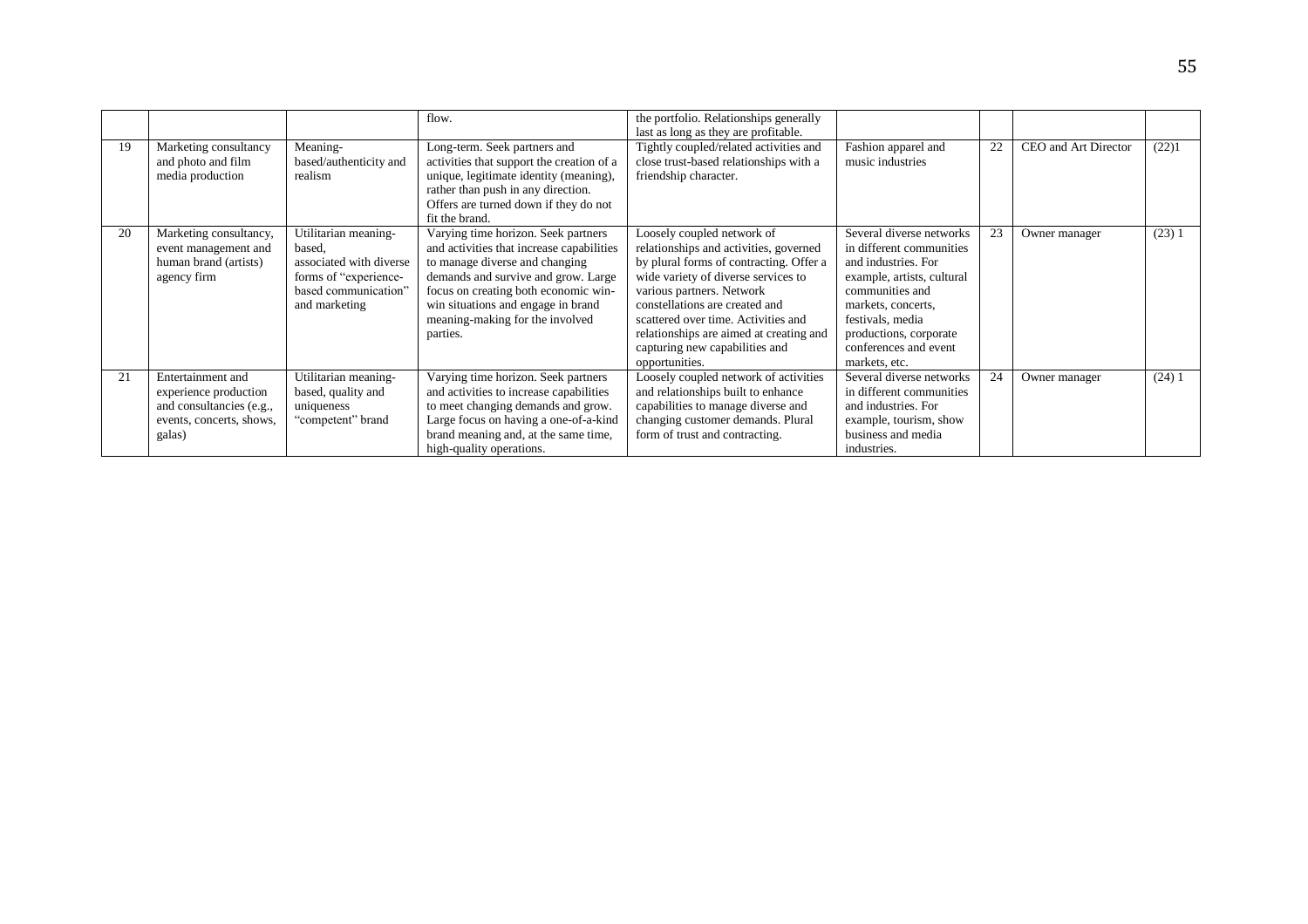## *Table 2. Findings on brand enactment.*

| Exemplary quotes                                                                                                                                                                                                                                                                                                                                                                                                                                                                                                                                                                                                                                                                                                                                     | Interpretation                                                                                                                                                  |
|------------------------------------------------------------------------------------------------------------------------------------------------------------------------------------------------------------------------------------------------------------------------------------------------------------------------------------------------------------------------------------------------------------------------------------------------------------------------------------------------------------------------------------------------------------------------------------------------------------------------------------------------------------------------------------------------------------------------------------------------------|-----------------------------------------------------------------------------------------------------------------------------------------------------------------|
| "Strategically, I am trying to put my company in the most visible place possible by doing the best work I can, that shows me and my<br>company in the best light among the peers and the people who I feel are important. Basically, what I am offering my prospective and<br>present clients is a job well done and hopefully an image that will promote their company; that is my goal. At the same time, it is<br>obviously going to promote my company [] my goal is to give the people I work with a product that they can use to present their<br>company in a better way than they have done in the past  that is what I am trying to sell. I am trying to sell the overall thing and not just<br>the product" (Case No. 5, respondent No. 8) | The strategic schema determines<br>the range and type of actions<br>and the width of the<br>environment that are enacted<br>and made sense of.                  |
| "We have a philosophy that we always try to fulfill, that is, we should offer a skiing experience that our guests should long for having<br>again. That is the main goal every day. We are a family-oriented resort [] we like to have an offering for the smallest to the father and<br>mother, who may want to ski in more advanced slopes." (Case No. 3, respondent No. 5)                                                                                                                                                                                                                                                                                                                                                                        |                                                                                                                                                                 |
| "Since we went public a few years ago, it has been all about meeting the numbers and achieving constant growth, but still in a sustainable<br>way. In other words, we have aimed to grow, but remain true to our ideals, because [] if we no longer stay true to our ideals, we are just<br>going to alienate some of our most loyal customers and partners." (Case No. 1, respondent No. 1)                                                                                                                                                                                                                                                                                                                                                         |                                                                                                                                                                 |
| "I capture and assess the competence and ideas of different people and tensions that are created. I save it in my 'hard drive'<br>[consciousness] and use it in different ways to cope with future situations. I have been doing this for 25 years, after which time you<br>become kind of like a skilled soccer player. You have the ability to place yourself in the right spot, and things you do, things that might<br>have taken you a long time to achieve in the past, are achieved a lot faster today because you have the experience." (Case No. 20,<br>respondent No. 23)                                                                                                                                                                  | The sense-making of<br>environmental cues are filtered<br>through and influence the firm's<br>strategic schema (which guides<br>and limits strategic decisions, |
| "We cooperate with [partner brand name] because we have a product that we think, or that we know, is of importance to a lot of our<br>guests [] the younger part of the family. [Partner brand name] is a solid brand in these environments. What we hope and know is that<br>this cooperation gives us credibility and attention in the environments that [partner brand name] directs their efforts towards. Through that<br>we hope that the cooperation can increase the knowledge about our ski resort so that more people like to come here to use our product.<br>That is about it." (Case No. 3, respondent No. 5)                                                                                                                           | actions and exchange<br>relationships)                                                                                                                          |
| "I do some research first so I know what clients expect and what they want [] I have to know that part before I give them a concrete<br>suggestion of how I think that we can help them [] and self-confidence because you might not have the ability at that certain point in<br>time, but you cannot not tell them about that, that is something you have to work out later." (Case No. 21, respondent No. 24)                                                                                                                                                                                                                                                                                                                                     |                                                                                                                                                                 |
| "Even if everything develops, stepping outside into a target audience that you do not feel as much at home in is a big step to take and a<br>big challenge. [] You try to push the brand without making it folksy-folksy and rather keep it a bit rebelliously folksy, within the music<br>world and aimed at a very interesting age group [] that is between 18 and 25 years-old maybe." (Case No. 19, respondent No. 22)                                                                                                                                                                                                                                                                                                                           |                                                                                                                                                                 |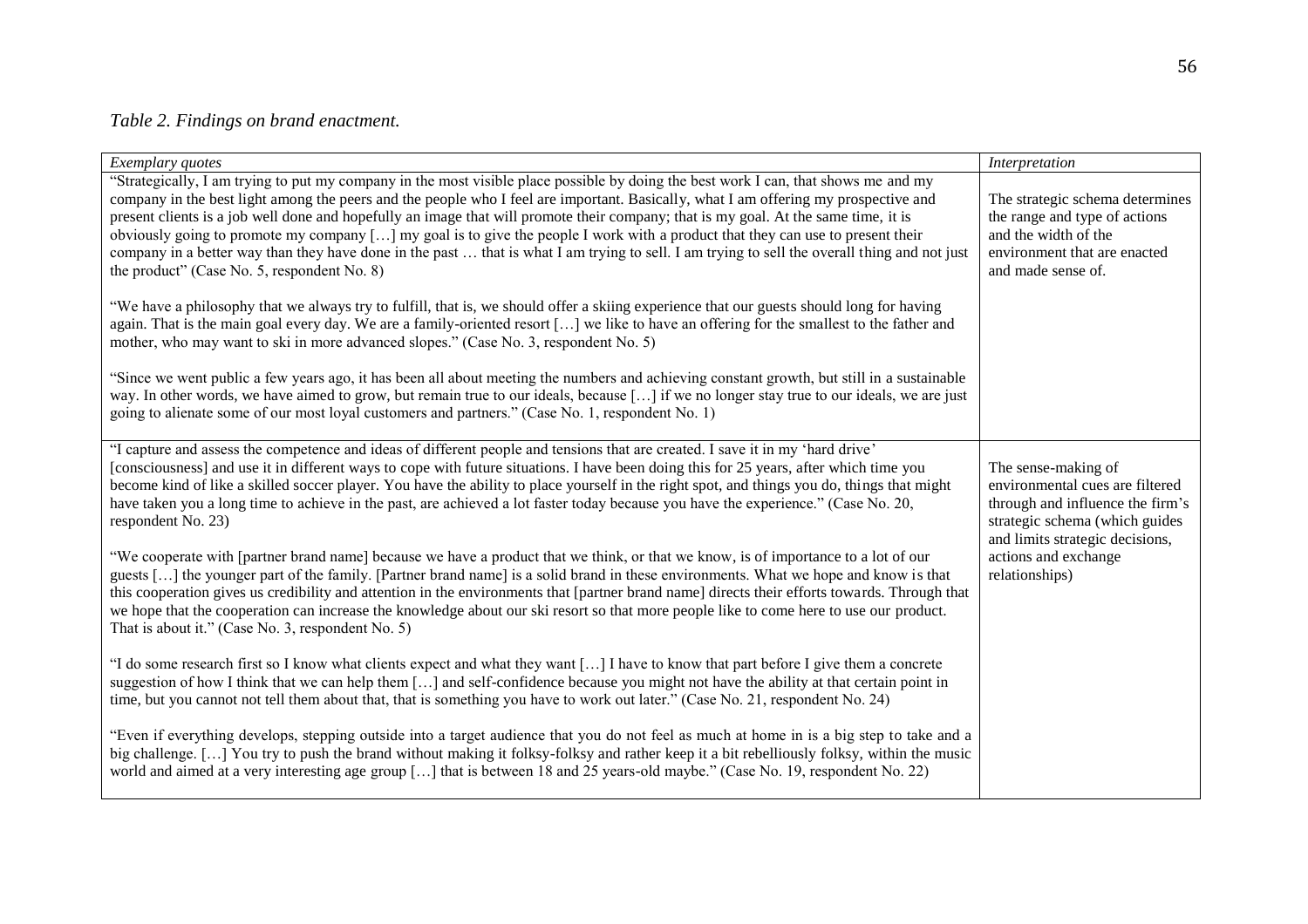

*Figure 2. The marketing process continuums of strategic brand management archetypes and related paradoxical tensions.*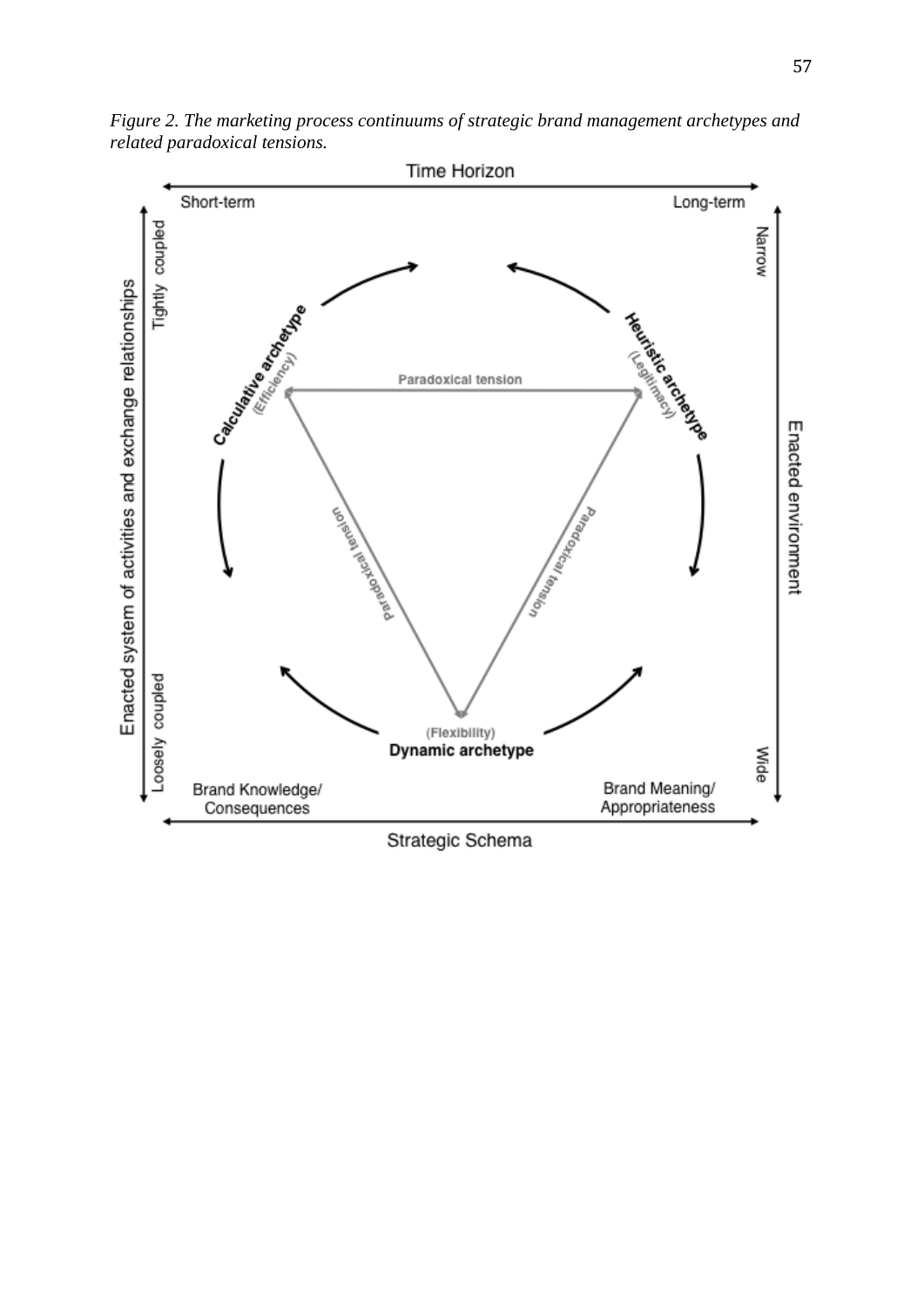|                                              |                                                                                                                                                                                                                                                                           | Archetype                                                |                                                                                   |                                                                                                                                                        |
|----------------------------------------------|---------------------------------------------------------------------------------------------------------------------------------------------------------------------------------------------------------------------------------------------------------------------------|----------------------------------------------------------|-----------------------------------------------------------------------------------|--------------------------------------------------------------------------------------------------------------------------------------------------------|
|                                              | <b>Calculative orientation</b>                                                                                                                                                                                                                                            | <b>Heuristic orientation</b>                             |                                                                                   | <b>Dynamic orientation</b>                                                                                                                             |
| <b>Strategic brand identity</b>              | Brand knowledge about<br>offering <sup>a</sup>                                                                                                                                                                                                                            | Brand meaning and<br>experiences <sup>h</sup>            |                                                                                   | Brand capabilities k                                                                                                                                   |
| (strategic schema)                           | (Extrinsic market value/<br>utilitarian value)                                                                                                                                                                                                                            | (Intrinsic meaning/<br>symbolic value)                   |                                                                                   | (Extrinsic utilitarian and<br>intrinsic symbolic value)                                                                                                |
| Decision- and strategy-                      | Consequences <sup>b</sup>                                                                                                                                                                                                                                                 | Appropriateness <sup>b</sup>                             |                                                                                   | Diversification <sup>c,k</sup>                                                                                                                         |
| making logic                                 | (Maximize awareness)                                                                                                                                                                                                                                                      | (Match sociocultural                                     |                                                                                   | (Enhance capabilities)                                                                                                                                 |
| (strategic schema)                           |                                                                                                                                                                                                                                                                           | meaning, expectations and<br>norms)                      |                                                                                   |                                                                                                                                                        |
| <b>Guiding objective</b>                     | Efficiency <sup>b,c,d,e</sup>                                                                                                                                                                                                                                             | Legitimacy <sup>i,j</sup>                                |                                                                                   | Flexibility <sup>c,k</sup>                                                                                                                             |
|                                              | (Market Transactions)                                                                                                                                                                                                                                                     | (Market Relations)                                       |                                                                                   | (Market Dynamism)                                                                                                                                      |
| <b>Time horizon</b>                          | Short Term <sup>d,f</sup>                                                                                                                                                                                                                                                 | Long Term d,f                                            |                                                                                   | Varying                                                                                                                                                |
| <b>Enacted nature of</b>                     | Tightly coupled,                                                                                                                                                                                                                                                          | Tightly coupled,                                         |                                                                                   | Loosely coupled,                                                                                                                                       |
| activities and exchange<br>relationships     | clear, stable structure c,d,e                                                                                                                                                                                                                                             | blurred, open structure b,d,g,j                          |                                                                                   | adaptive, organic structure                                                                                                                            |
| <b>Enacted environment</b>                   | Narrowed down to stabilize<br>and reduce uncertainty <sup>c,g</sup>                                                                                                                                                                                                       | Narrowed down to stabilize<br>and reduce uncertainty d,b |                                                                                   | Wide, take (pro-)action to<br>reduce uncertainty c                                                                                                     |
|                                              |                                                                                                                                                                                                                                                                           |                                                          |                                                                                   |                                                                                                                                                        |
| <b>Representative cases</b><br>(see Table 1) | $3, 4, 8, 9, 16-18$                                                                                                                                                                                                                                                       | 1, 6, 10-15, 19                                          |                                                                                   | 2, 5, 7, 20, 21                                                                                                                                        |
| <b>Representative literature</b>             | $a$ see Keller (1993)<br><sup>b</sup> Montgomery (1998); Messick (1999); March<br>and Olsen $(2004)$ ; Heide & Wathne $(2006)$<br><sup>c</sup> Anderson and Paine (1975)<br><sup>d</sup> Davis et al. (1997<br>$\textdegree$ Williamson (1981; 1993)<br>$f$ Mouzas (2006) |                                                          | King and Whetten (2008)<br>(1999)<br>$k$ Sanchez (1995)<br>$1$ Granovetter (1973) | $h$ Allen et al. (2008); Berthon et al. (2009)<br><sup>i</sup> Suchman (1995); Mitchell et al. (1997);<br><sup>j</sup> Uzzi (1997); Handelman & Arnold |
|                                              | $\text{g}$ Danneels (2003); Porac et al. (1989);<br>Salancik (1977); Thompson (1967)                                                                                                                                                                                      |                                                          |                                                                                   |                                                                                                                                                        |

*Table 3. Strategic brand management archetypes*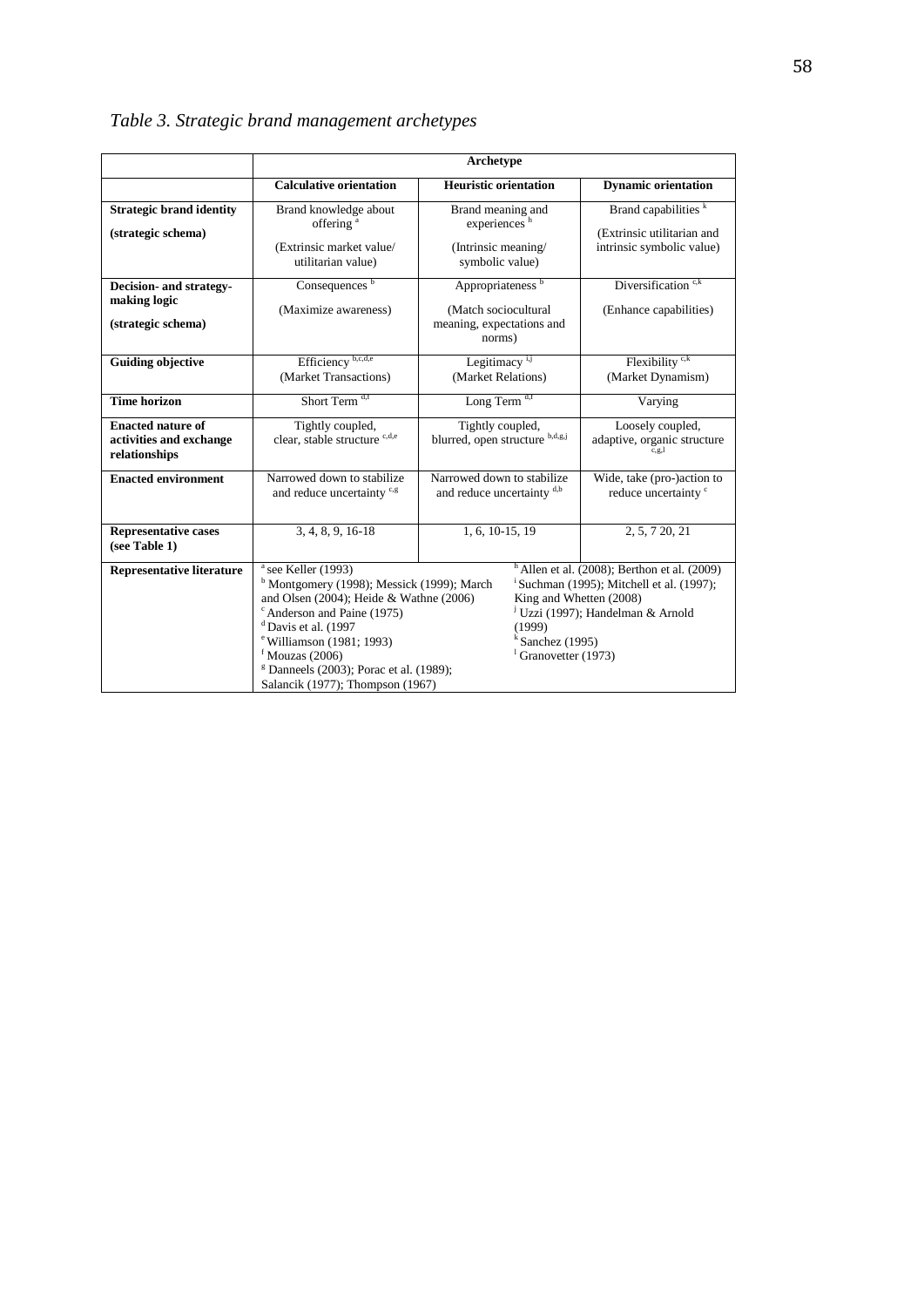**Figure 1**



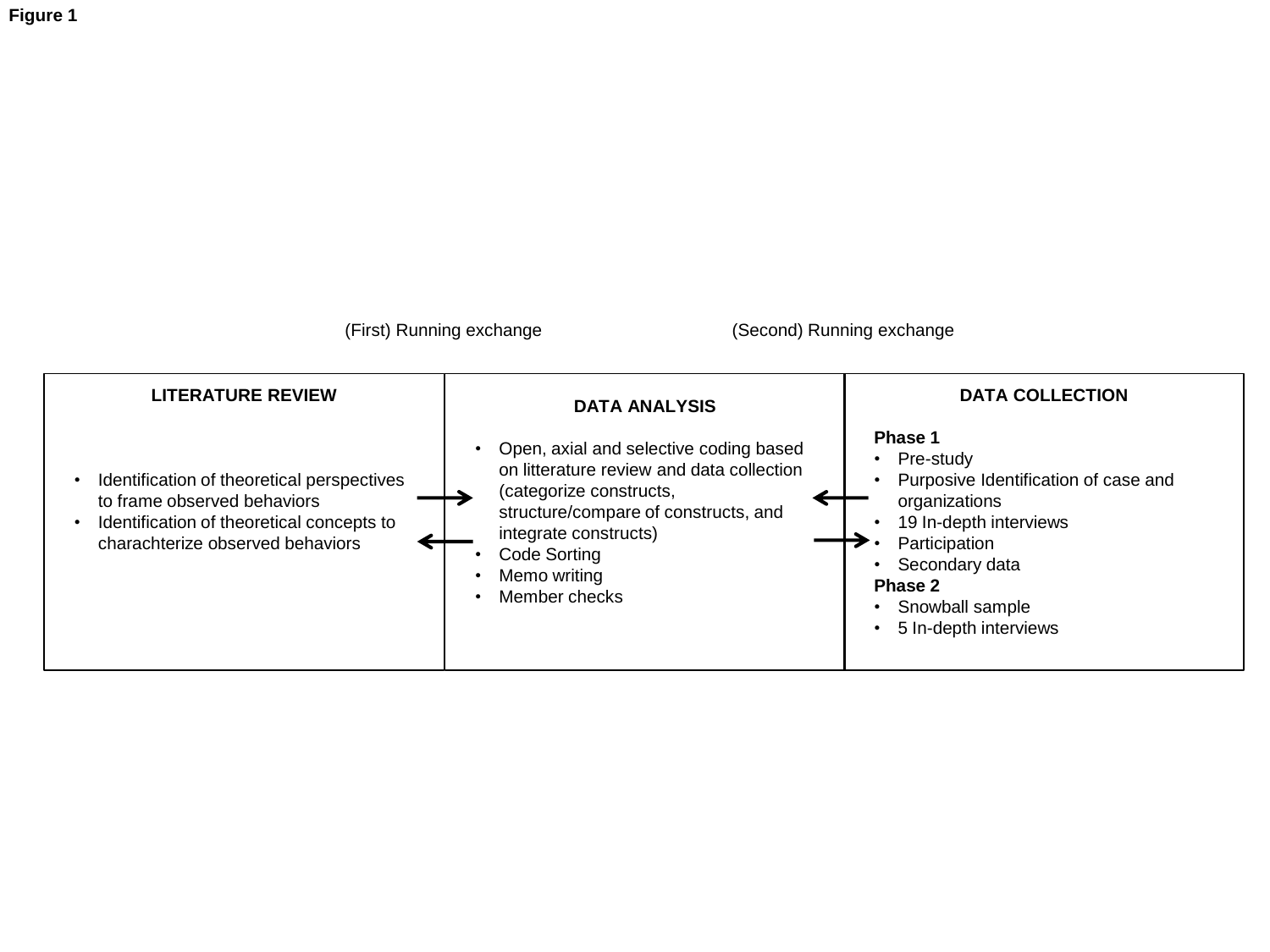

Strategic Schema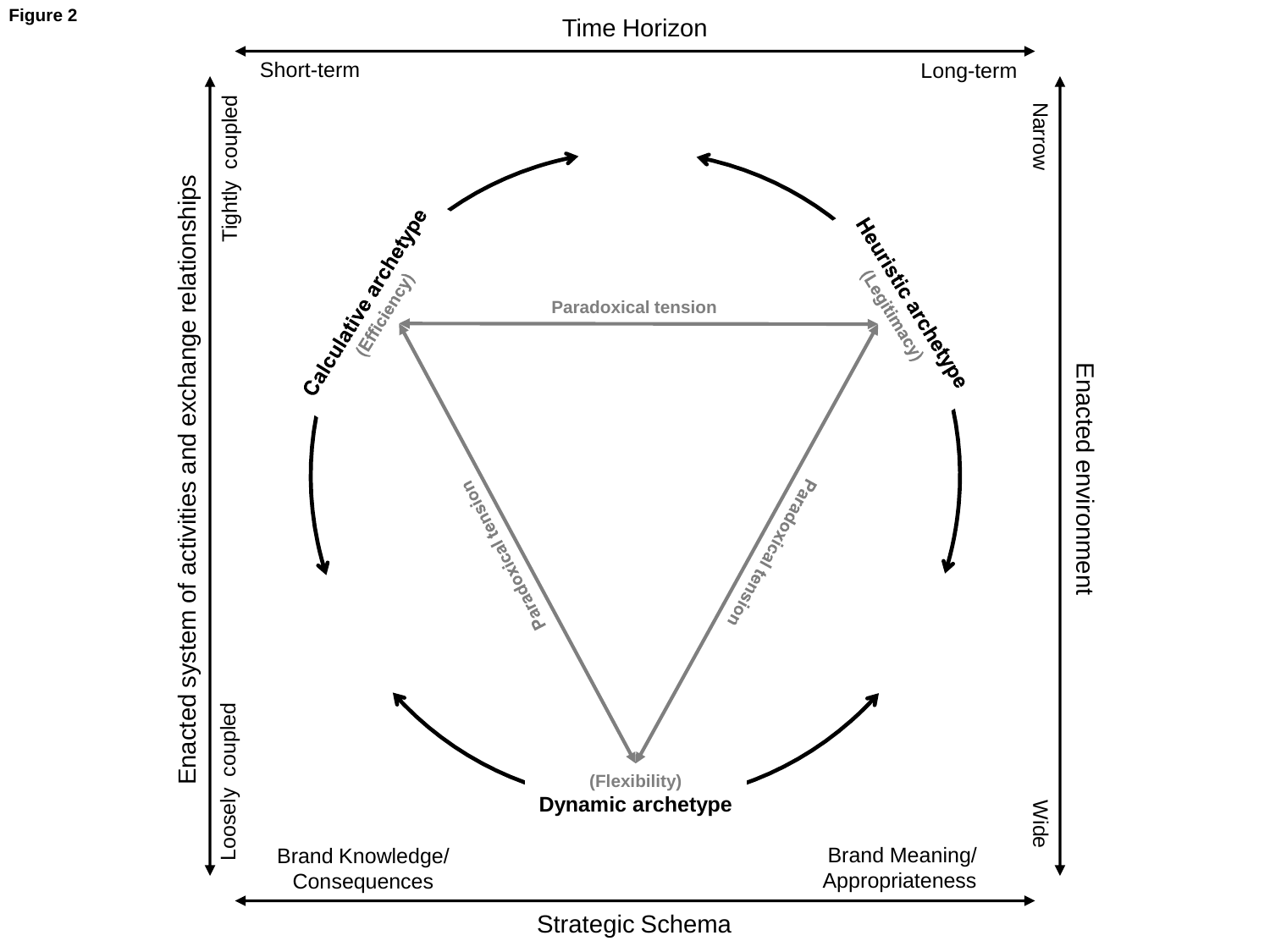# *Table 1. Case descriptions*

| Case<br>Phase 1 | Entity/Organization principal<br>activity                                                     | Description of Brand                                                                                                                | Basis for strategy- and<br>(Strategic Schema)<br>decision-making                                                                                                                                                                                                                                                                  | Nature of Relationships and<br>Activities                                                                                                                                                                                                                                                                            | View on Environment                                                                                                                                   | Subject                  | Subject title/function                                                                                                      | No. of interviews<br>(Subject No.) |
|-----------------|-----------------------------------------------------------------------------------------------|-------------------------------------------------------------------------------------------------------------------------------------|-----------------------------------------------------------------------------------------------------------------------------------------------------------------------------------------------------------------------------------------------------------------------------------------------------------------------------------|----------------------------------------------------------------------------------------------------------------------------------------------------------------------------------------------------------------------------------------------------------------------------------------------------------------------|-------------------------------------------------------------------------------------------------------------------------------------------------------|--------------------------|-----------------------------------------------------------------------------------------------------------------------------|------------------------------------|
|                 | Market and develop<br>boardsports and leisure<br>apparel                                      | Meaning-based and<br>associated with a<br>certain style<br>(experience)                                                             | Long-term objectives. Identify actors<br>with resources that<br>complement/fit/support the brand<br>meaning to create economic growth.<br>Seek win-win situation and open-<br>mindedness - perceive everyone as<br>"winners".                                                                                                     | Incrementally improved close<br>cooperative relationships. Governed<br>with social or plural forms of<br>contracting. Branding activities and<br>partner interactions are network-based<br>and tightly coupled to build overall<br>brand meaning. Boundaries between<br>firm and partners often appear<br>blurred.   | Boardsport community,<br>connecting actors in<br>several (core) consumer<br>markets                                                                   |                          | Marketing manager/<br>Marketing                                                                                             | $(1)$ 1                            |
| 2               | Market and develop<br>snowboard equipment<br>and apparel                                      | Utility-/Meaning-<br>based and associated<br>with snowboarding                                                                      | Varying time horizon. Identify actors<br>with a brand image that overlaps and<br>contributes to diversify the firm's<br>intended brand meaning (symbolic<br>synergies) and who contribute to<br>economic and operational synergies<br>(i.e., increase capabilities).                                                              | Relatively loosely coupled branding<br>activities and interaction with<br>partners. Govern relationships with<br>plural (hard/soft) contracting forms.                                                                                                                                                               | Snowboarding industry<br>and community. Wide<br>focus on related<br>mainstream sport and<br>core snowboarding<br>markets.                             | $\overline{c}$<br>3      | (2) Marketing<br>manager/Marketing<br>(3) Marketing<br>assistant/Marketing                                                  | $(2)$ 1<br>(3) 1                   |
| 3               | Operate and market ski<br>resort                                                              | Utility-based and<br>associated with<br>services that facilitate<br>consumers' (mainly<br>families)<br>ski/snowboard<br>experiences | Short- to medium-term objectives.<br>Seek to attract actors with strong<br>brands and a similar business mindset<br>to create positive associations and<br>synergies that lower operation costs,<br>and increase revenues (i.e.,<br>efficiency). Guests' consumption<br>experiences should also benefit from<br>the partnerships. | Relationships are commonly governed<br>with hard forms of contracting and<br>monitoring. Relationships have clear<br>boundaries and weaken as contracts<br>seize. Tightly coupled system of<br>planned, company-controlled<br>branding activities. All activities aim<br>to sell lift tickets (create transactions). | Consumer market<br>(families) and business<br>partners that facilitate<br>experience production.<br>Families with children<br>are the target segment. | $\overline{4}$<br>5<br>6 | (4) Partner and event<br>manager/Marketing<br>(5) Web and media<br>director/Marketing<br>(6) Product Manager/<br>Operations | (4) 2<br>(5)1<br>(6)1              |
| $\overline{4}$  | Independent sports<br>agency. Manage/advise<br>client careers and<br>broker client contracts. | Utility-based and<br>service specific<br>(broker contracts)                                                                         | Short-term objectives. Incentive-<br>driven search for "the best deal" or<br>most benefits, i.e., search for and<br>strive to attract partners that enhance<br>utility maximization and profits to<br>reach own goals.                                                                                                            | Contractually governed and tightly<br>bound relationships. Strict monitoring<br>and boundaries. Changes are<br>incentive-driven and relations last as<br>long as they have profit potential.<br>Activities are carefully planned and                                                                                 | <b>Customers</b><br>(snowboarding athletes)<br>and mostly sport-specific<br>sponsors' market.                                                         | $7\phantom{.0}$          | Owner agent/<br>Brokerage and advisor                                                                                       | (7)1                               |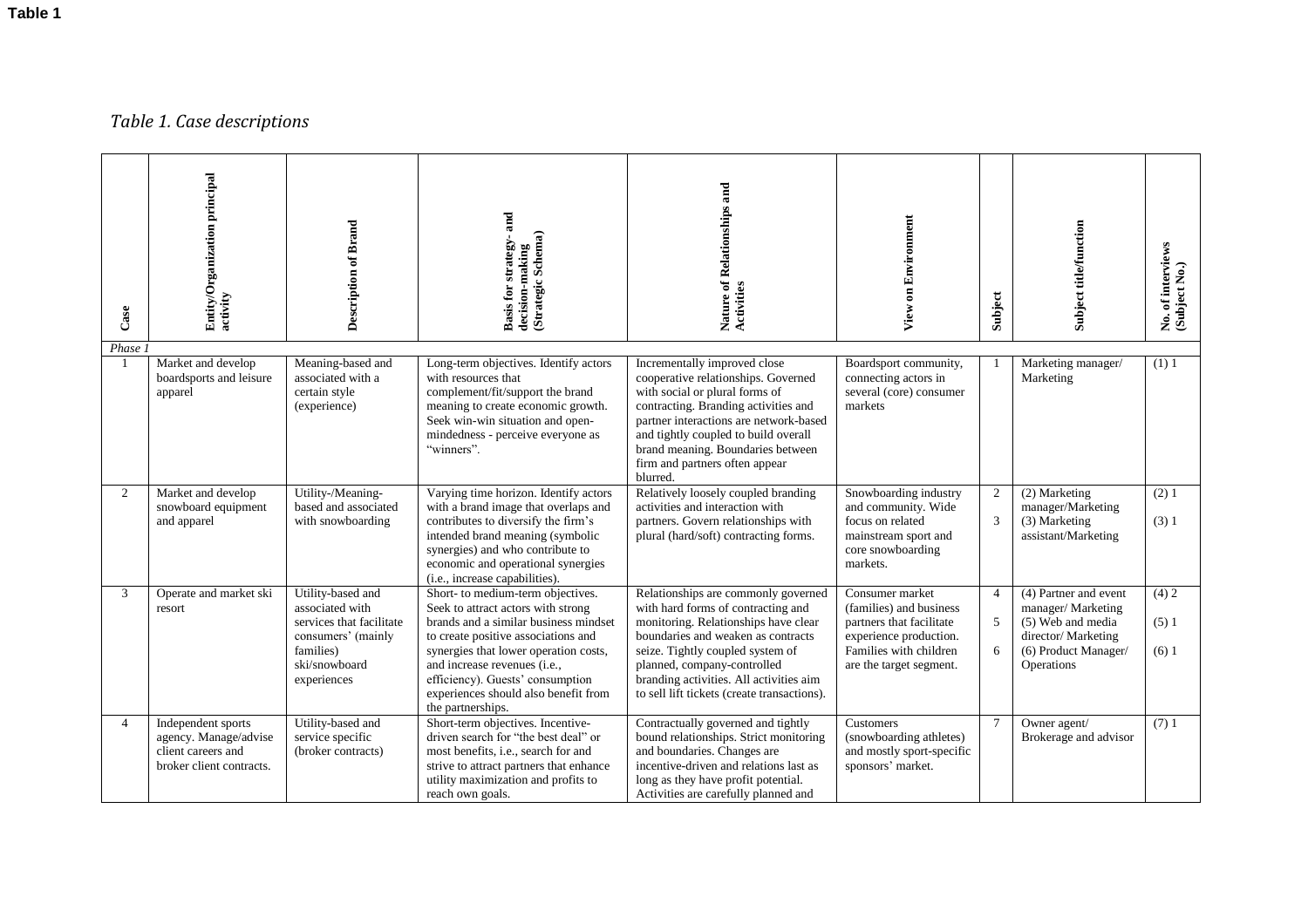|    |                                                                                         |                                                                                                                  |                                                                                                                                                                                                                                                                                                                                        | controlled.                                                                                                                                                                                                                                                                                   |                                                                                                                                                                          |    |               |        |
|----|-----------------------------------------------------------------------------------------|------------------------------------------------------------------------------------------------------------------|----------------------------------------------------------------------------------------------------------------------------------------------------------------------------------------------------------------------------------------------------------------------------------------------------------------------------------------|-----------------------------------------------------------------------------------------------------------------------------------------------------------------------------------------------------------------------------------------------------------------------------------------------|--------------------------------------------------------------------------------------------------------------------------------------------------------------------------|----|---------------|--------|
| 5  | Produce media material<br>and manage media<br>productions                               | Utility-/Meaning-<br>based and associated<br>with marketing/media<br>services and project<br>management          | Varying time horizon. Seek partners<br>and projects that increase both<br>efficiency as well as<br>reputation/legitimacy-enhancing<br>capabilities. Seek activities that create<br>synergies or win-win situations and<br>enhance diversification.                                                                                     | Trust-based and contractual<br>relationships to partners. Activities<br>and interaction with partners are<br>loosely coupled and loosely planned,<br>as well as network-based.                                                                                                                | Peers, industry members,<br>models, athletes, clients,<br>consumers, sports media<br>and other media markets                                                             | 8  | Owner manager | (8) 2  |
| 6  | Sports photography                                                                      | Meaning-based and<br>associated with a<br>certain artistic styles<br>(experience)                                | Long-term visions. Seek activities and<br>relationships that enhance reputation<br>and legitimacy, as this is believed to<br>drive profits and other benefits.                                                                                                                                                                         | Trust-based and semi-planned projects<br>and interactions that are tightly<br>coupled to the artistic work and style.<br>Blurred boundaries toward<br>environment and high dependence on<br>network.                                                                                          | Snowboarding<br>community, equipment<br>and apparel<br>manufacturers, media,<br>athletes, peers,<br>consumers, etc.                                                      | 9  | Owner manager | (9)1   |
| 7  | Sports photography and<br>snowboard event arena<br>construction and<br>medical services | Utility-/Meaning-<br>based associated with<br>diverse services                                                   | Varying time horizon. Seek partners<br>and projects that enhance production<br>capabilities and reputation. Seek<br>activities that increase skills and<br>contribute to diversification - to<br>create growth.                                                                                                                        | Relationships are governed with<br>plural forms of contracts. Some are<br>completely trust-based. Activities and<br>interaction with partners is commonly<br>loosely coupled and only vaguely<br>planned.                                                                                     | Snowboarding<br>community consisting of<br>peers, models, athletes,<br>clients, consumers,<br>sports media and events<br>overlapping into several<br>(other) industries. | 10 | Owner manager | (10) 2 |
| 8  | Sports video<br>photography                                                             | Utility-based,<br>associated with the<br>product quality                                                         | Short-term objectives. (Incrementally)<br>increase the product quality, and<br>incentive-based relationships.                                                                                                                                                                                                                          | Activities are tightly coupled to<br>production. Business relationships are<br>governed with contracts and center<br>around the production and exchange<br>of media material for money.<br>Relationships vary over time and are<br>bound to projects (incentive structure<br>- who pays)      | B2B customers and<br>production partners.                                                                                                                                | 11 | Owner manager | (11)1  |
| 9  | TV and internet media<br>production                                                     | Utility-based and<br>closely associated with<br>specific services (film,<br>sound, edit)                         | Short-term goals. Focus is on product<br>and service quality (to customers).<br>Incentive-sacrifice-based partner<br>selection.                                                                                                                                                                                                        | Activities are tightly coupled to media<br>production. The business relationships<br>are contractually governed and center<br>on the production. Relationships vary<br>over time and are project-based.<br>Relationships seize as projects are<br>finished (transaction-based)                | Production partners and<br>customer as well as<br>audience/consumers                                                                                                     | 12 | Owner manager | (12)1  |
| 10 | Snowboarding athlete                                                                    | Meaning-based human<br>brand associated with<br>a certain style and core<br>snowboarder identity<br>(experience) | Long-term vision. Seek activities and<br>partners with similar values that help<br>develop a unique style and way of<br>doing things that contribute to<br>growing as an athlete (including<br>earnings). Seek to be an inspirational<br>source (legitimacy-seeking) and give<br>back to the community (own profits<br>are secondary). | Give and take, partnerships are<br>generally trust-based, affective, and<br>extending outside the business<br>activities. Relationships are only<br>governed with hard contracts in a few<br>certain cases. Activities are primarily<br>centered on snowboarding - contests<br>and marketing. | Snowboarding industry,<br>market and community                                                                                                                           | 13 | Athlete       | (13)1  |
| 11 | Snowboarding athlete                                                                    | Meaning-based human<br>brand associated with<br>a certain riding style                                           | Long-term vision. Seek partners and<br>activities that enhance brand<br>uniqueness and increase its                                                                                                                                                                                                                                    | Reciprocal give and take. Tightly<br>coupled and long-term (affective<br>rather than calculative) relationships                                                                                                                                                                               | Snowboarding industry<br>(companies) and market<br>(consumers)                                                                                                           | 14 | Athlete       | (14)1  |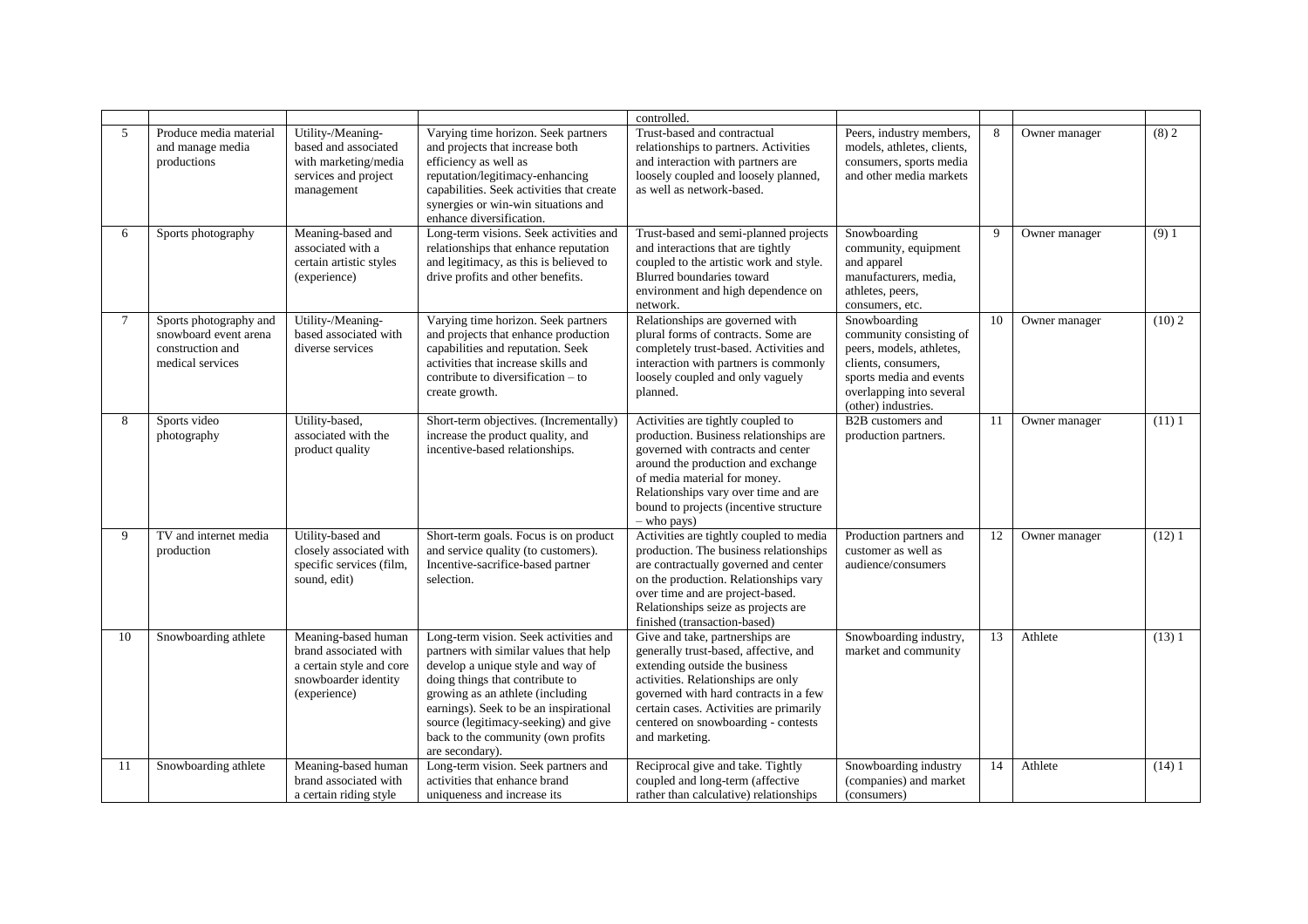|         |                                                                                  | and "cool" lifestyle<br>(experience)                                                      | status/legitimacy to grow as athlete<br>(including earnings).                                                                                                                                                                                                               | and activities centered on<br>snowboarding contests and marketing<br>for sponsors. Relationships are<br>governed with social or plural forms<br>of contracting.                                                                                                                          |                                                                |                 |                                                        |       |
|---------|----------------------------------------------------------------------------------|-------------------------------------------------------------------------------------------|-----------------------------------------------------------------------------------------------------------------------------------------------------------------------------------------------------------------------------------------------------------------------------|------------------------------------------------------------------------------------------------------------------------------------------------------------------------------------------------------------------------------------------------------------------------------------------|----------------------------------------------------------------|-----------------|--------------------------------------------------------|-------|
| 12      | Snowboarding athlete                                                             | Meaning-based human<br>brand associated with<br>certain (humble)<br>image                 | Long-term vision. Seek partners and<br>activities to build a strong brand<br>meaning and grow as a person and<br>athlete. Ultimate goal to be a<br>legitimate role model to help sponsors<br>sell products, as this is believed to<br>decide fate of career.                | Activities are network-based and<br>center on snowboarding. Relations are<br>typically reciprocal<br>informal/friendships, trust-based, and<br>close (affective commitment).                                                                                                             | Snowboarding industry<br>(companies) and market<br>(consumers) | 15              | Athlete                                                | (15)1 |
| 13      | Snowboarding athlete                                                             | Meaning-based<br>passionate core<br>snowboarder - human<br>brand                          | Long-term passion for the sport and to<br>live the sport. Relations are based on<br>friendship and activities are selected<br>for the sake of snowboarding itself<br>rather than to earn money from it.                                                                     | Relationships are based on trust and<br>commitment. Activities are guided by<br>a passion for snowboarding. Both<br>activities are network-based and<br>tightly coupled to snowboarding.                                                                                                 | Snowboarding<br>community                                      | 16              |                                                        | (16)1 |
| 14      | Snowboarding athlete                                                             | Meaning-based true to<br>snowboarding,<br>friendly human brand                            | Long-term vision to be able to "live"<br>snowboarding" rather than make<br>money from snowboarding (which is<br>mainly seen as a necessity). Select<br>partners and activities that fit and<br>contribute to realize the vision and are<br>deemed to share the same values. | Network-based and tightly coupled<br>activities and relationships.<br>Reciprocal (give and take) friendship-<br>based relationship to sponsors. In<br>general, partnerships are based on<br>affective trust and commitment.                                                              | Snowboarding industry<br>and market                            | $\overline{17}$ | Athlete                                                | (17)1 |
| 15      | Snowboarding athlete                                                             | Meaning-based<br>rebellious human<br>brand                                                | Medium- to long-term vision. Select<br>partners and activities that fit the<br>intended brand meaning or image.<br>Seek partners based on their<br>"perspective" and values.                                                                                                | Network-based activities and<br>relationships. Cooperation is based on<br>reciprocal friendship, trust and shared<br>understanding of what is to be<br>achieved.                                                                                                                         | Snowboarding industry<br>and market                            | 18              | Athlete                                                | (18)1 |
| 16      | Snowboarding athlete                                                             | Utility-based result-<br>centered human brand                                             | Short-term vision. Choose activities<br>and partners to increase awareness<br>and sell products for sponsors. Select<br>partners mainly on incentives.                                                                                                                      | Relationships and activities are<br>closely related to and focused on<br>creating awareness and improving<br>riding quality to increase earnings.<br>Relationships are based on calculative<br>commitment and exist as long as no<br>one else offers more.                               | Snowboarding industry<br>and snowboarding<br>consumer market   | 19              | Athlete                                                | (19)1 |
| Phase 2 |                                                                                  |                                                                                           |                                                                                                                                                                                                                                                                             |                                                                                                                                                                                                                                                                                          |                                                                |                 |                                                        |       |
| 17      | Product/equipment<br>manufacturing and<br>services for ski resorts<br>and arenas | Utility-based (quality<br>focus) and associated<br>with specific products<br>and services | Short-term, efficiency-based<br>objectives. Select partners and<br>activities to increase brand awareness,<br>sales and quality or decrease costs.                                                                                                                          | Relationships are generally incentive-<br>driven and short term (transaction-<br>based). Relationships last as long as<br>profit potential exists. Partnerships<br>and activities are tightly coupled to<br>the products or services and seek to<br>create a brand as a mark of quality. | Global ski resort and<br>event market                          | 20              | Owner manager                                          | (20)1 |
| 18      | Wholesaler of apparel<br>brands                                                  | Utility-based and<br>associated with<br>category of brands and<br>products                | Short-term objectives. Relationships<br>and activities based on intentions to<br>increase image and awareness of<br>products sales/transactions and cash                                                                                                                    | Activities are tightly coupled and<br>structured to increase<br>sales/transactions, create awareness,<br>and protect the image of the brands in                                                                                                                                          | Traditional sports and<br>extreme sports retail<br>market      | 21              | Sales and marketing<br>director/Sales and<br>marketing | (21)1 |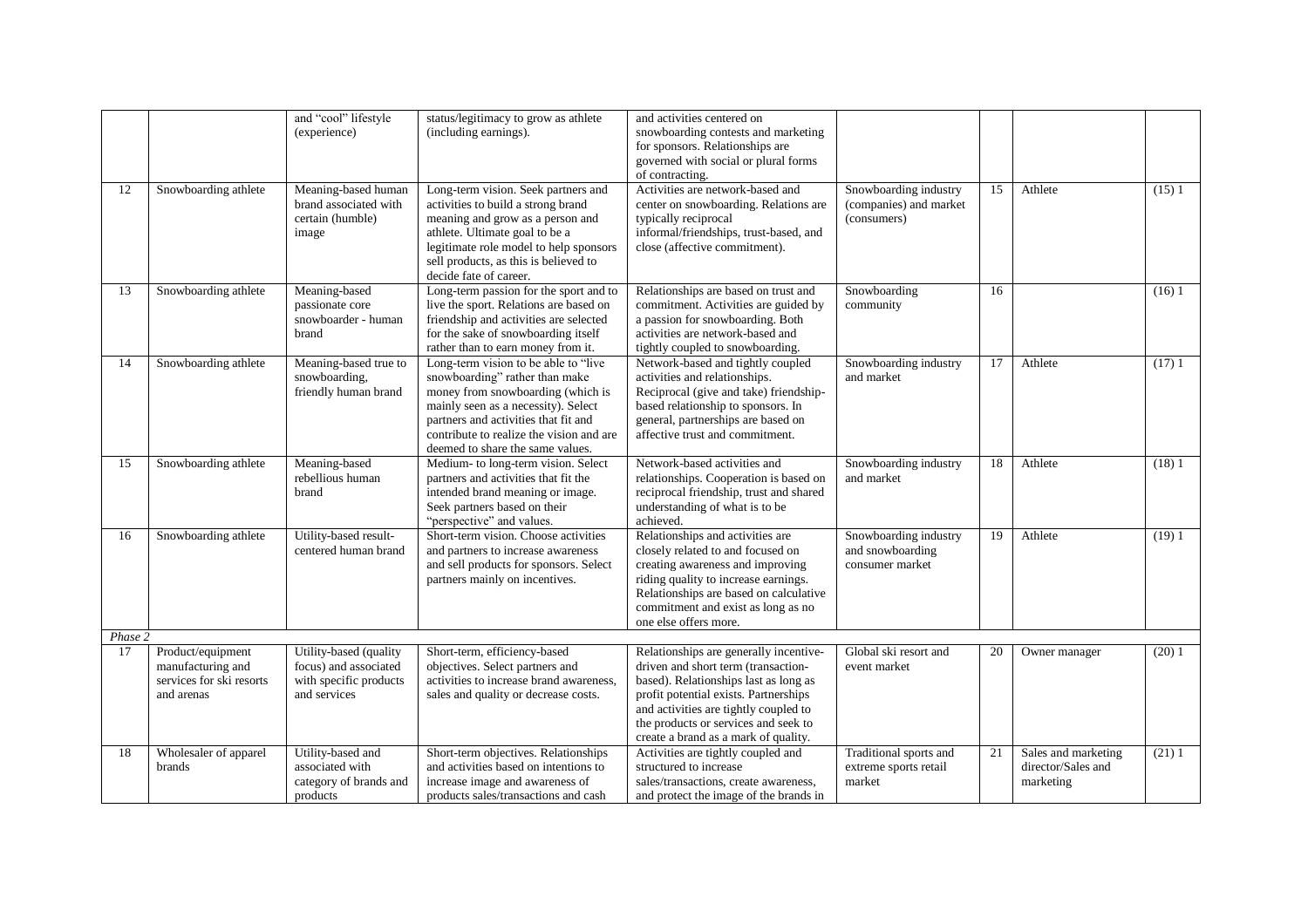|    |                                                                                                              |                                                                                                                             | flow.                                                                                                                                                                                                                                                                                  | the portfolio. Relationships generally<br>last as long as they are profitable.                                                                                                                                                                                                                                                                              |                                                                                                                                                                                                                                            |    |                      |          |
|----|--------------------------------------------------------------------------------------------------------------|-----------------------------------------------------------------------------------------------------------------------------|----------------------------------------------------------------------------------------------------------------------------------------------------------------------------------------------------------------------------------------------------------------------------------------|-------------------------------------------------------------------------------------------------------------------------------------------------------------------------------------------------------------------------------------------------------------------------------------------------------------------------------------------------------------|--------------------------------------------------------------------------------------------------------------------------------------------------------------------------------------------------------------------------------------------|----|----------------------|----------|
| 19 | Marketing consultancy<br>and photo and film<br>media production                                              | Meaning-<br>based/authenticity and<br>realism                                                                               | Long-term. Seek partners and<br>activities that support the creation of a<br>unique, legitimate identity (meaning),<br>rather than push in any direction.<br>Offers are turned down if they do not<br>fit the brand.                                                                   | Tightly coupled/related activities and<br>close trust-based relationships with a<br>friendship character.                                                                                                                                                                                                                                                   | Fashion apparel and<br>music industries                                                                                                                                                                                                    | 22 | CEO and Art Director | (22)1    |
| 20 | Marketing consultancy,<br>event management and<br>human brand (artists)<br>agency firm                       | Utilitarian meaning-<br>based,<br>associated with diverse<br>forms of "experience-<br>based communication"<br>and marketing | Varying time horizon. Seek partners<br>and activities that increase capabilities<br>to manage diverse and changing<br>demands and survive and grow. Large<br>focus on creating both economic win-<br>win situations and engage in brand<br>meaning-making for the involved<br>parties. | Loosely coupled network of<br>relationships and activities, governed<br>by plural forms of contracting. Offer a<br>wide variety of diverse services to<br>various partners. Network<br>constellations are created and<br>scattered over time. Activities and<br>relationships are aimed at creating and<br>capturing new capabilities and<br>opportunities. | Several diverse networks<br>in different communities<br>and industries. For<br>example, artists, cultural<br>communities and<br>markets, concerts,<br>festivals, media<br>productions, corporate<br>conferences and event<br>markets, etc. | 23 | Owner manager        | (23)1    |
| 21 | Entertainment and<br>experience production<br>and consultancies (e.g.,<br>events, concerts, shows,<br>galas) | Utilitarian meaning-<br>based, quality and<br>uniqueness<br>"competent" brand                                               | Varying time horizon. Seek partners<br>and activities to increase capabilities<br>to meet changing demands and grow.<br>Large focus on having a one-of-a-kind<br>brand meaning and, at the same time,<br>high-quality operations.                                                      | Loosely coupled network of activities<br>and relationships built to enhance<br>capabilities to manage diverse and<br>changing customer demands. Plural<br>form of trust and contracting.                                                                                                                                                                    | Several diverse networks<br>in different communities<br>and industries. For<br>example, tourism, show<br>business and media<br>industries.                                                                                                 | 24 | Owner manager        | $(24)$ 1 |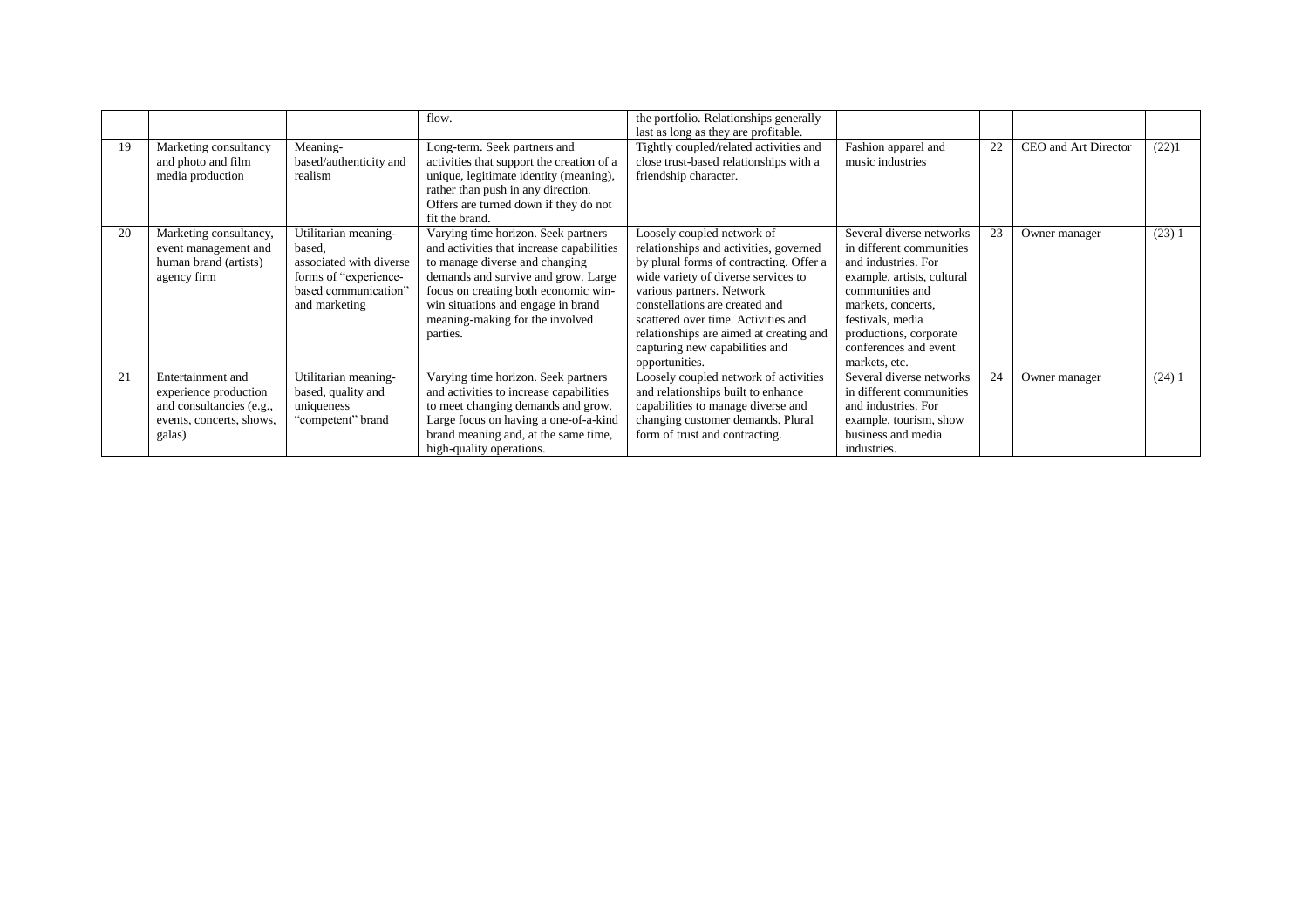| Exemplary quotes                                                                                                                                                                                                                                                                                                                                                                                                                                                                                                                                                                                                                                                                                                                                     | Interpretation                                                                                                                                                  |
|------------------------------------------------------------------------------------------------------------------------------------------------------------------------------------------------------------------------------------------------------------------------------------------------------------------------------------------------------------------------------------------------------------------------------------------------------------------------------------------------------------------------------------------------------------------------------------------------------------------------------------------------------------------------------------------------------------------------------------------------------|-----------------------------------------------------------------------------------------------------------------------------------------------------------------|
| "Strategically, I am trying to put my company in the most visible place possible by doing the best work I can, that shows me and my<br>company in the best light among the peers and the people who I feel are important. Basically, what I am offering my prospective and<br>present clients is a job well done and hopefully an image that will promote their company; that is my goal. At the same time, it is<br>obviously going to promote my company [] my goal is to give the people I work with a product that they can use to present their<br>company in a better way than they have done in the past  that is what I am trying to sell. I am trying to sell the overall thing and not just<br>the product" (Case No. 5, respondent No. 8) | The strategic schema determines<br>the range and type of actions<br>and the width of the<br>environment that are enacted<br>and made sense of.                  |
| "We have a philosophy that we always try to fulfill, that is, we should offer a skiing experience that our guests should long for having<br>again. That is the main goal every day. We are a family-oriented resort [] we like to have an offering for the smallest to the father and<br>mother, who may want to ski in more advanced slopes." (Case No. 3, respondent No. 5)                                                                                                                                                                                                                                                                                                                                                                        |                                                                                                                                                                 |
| "Since we went public a few years ago, it has been all about meeting the numbers and achieving constant growth, but still in a sustainable<br>way. In other words, we have aimed to grow, but remain true to our ideals, because [] if we no longer stay true to our ideals, we are just<br>going to alienate some of our most loyal customers and partners." (Case No. 1, respondent No. 1)                                                                                                                                                                                                                                                                                                                                                         |                                                                                                                                                                 |
| "I capture and assess the competence and ideas of different people and tensions that are created. I save it in my 'hard drive'<br>[consciousness] and use it in different ways to cope with future situations. I have been doing this for 25 years, after which time you<br>become kind of like a skilled soccer player. You have the ability to place yourself in the right spot, and things you do, things that might<br>have taken you a long time to achieve in the past, are achieved a lot faster today because you have the experience." (Case No. 20,<br>respondent No. 23)                                                                                                                                                                  | The sense-making of<br>environmental cues are filtered<br>through and influence the firm's<br>strategic schema (which guides<br>and limits strategic decisions, |
| "We cooperate with [partner brand name] because we have a product that we think, or that we know, is of importance to a lot of our<br>guests [] the younger part of the family. [Partner brand name] is a solid brand in these environments. What we hope and know is that<br>this cooperation gives us credibility and attention in the environments that [partner brand name] directs their efforts towards. Through that<br>we hope that the cooperation can increase the knowledge about our ski resort so that more people like to come here to use our product.<br>That is about it." (Case No. 3, respondent No. 5)                                                                                                                           | actions and exchange<br>relationships)                                                                                                                          |
| "I do some research first so I know what clients expect and what they want [] I have to know that part before I give them a concrete<br>suggestion of how I think that we can help them $[]$ and self-confidence because you might not have the ability at that certain point in<br>time, but you cannot not tell them about that, that is something you have to work out later." (Case No. 21, respondent No. 24)                                                                                                                                                                                                                                                                                                                                   |                                                                                                                                                                 |
| "Even if everything develops, stepping outside into a target audience that you do not feel as much at home in is a big step to take and a<br>big challenge. [] You try to push the brand without making it folksy-folksy and rather keep it a bit rebelliously folksy, within the music<br>world and aimed at a very interesting age group [] that is between 18 and 25 years-old maybe." (Case No. 19, respondent No. 22)                                                                                                                                                                                                                                                                                                                           |                                                                                                                                                                 |